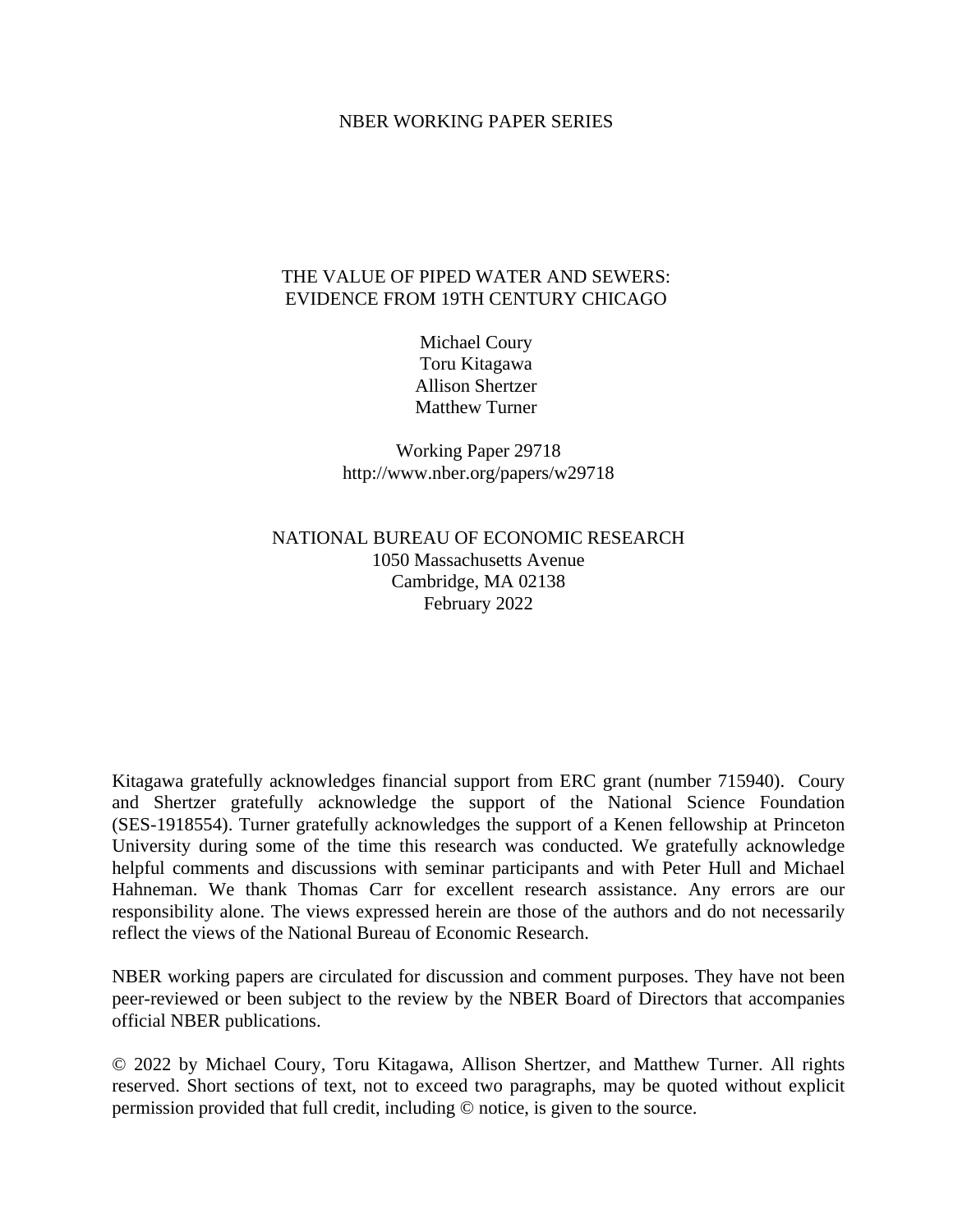The Value of Piped Water and Sewers: Evidence from 19th Century Chicago Michael Coury, Toru Kitagawa, Allison Shertzer, and Matthew Turner NBER Working Paper No. 29718 February 2022 JEL No. L97,N11,O18,R3

#### **ABSTRACT**

We estimate the impact of piped water and sewers on property values in mid-19th century Chicago. The cost of sewer construction depends sensitively on imperceptible variation in grade, and such variations in grade delay water and sewer service to part of the city. This delay provides quasi-random variation for causal estimates. We extrapolate ATE estimates from our natural experiment to the area treated with water and sewer service during 1874-1880 using a new estimator. Water and sewer access increases property values by more than a factor of two. This exceeds costs by about a factor of 60.

Michael Coury University of Pittsburgh Dietrich School of Arts and Sciences Department of Economics 4700 Wesley W. Posvar Hall 230 South Bouquet Street Pittsburgh, PA 15260 mrc93@pitt.edu

Toru Kitagawa Department of Economics Brown University Box B Providence, RI 02912 and Institute For Fiscal Studies - IFS toru\_kitagawa@brown.edu

Allison Shertzer Department of Economics University of Pittsburgh 4901 WW Posvar Hall 230 South Bouquet Street Pittsburgh, PA 15260 and NBER shertzer@pitt.edu

Matthew Turner Department of Economics Brown University Box B Providence, RI 02912 and NBER matthew turner@brown.edu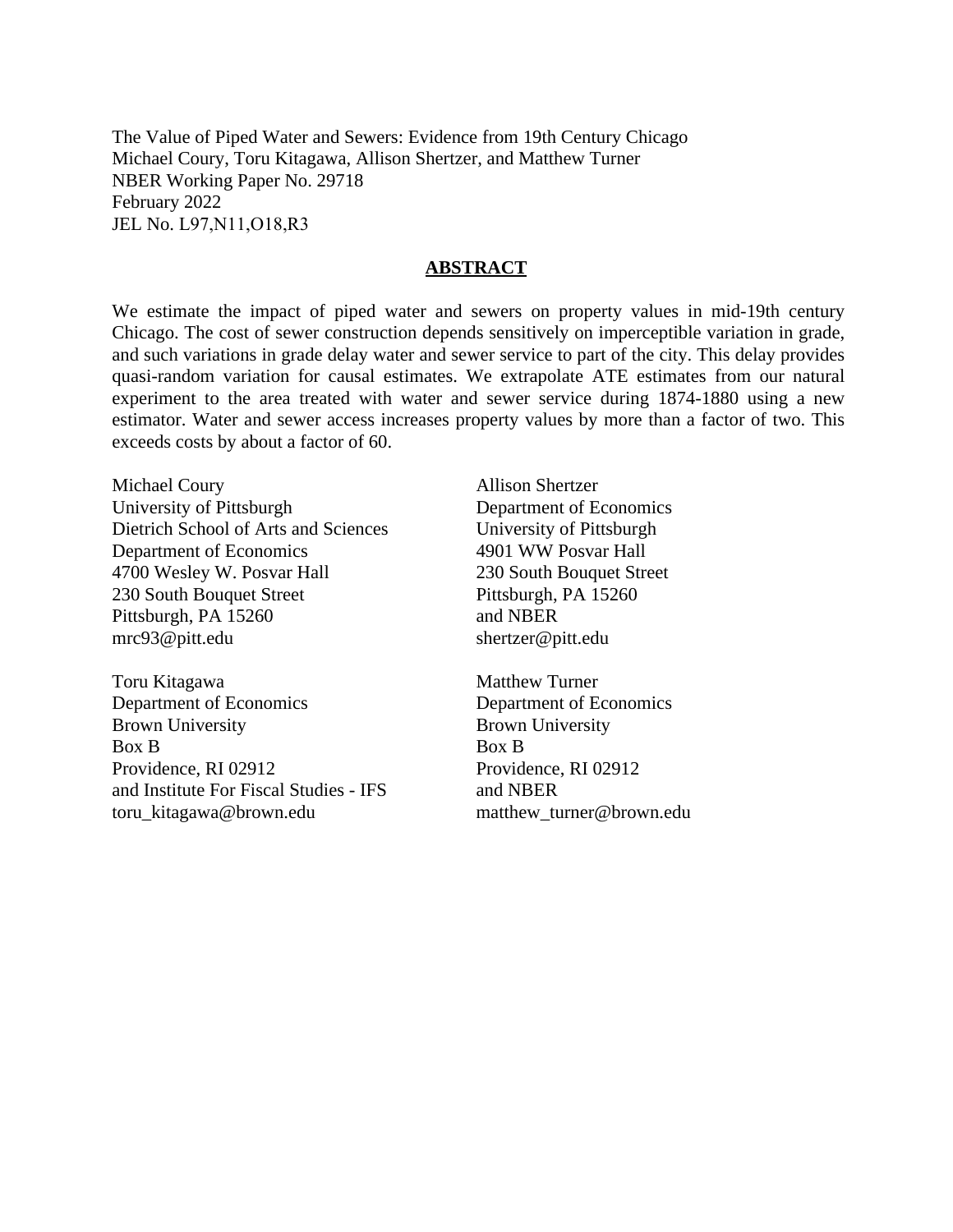## **1 Introduction**

We estimate the impact of piped water and sewers on land values in mid-19th century Chicago. To conduct this estimation, we rely on novel, purpose-collected data describing Chicago land transactions in the late 19th century and detailed annual maps of piped water and sewer networks. To identify causal effects, we exploit the fact that the construction cost for sewers varies sensitively with variations in grade that are otherwise imperceptible and, therefore, affect land values only through their effect on the timing of piped water and sewer access. We propose a new estimator to extrapolate treatment effects from the small region where we can defend our natural experiment to a region that is more relevant for cost-benefit analysis. In our most conservative estimate, we find that access to piped water and sewers more than doubles the value of residential land in Chicago. Aggregating this increase over affected parcels and comparing to construction costs, we find that the benefits of piped water and sewer infrastructure exceed costs by about a factor of 60.

These results are of interest for several reasons. First, according to the World Bank, about 15% of the world's urban population did not have access to safely managed drinking water in 2020. A larger share, about 40%, did not have access to safely managed sanitation facilities.<sup>[1](#page-2-0)</sup> Given the likely impact of safely managed water and sanitation on health and mortality, the provision of such services would seem to be a priority. Yet, many cities also lack other basic services such as decent roads, sufficient public transit, adequate schooling and reliable electricity. Thus, trade-offs inevitably arise. By providing estimates of the benefits of piped water and sewer access, we hope to inform policy makers facing such trade-offs.

Second, our estimates inform us about an important aspect of the development of the American economy during the late 19th and early 20th centuries. Economic historians have long emphasized the importance of public health infrastructure for the development of American cities [\(Ferrie and](#page-41-0) [Troesken,](#page-41-0) [2008](#page-41-0)). The existing literature on sanitation investments relies almost entirely on time series or panel data relating city-level changes in health and mortality to changes in the availability of particular public health interventions

<span id="page-2-0"></span> $1<sup>1</sup>$ <https://data.worldbank.org/indicator/SH.H2O.SMDW.UR.ZS> and [https://data.](https://data.worldbank.org/indicator/SH.STA.SMSS.UR.ZS) [worldbank.org/indicator/SH.STA.SMSS.UR.ZS](https://data.worldbank.org/indicator/SH.STA.SMSS.UR.ZS), Accessed December 15, 2021.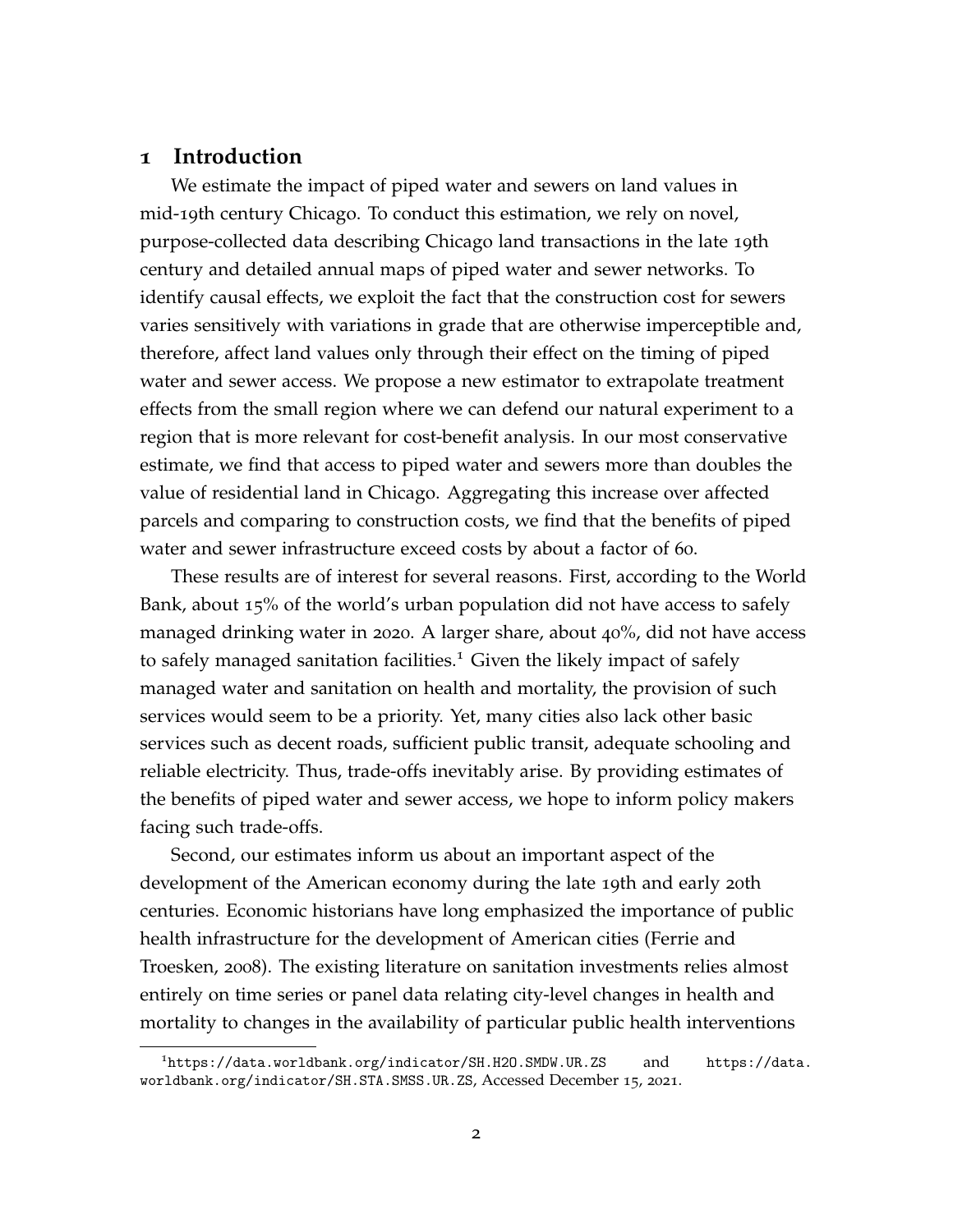(e.g., [Cutler and Miller](#page-40-0) ([2005](#page-40-0)), [Alsan and Goldin](#page-39-0) ([2019](#page-39-0))). However, this time period also saw changes in food purity laws, improvements in water and sewer access and quality, widespread acceptance of the germ theory of disease, and dramatic increases in income that could confound estimates based on time-series variation, and results in [Anderson et al.](#page-39-1) ([2018](#page-39-1)) suggest that this concern is not purely hypothetical. We contribute to this debate by estimating the value of piped water and sewer infrastructure using a novel cross-sectional identification strategy to provide new evidence for the importance of capital-intensive public health interventions in the development of American cities.

Third, we pioneer a new identification strategy for estimating the causal effects of sewers. The effects of sewer access on the development of cities and the well-being of their inhabitants have been much less studied than have the effects of other types of infrastructure such as electrification or transportation. This partly reflects the intrinsic difficulty of observing underground pipes. But it also reflects the lack of a compelling identification strategy. We hope that our research design will prove portable, and will facilitate research on the effects of sewer and water infrastructure in cities of the modern world.

Finally, building on the marginal treatment effect model proposed by [Carneiro et al.](#page-40-1) ([2011](#page-40-1)), we develop a method for extrapolating treatment effects from a quasi-experimental region to a more economically relevant region. The reliance on small, carefully constructed samples to identify the effects of location specific policies is common, and our hope is that our technique will permit researchers using such designs to extrapolate their results to more relevant samples in a principled way.

#### **2 Literature**

The implementation of public health initiatives in the late 19th and early 20th century has been carefully studied. In a landmark study, [Cutler and Miller](#page-40-0) ([2005](#page-40-0)) look at changes in mortality rates following the start of water filtration and chlorination in 13 large American cities between 1900 and 1936. They estimate that water filtration reduced child mortality by 0.46 log points and infant mortality by 0.43 log points. These are, respectively, declines of 37% and 35% against 1900 baseline rates of 28/1000 and 190/1000. Chlorination alone has no measurable effect but chlorination has a small beneficial impact when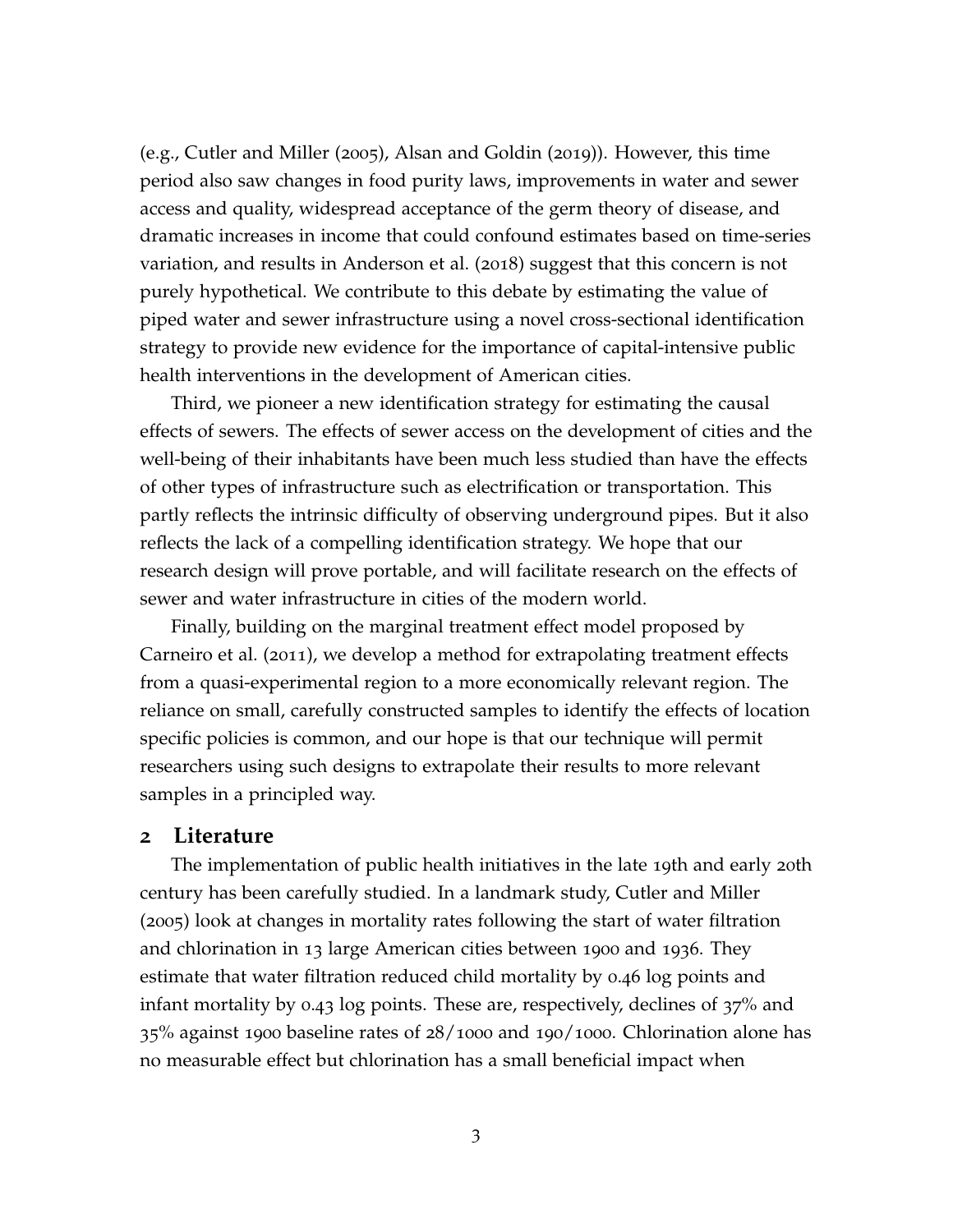interacted with filtration.<sup>[2](#page-4-0)</sup> Comparing the value of foregone infant mortality to the cost of water infrastructure, [Cutler and Miller](#page-40-0) ([2005](#page-40-0)) conclude that the ratio of benefits to costs for water filtration programs was about 23:1.

The subsequent literature typically relies on differences in sanitation conditions within a city or metropolitan area. [Ferrie and Troesken](#page-41-0) ([2008](#page-41-0)) estimate the effects of improvements to the quality of the municipal water supply on the crude death rate in Chicago between 1853 and 1925, a period when this rate declined from  $27/1000$  to  $11/1000$ . Comparing mortality rates before and after three major improvements, they conclude that these improvements were responsible for between 32 and 52% of the total decline in crude death rates. [Alsan and Goldin](#page-39-0) ([2019](#page-39-0)) examine the effect on infant mortality rates of a series of interventions to protect drinking water quality in the Boston Harbor watershed between 1880 and 1915. They estimate that these interventions caused a decline in infant mortality rates of 0.21 log points, 19%, from an 1880 level of 163/1000. [Kesztenbaum and Rosenthal](#page-41-1) ([2017](#page-41-1)) examine the effect of the increasing availability of sewers in Paris between 1880 and 1915 and find that a 10% increase in neighborhood sewer connections increases neighborhood mean life expectancy, conditional on reaching age one, by 0.13 years. [Beach](#page-40-2) ([2021](#page-40-2)) argues that the various innovations in municipal sanitation and water supply were responsible for the elimination of typhoid in American cities between 1900 and 1930.

All of the papers in this literature are similar in that identification of treatment effects relies on the comparison of outcomes before and after a public health innovation. However, as [Haines](#page-41-2) ([2001](#page-41-2)) documents, the late 19th and early 20th century saw the widespread adoption of vaccination, the development of the germ theory of disease, the increasing availability of refrigeration, and the widespread adoption of food purity standards, particularly for milk. It is natural to suspect that some of the effects that the papers described above attribute to improved water and sanitation are actually due to one of these other factors. Indeed, a literature in economic history has argued that rising incomes in the late 19th and early 20th century reduced mortality by improving nutrition and

<span id="page-4-0"></span><sup>&</sup>lt;sup>2</sup>This is what one would expect on the basis of the modern understanding of water treatment. Chlorination is more effective at eliminating pathogens once other suspended solids have been removed [\(Drinan and Spellman,](#page-40-3) [2000](#page-40-3), p.111).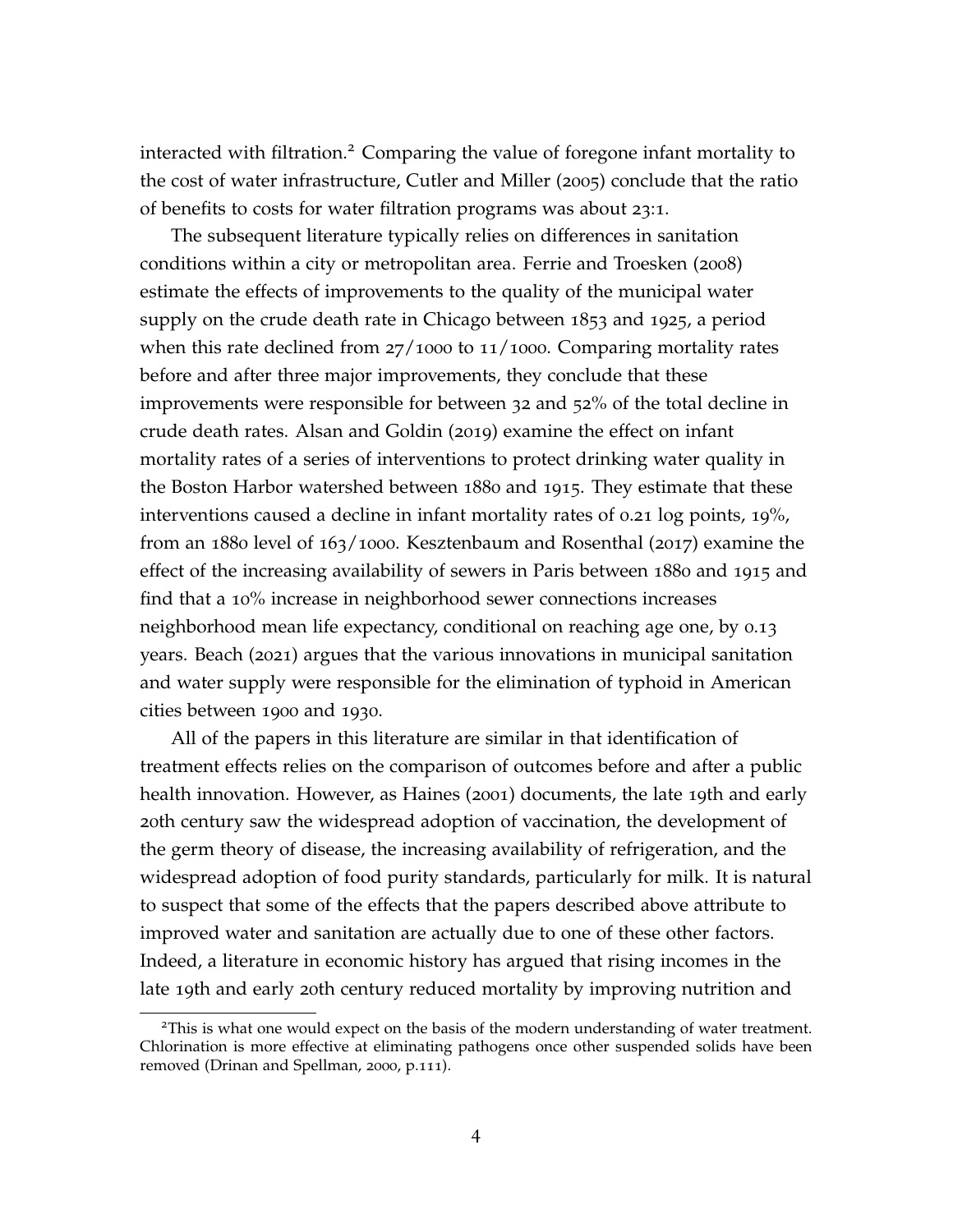resistance to disease [\(McKeown](#page-42-0) ([1976](#page-42-0)), [Fogel et al.](#page-41-3) ([2004](#page-41-3)), [Eli](#page-41-4) ([2015](#page-41-4))).

In an attempt to address this possibility, [Anderson et al.](#page-39-1) ([2018](#page-39-1)) perform a reanalysis of the data used in [Cutler and Miller](#page-40-0) ([2005](#page-40-0)). Relative to [Cutler and](#page-40-0) [Miller](#page-40-0) ([2005](#page-40-0)), they make two changes. First, they correct a small number of errors in the data on which [Cutler and Miller](#page-40-0) ([2005](#page-40-0)) is based. Second, in addition to water filtration and chlorination, they consider measures of clean water projects, sewage treatment projects, and two distinct milk safety standards. They find that water filtration decreases infant mortality by 0.13 log points, or 9%. This is about one quarter of the effect estimated by [Cutler and Miller](#page-40-0) ([2005](#page-40-0)). In addition, [Anderson et al.](#page-39-1) ([2018](#page-39-1)) find that the joint effect of all public health initiatives on the crude death rate cannot be distinguished from zero.[3](#page-5-0)

Summing up, the literature examining the effects of public health innovations in late 19th and early 20th century America overwhelmingly relies on the comparison of outcomes before and after implementation. At present, the papers in this area have produced estimates of the value of water and sewer infrastructure ranging from modest, as in [Anderson et al.](#page-39-1) ([2018](#page-39-1)), to enormous, as in [Cutler and Miller](#page-40-0) ([2005](#page-40-0)) or [Alsan and Goldin](#page-39-0) ([2019](#page-39-0)). In light of this uncertainty, our introduction of a new, cross-sectional identification strategy should be particularly helpful.

Unlike the extant literature, our outcome is land prices rather than a measure of morbidity or mortality. Calculating benefits from estimates of such health impacts requires the extra step of valuing illness or lost lives, a particularly difficult exercise for historical settings [\(Costa and Kahn](#page-40-4) ([2004](#page-40-4))). The focus on mortality also precludes an evaluation of non-health benefits from sewers and piped water, and contemporary descriptions of urban life without sewers suggest that these benefits were important. Thus, our focus on land prices allows an immediate calculation of benefits and reflects all place-specific benefits. Using our research design to study health and mortality is a natural topic for further

<span id="page-5-0"></span><sup>3</sup>[Anderson et al.](#page-39-1) ([2018](#page-39-1)) and [Cutler and Miller](#page-40-0) ([2005](#page-40-0)) also rely on different population data for part of the study period. This difference makes an important contribution to the difference between the two papers. See [Cutler and Miller](#page-40-5) ([2020](#page-40-5)) and [Anderson et al.](#page-39-2) ([2019](#page-39-2)) for more detail.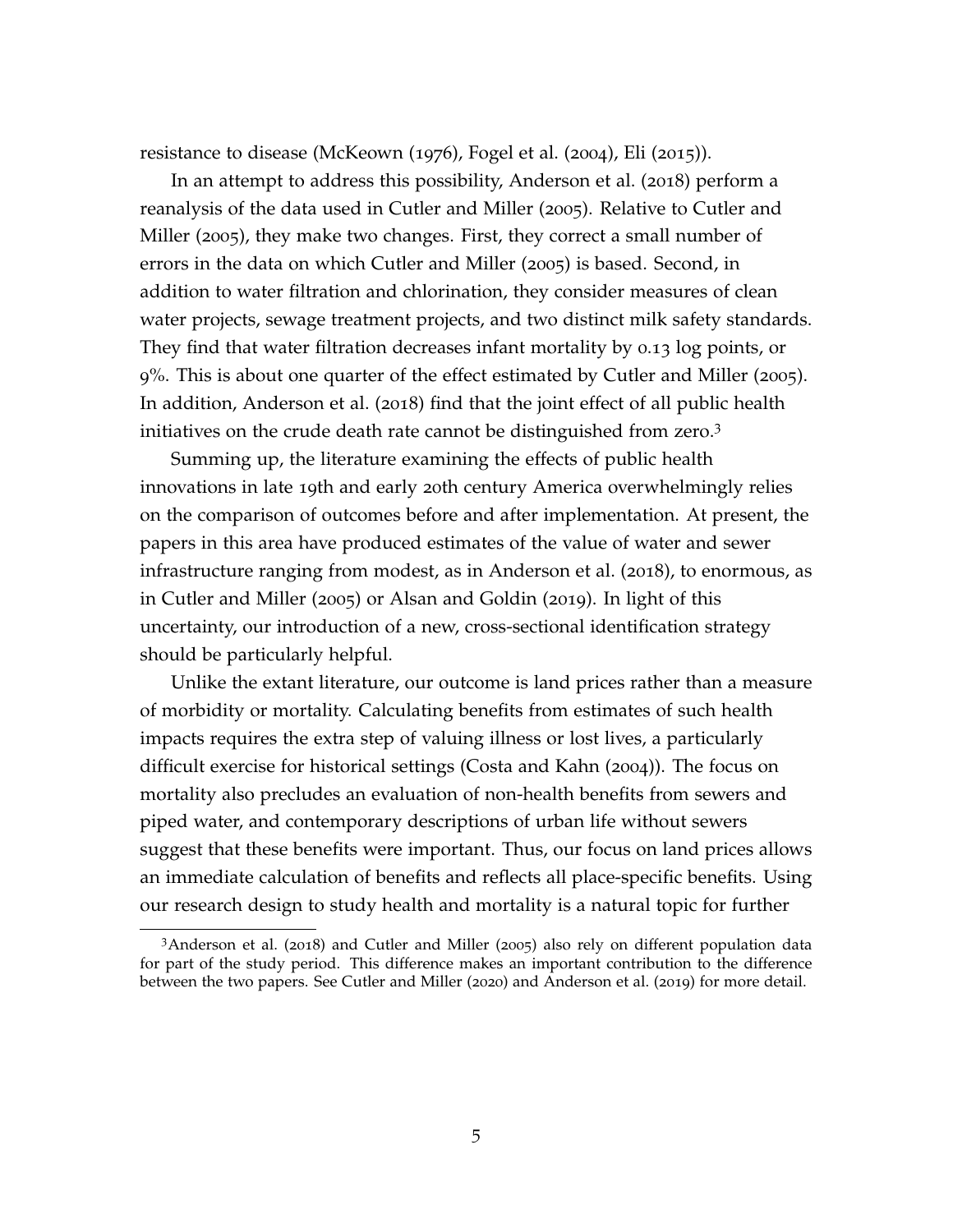research, should suitable data become available.[4](#page-6-0)

Water and sewer infrastructure in developing countries is also the subject of a small literature. [Ashraf et al.](#page-39-3) ([2017](#page-39-3)) find that interruptions to piped water supplies in urban Lusaka have a significant impact on the incidence of diarrhea and typhoid, and are associated with an increased time at chores and decreased time at study for young women. [Devoto et al.](#page-40-6) ([2012](#page-40-6)) find that randomly assigned help obtaining credit for piped water connections significantly increases time allocated to leisure activities in an RCT conducted in Tangiers in 2007. [Kremer](#page-42-1) [et al.](#page-42-1) ([2011](#page-42-1)) examine the effect of randomized improvements of springs in rural Kenya around 2005. They find that these improvements lead to reductions in childhood diarrhea but that the willingness to pay for such improvements is low. [Galiani et al.](#page-41-5) ([2005](#page-41-5)) examine the effects of privatizing the provision of municipal water supplies in Argentina in the 1990s and conclude that the resulting improvements in service quality reduced child mortality by 8%.

Finally, [Gamper-Rabindran et al.](#page-41-6) ([2010](#page-41-6)) investigate the relationship between increased access to piped water and sewers in Brazil between 1970 and 2000. During this period, the share of households with piped water increased from  $15\%$  to 62% and the infant mortality rate fell from  $125/1000$  to  $34/1000$ . On the basis of a panel data estimation, they conclude that each percentage point increase in piped water access decreases infant mortality by 0.48/1000. Thus, the realized expansion in piped water access decreased infant mortality by  $(62 - 15) \times 0.48 \approx 22/1000$ , about 25% of the total decrease of 91/1000. [Gamper-Rabindran et al.](#page-41-6) ([2010](#page-41-6)) also examine the effects of increased sewer access and find no effect.

Summing up, the available literature on the effects of improvements to water supply or sewer access broadly supports the hypothesis that such innovations are important contributors to health, particularly of children, and to well being more broadly defined. However, only [Gamper-Rabindran et al.](#page-41-6) ([2010](#page-41-6)) provides an analysis of policies to construct urban water and sewer networks, and ours is

<span id="page-6-0"></span><sup>4</sup>Our focus on land prices also allows our results to inform the hypothesis about the political economy of infrastructure provision in the 19th and early 20th century US discussed in [Einhorn](#page-41-7) ([2001](#page-41-7)) and [Whittington et al.](#page-42-2) ([2009](#page-42-2)). These authors argue that municipal provision of water and sewer service was widely successful only because municipalities could use property taxes to finance the bonds that paid the large upfront costs of these services. That water and sewer service also contribute to property values, and hence increases the tax base, supports this idea.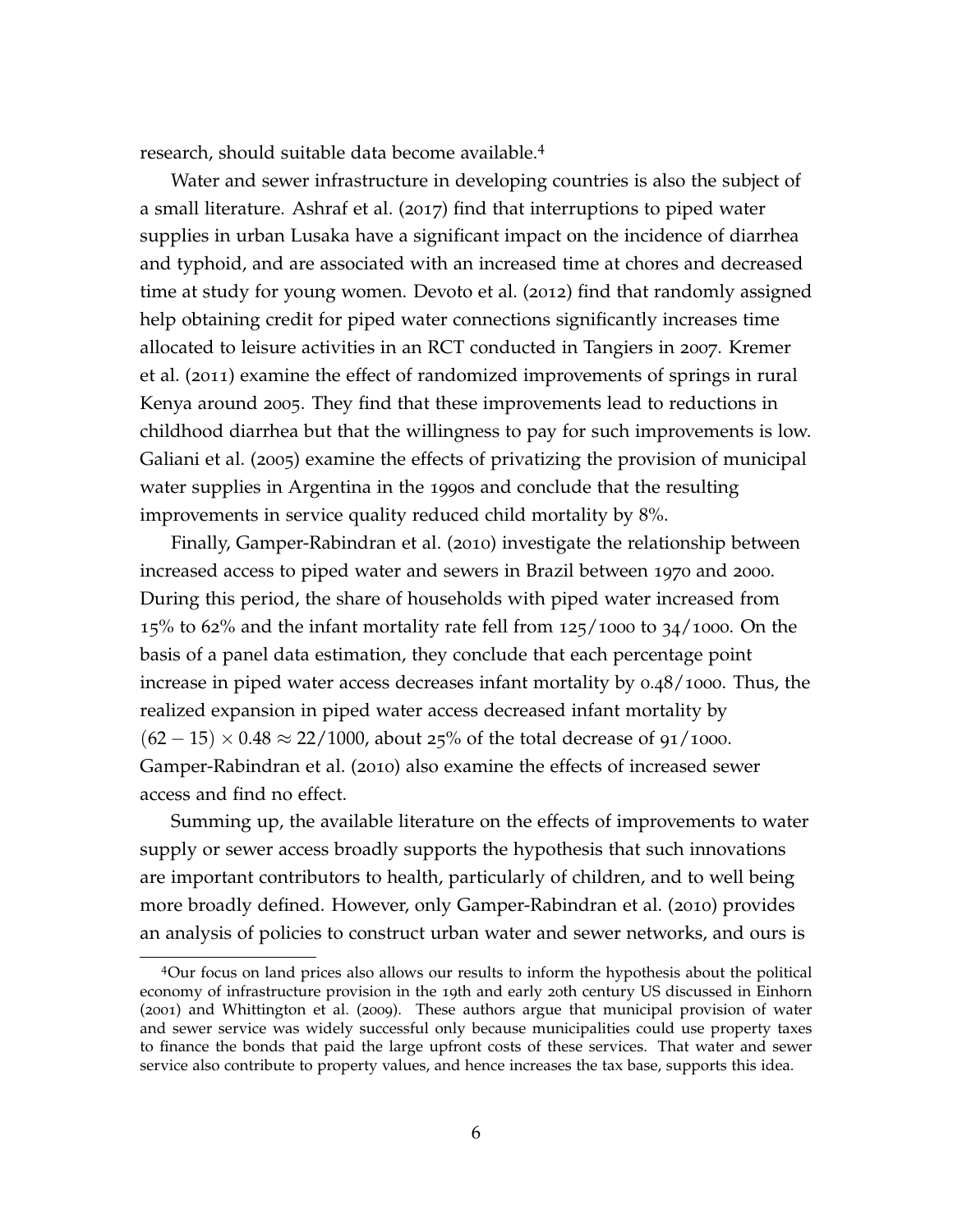the only examination of the effect of piped water and sewer infrastructure on land prices. Given the ability of land prices to capitalize place specific benefits, this means that our estimates provide a unique foundation for the evaluation of the benefits of piped water and sewer construction projects.

In addition to our primary object of estimating the effects of piped water and sewer infrastructure on land prices, we develop a new method for extrapolating estimates based on a quasi-experiment to a more economically relevant sample for which quasi-random assignment of the treatment is not available. Our approach to this problem builds on the marginal treatment effects estimator developed by [Heckman and Vytlacil](#page-41-8) ([2005](#page-41-8)) and [Carneiro et al.](#page-40-7) ([2010](#page-40-7)) but extrapolates to units not in the original estimation sample. Other methods for extrapolating causal effects to populations other than the sampled population include [Hotz et al.](#page-41-9) ([2005](#page-41-9)), [Angrist and Fernández-Val](#page-39-4) ([2013](#page-39-4)), [Andrews and Oster](#page-39-5) ([2019](#page-39-5)), and [Dehejia et al.](#page-40-8) ([2021](#page-40-8)). There is also a small literature [\(Angrist and](#page-39-6) [Rokkanen](#page-39-6) ([2015](#page-39-6)), [Rokkanen](#page-42-3) ([2015](#page-42-3)), and [Cattaneo et al.](#page-40-9) ([2020](#page-40-9))) considering the related question of extrapolating treatment effects estimated using an RDD design to points away from the discontinuity. The possibility of extrapolation from quasi-experimental samples to more economically relevant samples based on marginal treatment effect estimates has not been previously considered.

### **3 Data**

Our main empirical exercise requires two main types of data, a measure of land values and a measure of piped water and sewer access. For econometric purposes, we also require a description of the attributes of transacted parcels. To complete our cost benefit analysis, we must also measure construction costs. We here describe the data we use for each purpose.

Between 1873 and 1889, the Chicago Tribune reports every land parcel transaction filed with the municipal title office on the previous day. We collect all transactions listed in the Sunday edition, which is usually the day of the week with the largest number of listings. This results in about 700 observations per year in the  $1870s$  and 1000 per year in the  $1880s$ .<sup>[5](#page-7-0)</sup>

<span id="page-7-0"></span><sup>5</sup>The Tribune still published parcel transactions after 1889, but the coverage is limited to parcels with a value of at least \$1000 (nominal value).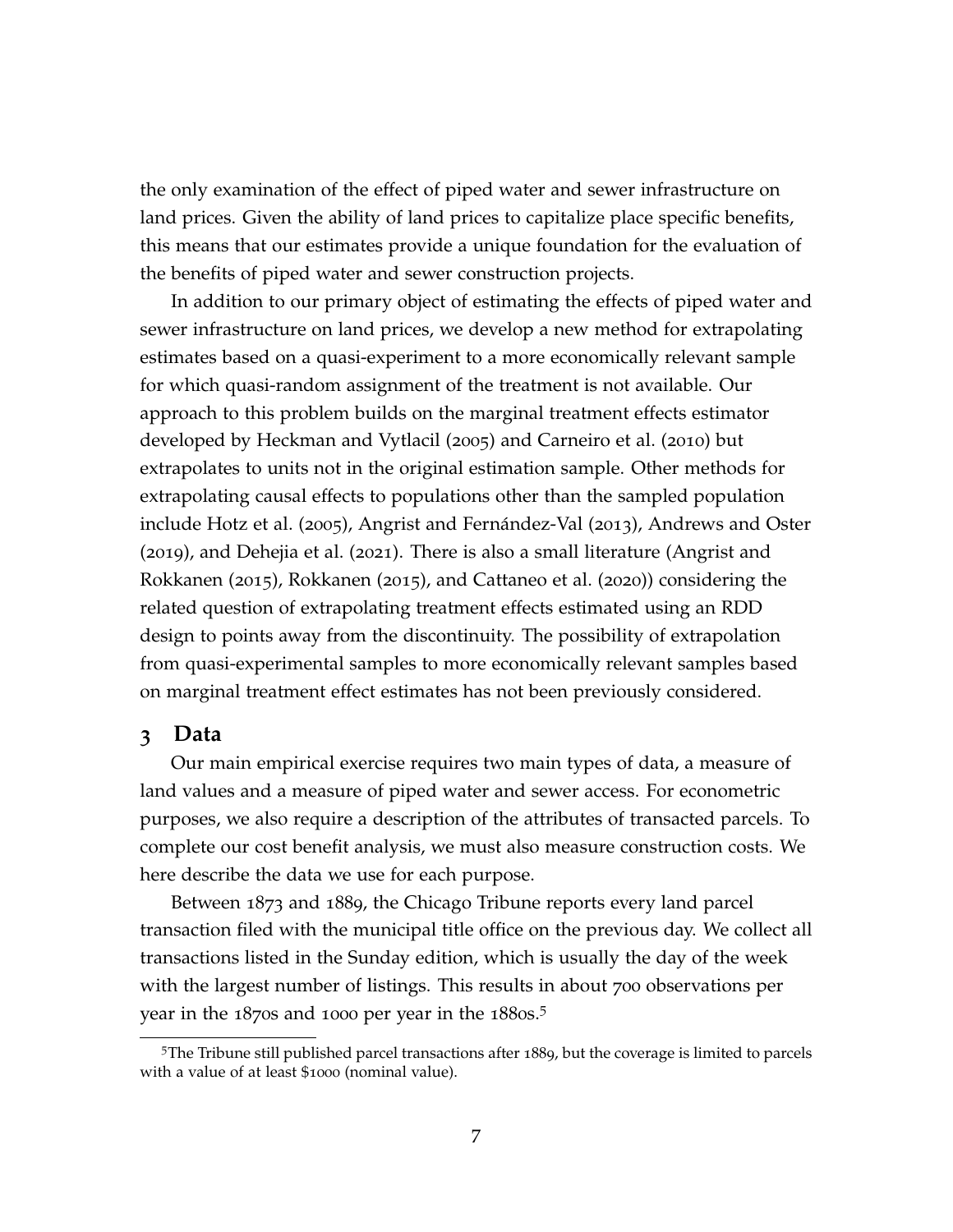<span id="page-8-0"></span>Figure 1: Land transactions in the Chicago Tribune SATURDAY'S TRANSFERS. The following instruments were filed for record Saturday, April 10: record Saturda, April 10:<br>
CITY PROPERTY.<br>
Walnut st, 120 ft e of Western av, s f, 30x<br>
125 ft, dated April 10 (A. E. and C. M.<br>
Hemler to John T. Shannon)...<br>
West Superior st, 49 4-10 ft e of Lincoln.<br>
n f, 25x128 ft, d  $...$ \$ 2,025 600 750 2,400 

Note: *An example of listings of land transactions in the Chicago Tribune. Our land transaction data results from digitizing all transactions reported on Saturday between 1873 and 1889. Note that each record reports the nearest intersection, price, and area. Most records also report if the parcel is "improved" or "corner."*

The Tribune consistently reports; price, parcel dimensions, either a street address or the nearest intersection, and whether the parcel is "improved." Figure [1](#page-8-0) illustrates a sample of transaction listings. Because the Tribune separately indicates transactions with a "premises", that is, parcels with a structure, we are confident that our data describe land transactions only. The newspaper does not define "improved" and it is clear from the data it does not refer to water and sewer access or to the presence of a structure. Because the Annual Reports of the Chicago Department of Public works routinely refer to paved streets as "improved", we believe that improved indicates that the parcel fronts a paved road.

We geocode our sample parcels in two steps. First, we attempt to match the "nearest intersection" reported by the Tribune to an intersection in the contemporary street grid described by the Google Maps API. When we cannot match a reported intersection to the contemporary street grid, we attempt to match it to an intersection in the circa 1880 street map created by Logan et al. (2011). This process allows us to geocode about  $77%$  of transactions by assigning them the coordinate of their nearest intersection.<sup>[6](#page-8-1)</sup>

<span id="page-8-1"></span><sup>6</sup>Addresses are not universally reported for our transactions and Chicago undertook a complete renumbering of addresses in 1909. This rules out the geocoding of addresses.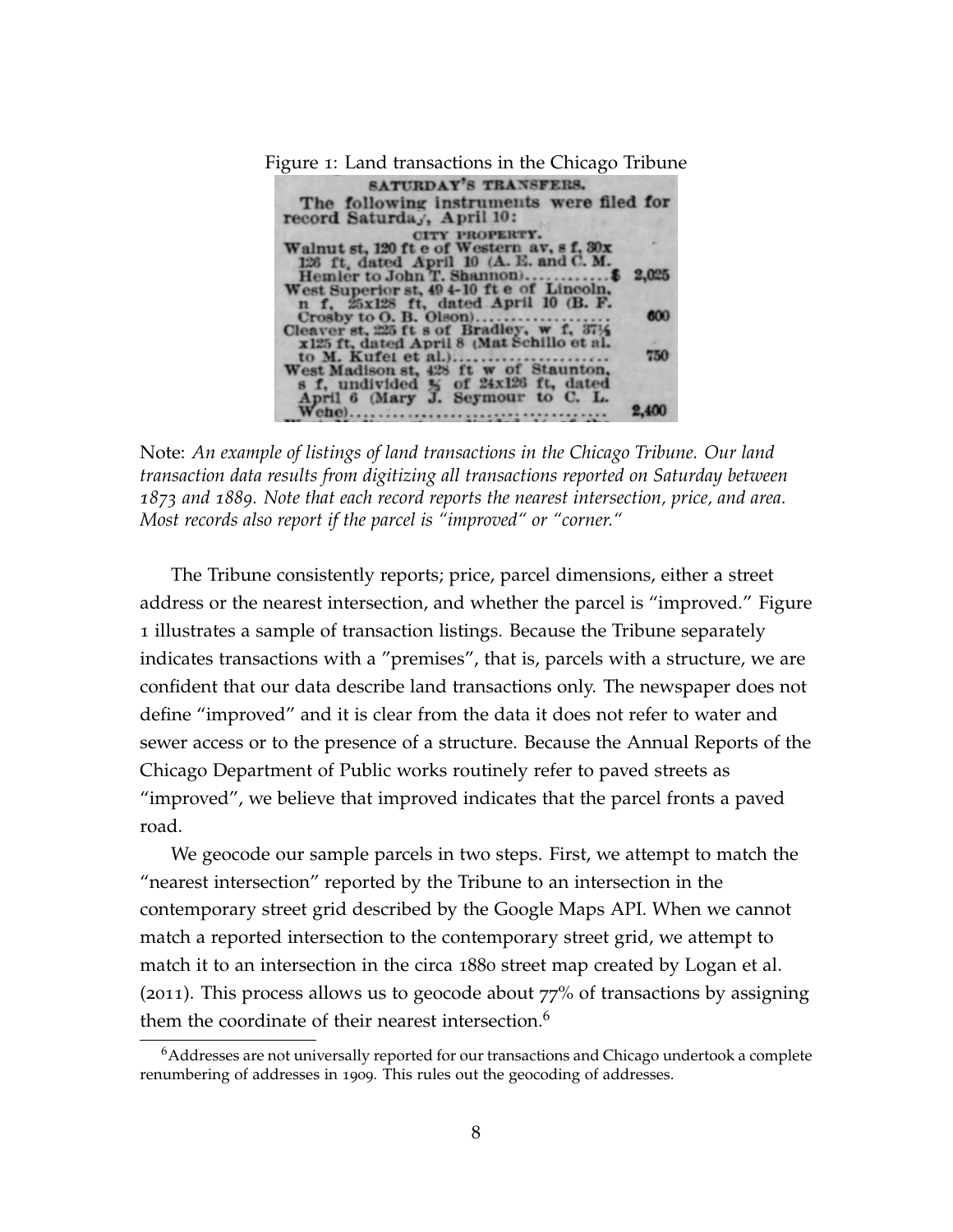<span id="page-9-1"></span>Figure 2: Extent of piped water and sewer network, Southwest Triangle, and Quasi-experimental samples



Note: *(a) Sewers before 1874, during 1874-1880, after 1880, and boundaries of the Southwest triangle. (b) "Relevant' sample area (1874-1880 expansion) and "Quasi-experimental' sample areas.*

We rely on historical GIS maps describing the block-by-block expansion of the sewer network from 1830-1930 [Fogel et al.](#page-41-10) ([2014](#page-41-10)). These maps derive from the annual reports of the Chicago Department of Public Works and report both the location and opening date for each segment of the sewer network. Water and sewer service were almost always installed simultaneously, and so we rely exclusively on sewer maps.

We say a transaction "has water and sewer access" if the nearest intersection to the transaction is within 75 feet of an operating sewer line in the transaction year. Visual inspection of the matching process indicated that this rule resulted in an accurate matching of *intersections* to sewers. One can imagine situations in which a *parcel* without access to sewer and water matches to an *intersection* where access is available, though such situations should be rare.<sup>[7](#page-9-0)</sup> False negatives are harder to imagine.

Figure [2](#page-9-1)a illustrates the expansion of piped water and sewer access during the post-Civil War period. In this figure, the heavy, light gray lines indicate

<span id="page-9-0"></span><sup>7</sup>A parcel on a street without water and sewer service could match to an intersection where the cross-street has water and sewer access.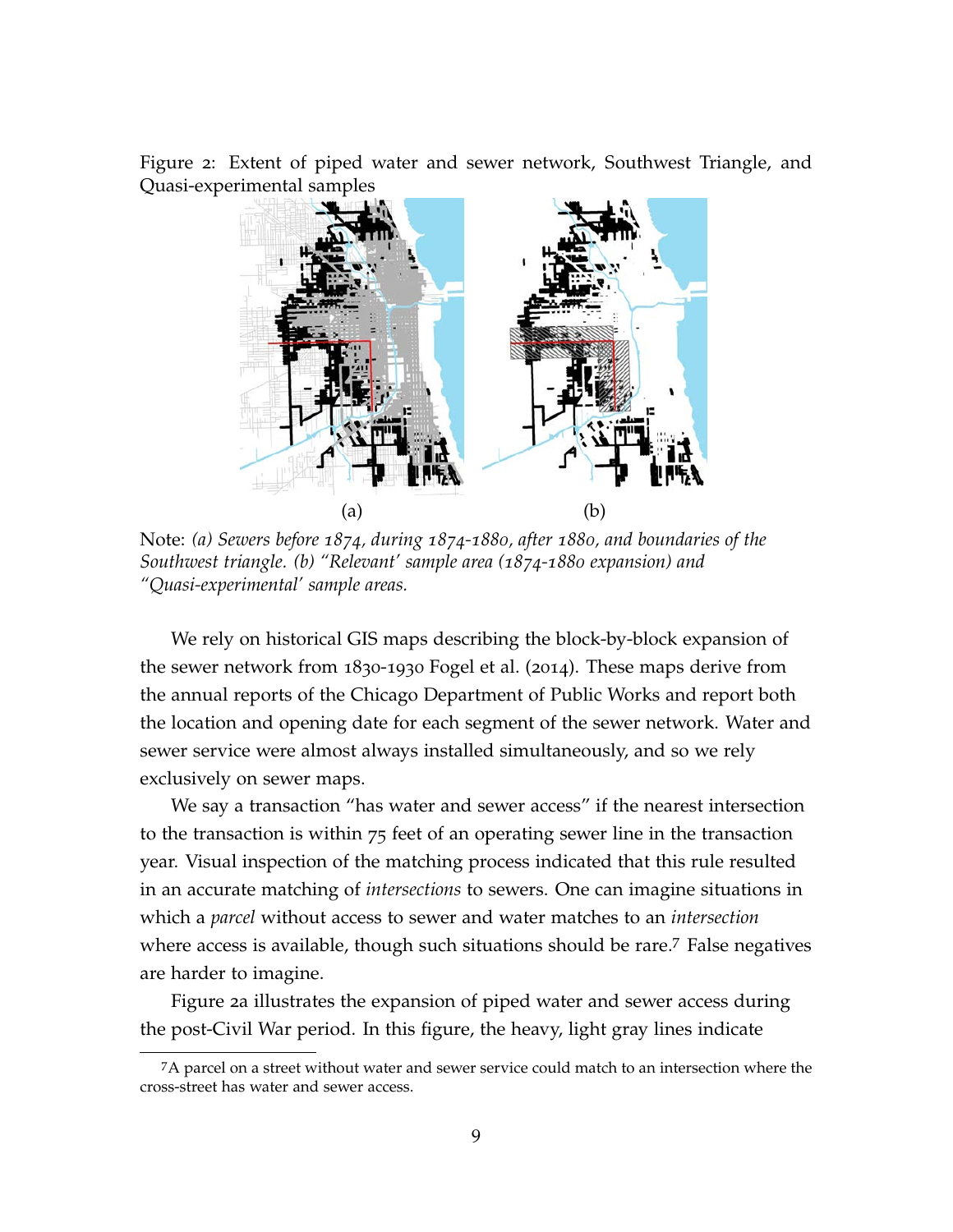water and sewer lines predating our 1874-1880 study period. Unsurprisingly, these lines tend to be close to the center of the city. Heavy black lines indicate water and sewer lines constructed during our 1874-1880 study period. Also unsurprisingly, these lines are mostly located on the periphery of the previous network. Finally, the fine gray lines indicate sewer and water lines built after the end of our study period; these lines are also peripheral to the 1880 network and often extend beyond the boundary of the figure.

We calculate a number of control variables from GIS data layers. For each parcel, we calculate distance to the CBD as the distance to City Hall in 1873 (now known as the Rookery Building). We calculate distance to the lake as distance to the modern lakeshore, $\delta$  and calculate distance to the Chicago River similarly. Finally, we calculate distance to a horse car line and a major street using contemporaneous maps of the two networks.[9](#page-10-1)

To estimate the cost of piped water and sewer expansion, we rely on reports of annual expenditures on water and sewer construction in the Annual Reports of the Chicago Department of Public Works (accessed through Hathi Trust). Expenditures vary year to year but are increasing in the early 1870s and decline during the recession of the late 1870s. Waterworks, including pumping stations, were typically the largest category of expenditure, with sewer construction second. Sewer maintenance costs, including manual flushing (discussed below), were stable and relatively small throughout the period. Expansions to the sewer and water system were primarily financed by bonds, and nineteenth-century Chicago had a large tax base of valuable land on which to levy the property taxes that were the primary source of revenue to service these bonds.[10](#page-10-2)

<span id="page-10-0"></span><sup>&</sup>lt;sup>8</sup>The hydro file was obtained from Cook County Government Open Data, see https://datacatalog.cookcountyil.gov/GIS-Maps/Historical-ccgisdata-Lakes-and-Rivers-2015/kpef-5dtn.

<span id="page-10-1"></span><sup>9</sup>The 1880 horse-drawn streetcar routes were digitized using a map from the Illinois State Grain Inspection Department. The street network in 1880 was digitized by John Logan, see https://s4.ad.brown.edu/Projects/UTP2/39cities.htm

<span id="page-10-2"></span><sup>&</sup>lt;sup>10</sup>Special assessments and connection fees also helped to finance sewer and piped water infrastructure. However, the Sewerage Board was reluctant to rely too heavily on fees and user charges because the resulting negotiations with building owners slowed down the expansion process [\(Melosi,](#page-42-4) [2000](#page-42-4), p. 98).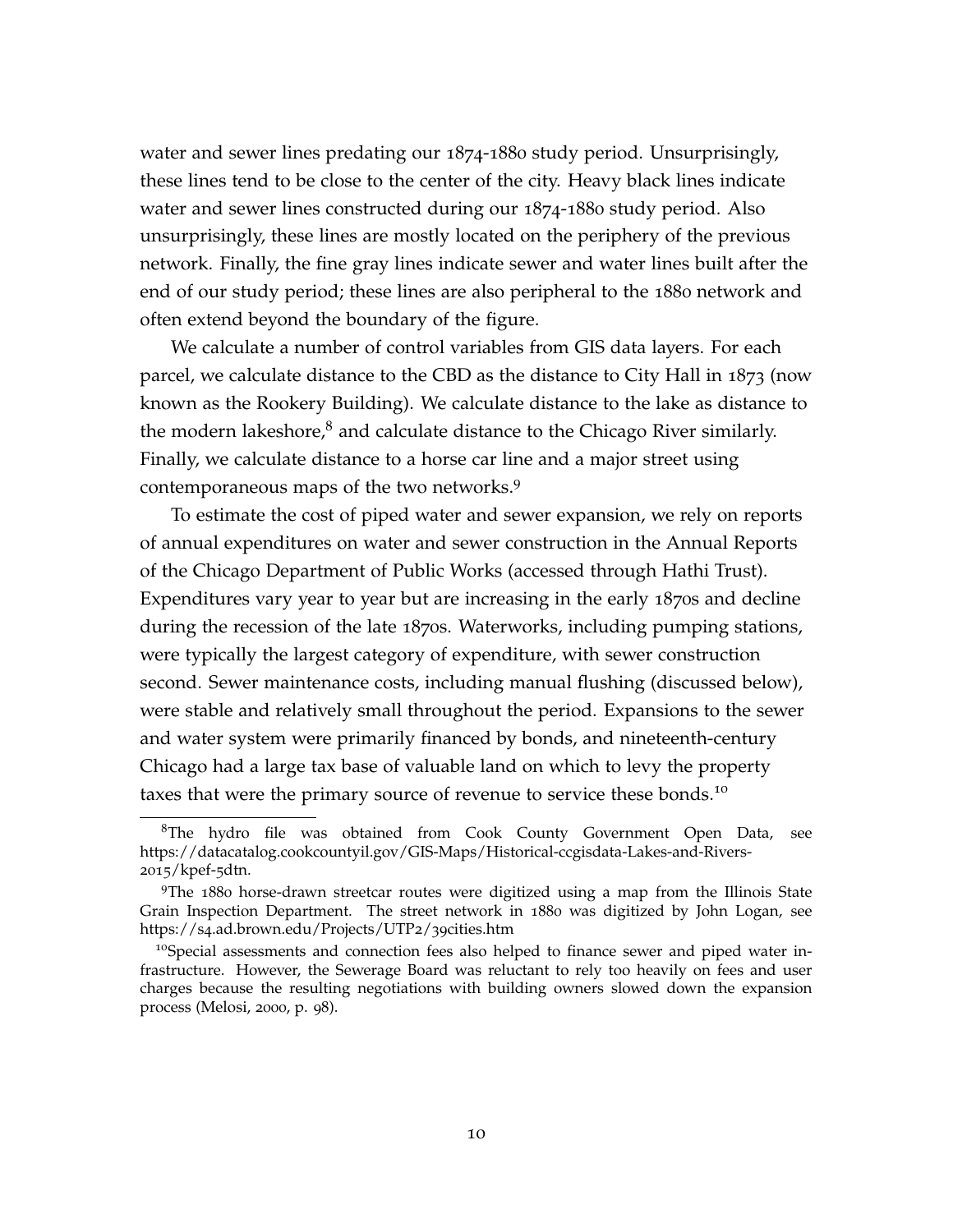# **4 Background**

The Census reports Chicago's population as 300,000 in 1870 and above one million in 1890. The Great Fire of 1871 destroyed the central business district and much of the city, but barely checked this growth. The city continued to expand throughout the 1870s and 1880s, particularly in the band of mostly unsettled land a few miles from the downtown where our study area lies. This rapid growth was driven by immigrants from Europe and by internal migration. Chicago provided relatively high-wage employment opportunities for unskilled workers. The average income per laborer in the city of Chicago was as high as \$650 in 1880 dollars or \$17,000 in 2021 dollars.[11](#page-11-0)

[Hoyt](#page-41-11) ([2000](#page-41-11)) describes Chicago's land market between 1830 and 1930. He reports rapid growth in the value of land in the early 1870s. Farms that sold for \$25 to \$100 an acre were platted into town lots that sold for \$400 to \$1000 immediately thereafter [\(Hoyt,](#page-41-11) [2000](#page-41-11), p. 108). Prices declined from their peak after the panic in 1873 and the value of the land within city limits declined 50 percent by 1877. Speculative landlords had "their cup of misery filled to the brim" in 1877 when the largest savings banks in the city of Chicago also failed [\(Hoyt,](#page-41-11) [2000](#page-41-11), p. 123).[12](#page-11-1) Economic conditions improved in the early 1880s and, by 1882, Chicago's land values had recovered to their 1873 peak [\(Hoyt,](#page-41-11) [2000](#page-41-11), p. 140). Population growth and land prices were both relatively stable during the following decade. In short, our 1874-1880 study period spans a major recession (1873-1877) and recovery (1878-1882). Several years of moderate growth followed. Population growth was robust throughout the whole period from 1870-1890.

Chicago's infant mortality rate in the 1870s was 74 per 1000. This is similar to contemporaneous rates reported in other US cities, e.g., [Alsan and Goldin](#page-39-0) ([2019](#page-39-0)) or [Haines](#page-41-2) ([2001](#page-41-2)), and also current rates in poor developing countries like Sierra

<span id="page-11-0"></span><sup>&</sup>lt;sup>11</sup> From estimates of wages per non-agricultural worker for the state of Illinois taken from [\(Easterlin,](#page-41-12) [1960](#page-41-12), 73-140) (\$627 per year) and Hoyt's (2000, pp.118-119) estimates of wages for workers in the city of Chicago during the 1870s (\$3 a day for unskilled laborers). These values were inflated to 2021 price levels using CPI estimates from [Sahr](#page-42-5) ([2009](#page-42-5)) for 1880-1912 and the BLS CPI series for 1913-.

<span id="page-11-1"></span><sup>&</sup>lt;sup>12</sup>Hoyt used 1879 prices to proxy for the bottom of the market in 1877 because it was difficult for him obtain data for this year. Our data reports transactions in 1877 and 1878.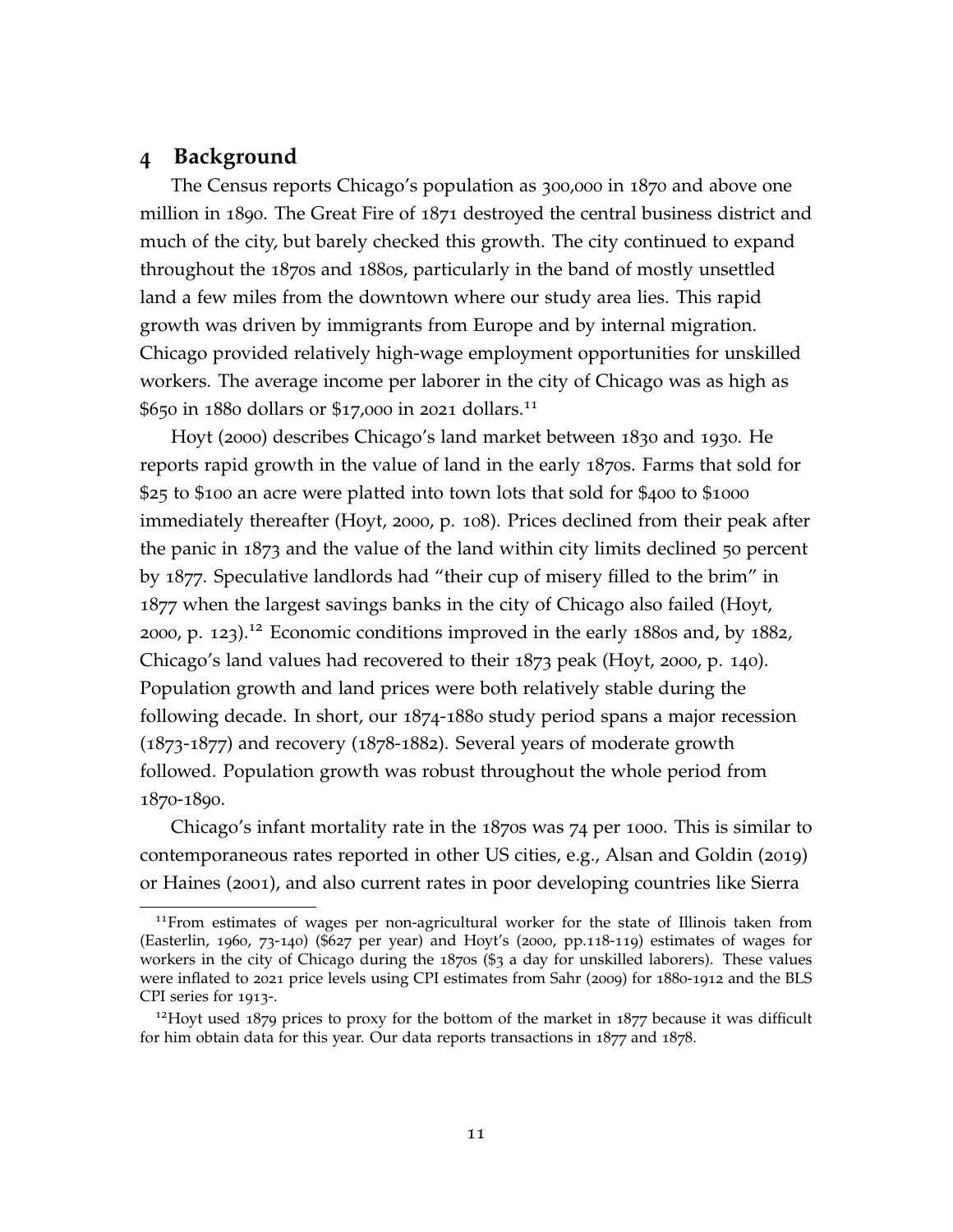Leone or Somalia.<sup>[13](#page-12-0)</sup> Most deaths were caused by infectious disease and occurred predominantly among the young [\(Ferrie and Troesken,](#page-41-0) [2008](#page-41-0)).

In the 1850s, the quality of Chicago's drinking water was notably poor. Most residents drank from backyard wells. These wells were often near privy vaults and these vaults were seldom tight. Households with access to the city water system found it contaminated by industrial pollutants and minnows from Lake Michigan. Water quality improved as the city moved the water intakes further out into Lake Michigan and reduced the volume of waste dumped in the lake. Specifically, water quality improved with the completion of the Two Mile crib (1867), the Four Mile crib (1892), and the complete reversal of the Chicago River in 1900 [\(Ferrie and Troesken,](#page-41-0) [2008](#page-41-0)). Importantly, our study period (1874-1880) is located entirely within the Two Mile crib period.

The condition of the City's poorly drained streets was grim. The well-known Chicago history, [\(Asbury,](#page-39-7) [1940](#page-39-7), p.23) reports that the "gutters [run] with filth at which the very swine turn up their noses in supreme disgust...". When storms washed these wastes into Lake Michigan or private wells, cholera and dysentery epidemics followed. Such events killed hundreds of people in both 1852 and 1854, prompting the city to begin planning the improvements to its water and sewer infrastructure that we discuss below.

Typical gravity fed sanitary sewers require a grade of about 1:200 to prevent suspended solids from settling and blocking the pipe. The precise required grade is sensitive to the details of the system; the rate of flow, pipe size and cross-sectional shape, and the smoothness of interior walls. For details see, e.g., [Mara](#page-42-6) ([1996](#page-42-6)). Importantly, variation in grade that is critical for sewer construction is practically beyond human perception. [Aldous](#page-39-8) ([1999](#page-39-8)) reports that people begin to perceive a playing field as sloped at a grade of about 1:70. Variation in grade is less relevant to piped water networks.

Our research design will be organized around transactions that occurred in the area around Tyler Street, currently the Eisenhower Expressway, and extending West about three miles from Halsted Street. The present day corner of Halsted and Tyler streets is about two miles from and twelve feet above the level

<span id="page-12-0"></span> $13$ Estimate for Chicago taken from [Ferrie and Troesken](#page-41-0) ([2008](#page-41-0)) and for Africa from the UN Interagency Group for Child Mortality Estimation (UNICEF, WHO, World Bank, UN DESA Population Division) at childmortality.org.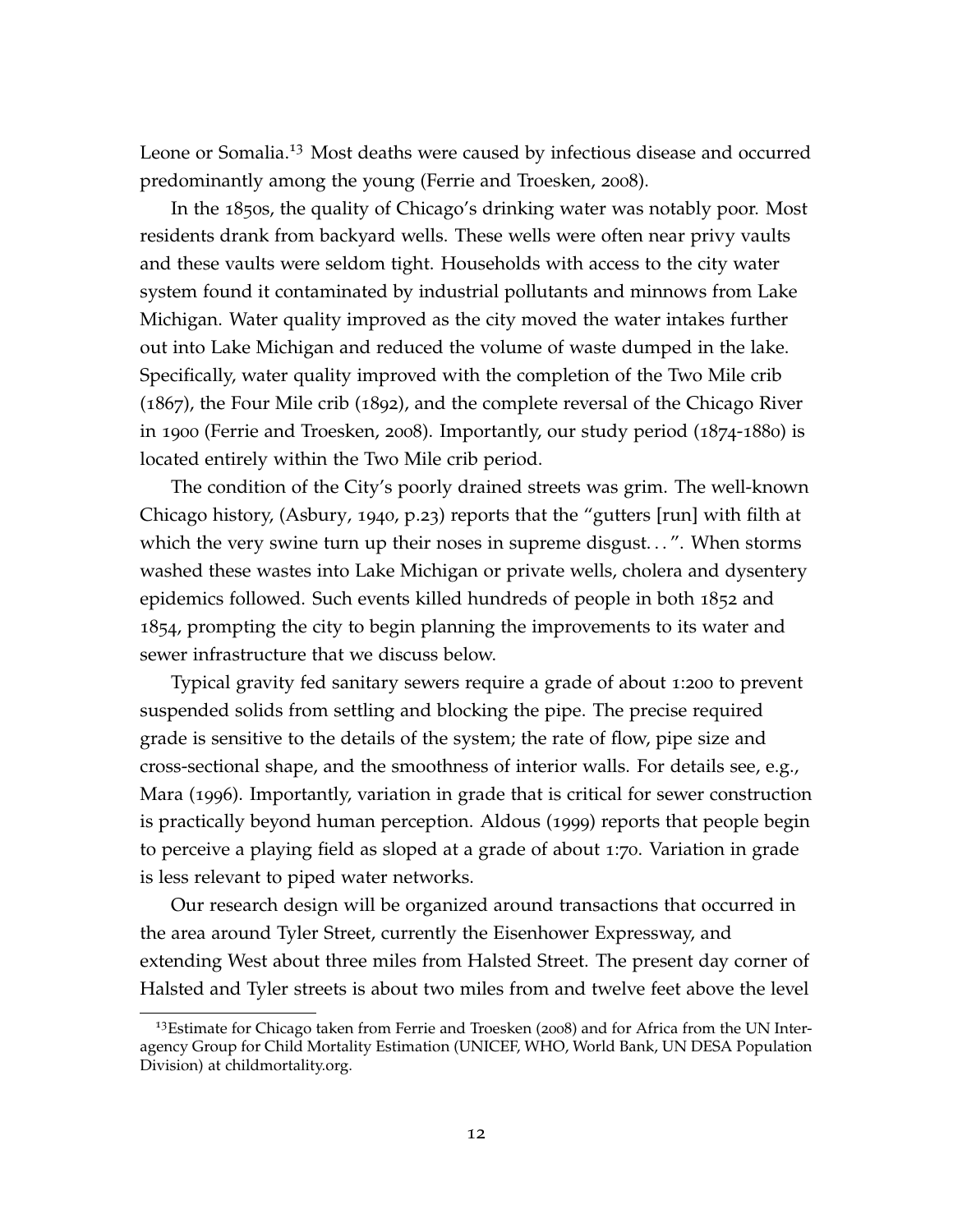of Lake Michigan, a grade of about 1:880. This is much too flat for conventional gravity-fed sanitary sewers. Indeed, such grades are so flat that water generally does not drain away. Rainfall either evaporates or is absorbed into the ground. Chicago's unusually flat terrain contributes to the benefits of sewers as well as to the difficulty of constructing them.

Chicago hired noted engineer Ellis Chesbrough to design a sewer system capable of operating in Chicago's flat topography, and substantially followed the proposal he submitted in 1855. Chesbrough proposed what is now known as a "combined" sewer system to manage household sewerage and street runoff. Chesbrough's plan called for continuous mechanical flushing, although the city ultimately adopted a system under which sewer mains were manually flushed using water delivered by horse-drawn carts.<sup>[14](#page-13-0)</sup> This systematic manual flushing allowed sewer mains to operate at a grade of 1:2500, far shallower than conventional sewers.

To function, even Chesbrough's sewers require large enough flows of water that they are only practical if piped water is available. For this reason, sewers could not be installed before piped water. In fact, drainage in Chicago was so poor, that the increased volume of wastewater that accompanied piped water caused cesspools to overflow [\(Melosi,](#page-42-4) [2000](#page-42-4), p. 91), so that installing piped water without sewer access was also impractical. For these reasons, the provision of piped water and sewer access almost always coincided.

Because water and sewer service are almost always provided together, we estimate their joint value. With this said, the discussion above points out that water and sewer service were highly complementary, so that providing one without the other would probably have had much less value.

Construction of Chesbrough's sewers required a massive program of regrading in order to raise streets to the required grades. The process for constructing sewers involved first laying sewer and water pipes at the required grade, whether above or below ground, and then filling in the space around them with earth as required. The newly raised streets were then sometimes paved over to conclude the process. Because street paving could independently contribute to property values, this raises the possibility that our estimates reflect

<span id="page-13-0"></span><sup>14</sup>As late as 1940, horse-drawn tanks were still used to manually flush certain sewer lines in Chicago [\(Cain,](#page-40-10) [1978](#page-40-10), p. 32).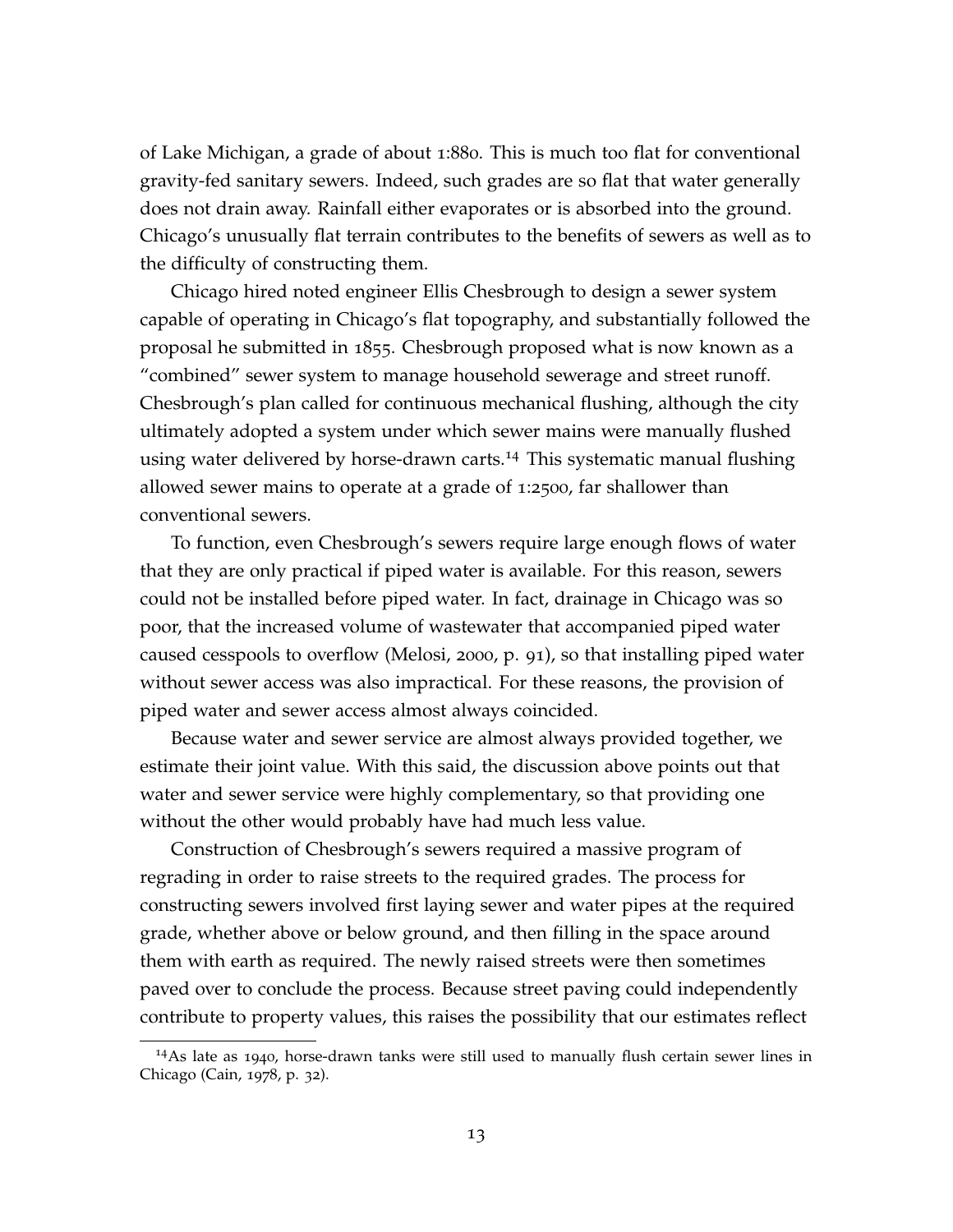the joint value of water, sewer and street paving. We address this possibility by controlling for improved status in our estimations.

Buildings, particularly those built out of stone and brick, were raised in the downtown to match the new street level as the sewer system expanded. These well-known feats of engineering predate our 1874-1880 study period. Our analysis focuses on vacant lots in outlying areas.

Chicago issued its original plan for sewerage in 1855. This document describes the street grades in each region of the city needed to accommodate the proposed sewer system (Plan of Sewerage, Chicago Board of Sewerage Commissioners, 1855). Subsequent ordinances were issued at regular intervals as the sewer system expanded beyond the streets covered in this initial report. The sewer ordinances describe the details of the regrading operation and list, block by block, the planned elevation of each street intersection relative to the level of the lake. The 1855 plan states, "It will be necessary to raise the grades of streets an average of eighteen inches per 2500 feet going West." To get a sense for the scale of this undertaking, it requires about 8300 cubic yards of fill to raise a 2,500 foot segment of a 20 foot wide street by 18 inches. At about 1.5 tons per cubic yard, this is almost 12,500 tons of fill per 2500 foot segment of road.

The historical record suggests that municipal authorities knew which streets had the worst drainage and were anxious to sewer them as soon as the network reached them. From the Chicago Tribune (June 25th, 1873, page 4):

"The Mayor points out the various localities where this sewerage is the most needed. It so happens that the unsewered portion of the city is that which, of all others, most needs it. ... These neighborhoods are densely populated by people who have not the means to adopt any sanitary measures."

Thus, there is no reason to believe that the assignment of sewers to neighborhoods and streets was independent of land value.

The 1855 ordinance describes a "triangle" southwest of the downtown that was at a slightly lower elevation than the rest of the city. Chesbrough wrote of this region, South of Tyler Street (now the Eisenhower Expressway) and West of Halsted Street: "The extreme south-west part of the city [is] too low [to sewer], "as the depth of filling required to raise streets over it would average two feet"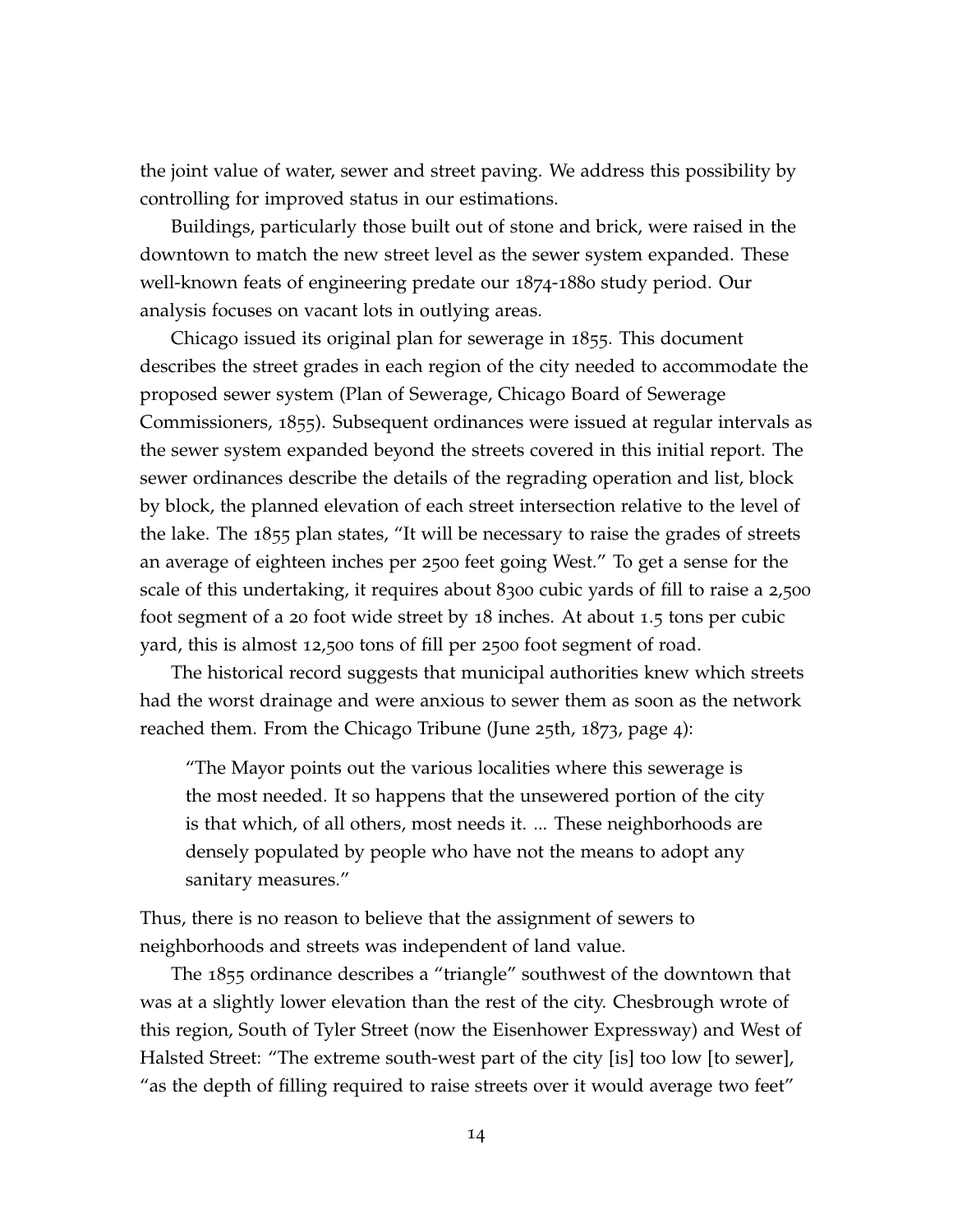<span id="page-15-0"></span>

Note: *Tan indicates the 1930s street network and red indicates boundaries of the Southwest Triangle. Light gray indicates the area within 2000 feet of Tyler street running 14,000 feet West from Halsted Street. Black lines indicate the sewer network. There is more sewer coverage in the Northern half of our study area than the southern half during the 1874-80 study period.*

(p. 16). Recalling that the plan calls for streets to be raised "an average of eighteen inches per 2500 feet going West", this means that the marginal 6 inches of fill required in this region was decisive. Chesbrough concludes by writing, "[a]s this part of the city may not be improved for several years, it is deemed sufficient for present purposes to state the general depth of filling that would be required" (p. 15).

Figure [2](#page-9-1) illustrates the expansion of the Chicago sewer system that occurred between 1870 and 1890. In both panels, thick light grey lines indicate the extent of the sewer network prior to 1874, thick black lines indicate the expansion that occurred between 1874 and 1880, and, thin light gray lines indicate post-1880 expansion. Red lines indicate the northern and eastern border of the Southwest Triangle, Tyler and Halsted streets.

While the 1855 plan refers to "a triangle", it specifies only northern and eastern borders. We draw a western boundary near the limit of the 1880 sewer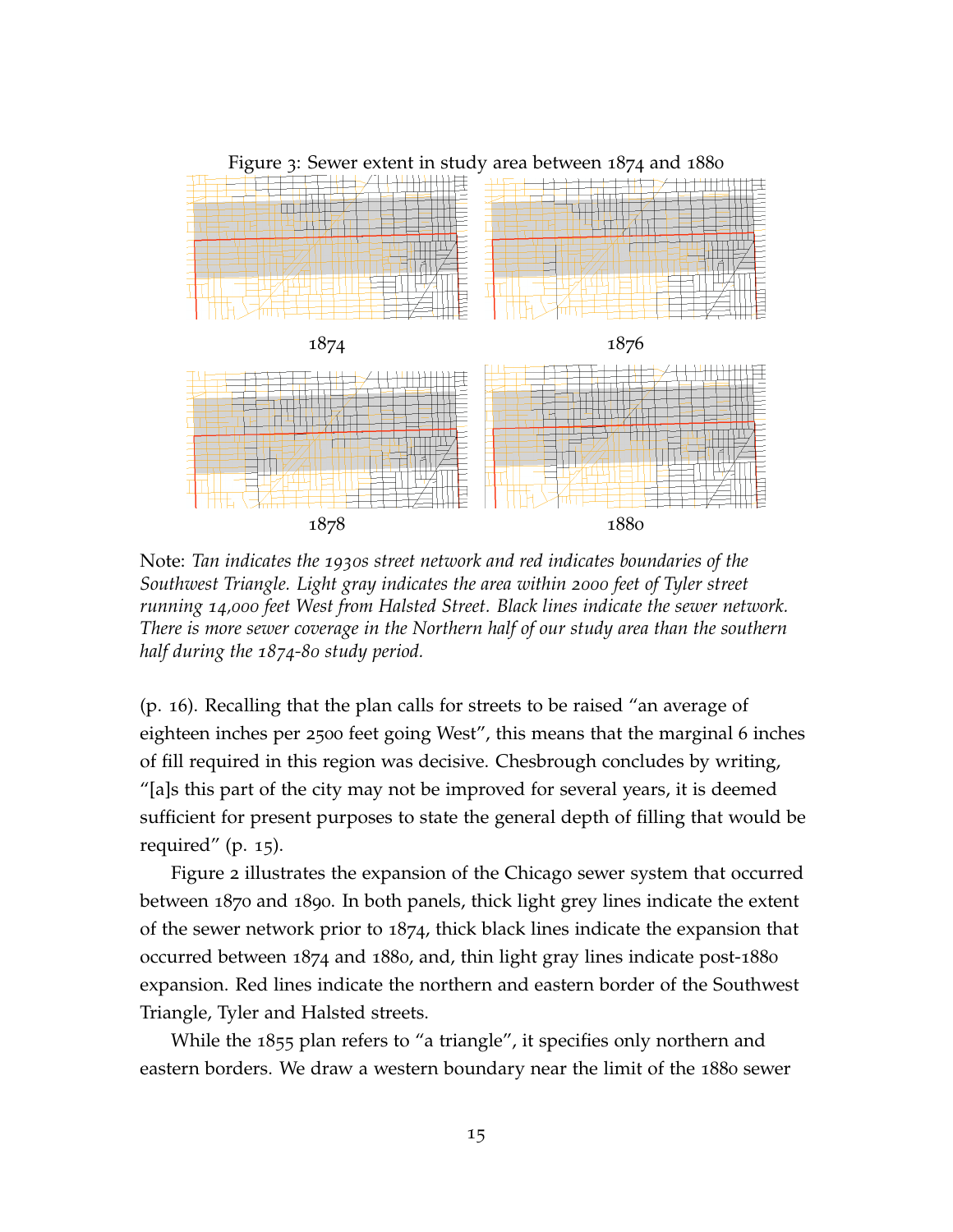network, 14,000 feet west of Halsted street, and a southern boundary at the Chicago River. We exclude parcels exactly on Tyler street, i.e., those matching to intersections within 75' of Tyler Street, for two reasons. First, the 1855 plan is ambiguous about whether or not Tyler street lies inside or outside the Southwest Triangle. Second, our data does not allow us to determine whether parcels matching to Tyler Street lie north or south of the street. Thus, we cannot determine whether parcels matching to Tyler street are inside or outside the Southwest Triangle.

The black region in Figure [2](#page-9-1)b illustrates the entire region that received sewer and water access between 1874 and 1880. This is the region for which we observe construction costs and it is the economically relevant area for the purpose of policy evaluation. We often refer to a sample drawn from this area as a "Relevant sample." Our estimation of causal effects is primarily based on the region within 2000 feet of the northern boundary of the Southwest Triangle, Tyler Street. We often refer to a sample drawn from this area as a "Quasi-experimental sample". We sometimes consider the effect of sewers in the area within 2000' of the northern *or* eastern boundary of the Southwest Triangle, Tyler and Halsted streets. We often refer to a sample drawn from this area as an "Extended-quasi-experimental sample." Figure [2](#page-9-1)b illustrates all three regions.

Figure [3](#page-15-0) highlights the evolution of the sewer network in the Quasi-experimental sample. This figure makes it clear that, even 20 years after the adoption of the 1855 sewer ordinance, the construction of sewers south of Tyler street lags the northern side of the street by several years. It is this north-south difference in sewer assignment on which we base our estimates of the causal effects of piped water and sewer access.

### **5 Description**

Our Quasi-experimental sample is a set of 351 transactions occurring between 1874-1880 within 2000' of Tyler Street, west of Halsted. This is the sample where the case for quasi-random assignment of sewer and water access as a function of membership or exclusion from the Southwest Triangle is strongest.

Gray squares in figure [4](#page-17-0) report mean log transaction price by year (after controlling for improved and corner status, log of parcel area, and log miles to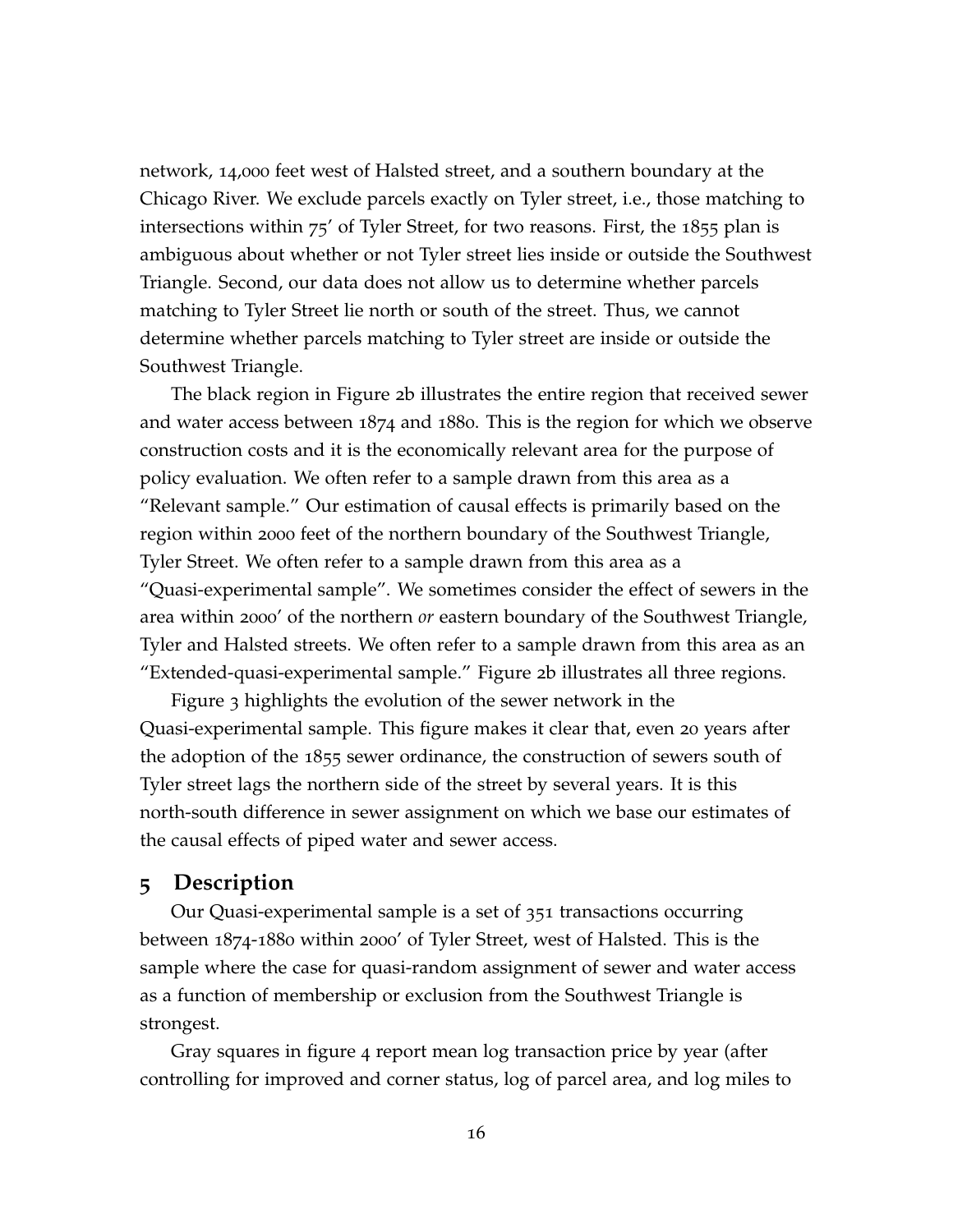<span id="page-17-0"></span>

Note: *Mean* ln(*Price*) *by year in Quasi-experimental sample (Gray) and all of Chicago (Black). Controls:* ln(*miles to CBD*)*, improved, corner,* ln(*Area*)*.*

the CBD), for all transactions falling in the Quasi-experimental region at any time between 1873 and 1880. Black points show the corresponding prices calculated for the entire city of Chicago. Whiskers indicate 95% confidence intervals. Unsurprisingly, annual means are more precise for the whole city than for the smaller sample drawn from the Quasi-experimental region.

This figure shows the same basic patterns described in [Hoyt](#page-41-11) ([2000](#page-41-11)). Prices fall between 1873 and 1880, before beginning a slow recovery. Figure [4](#page-17-0) also shows that prices in the Quasi-experimental region follow those in the city as a whole. That is, the Quasi-experimental region is a small part of a large, liquid land market. This suggests that the assignment of sewers and piped water (or not) to parcels in the Southwest Triangle should not affect prices outside of the Southwest Triangle. On the basis of this observation, we ignore the general equilibrium price effects in our analysis of the Quasi-experimental sample.

Table [1](#page-18-0) presents sample means for the Quasi-experimental sample. The first column describes transactions inside the Southwest Triangle, i.e., south of Tyler Street, the second, transactions outside the Triangle, i.e. north of Tyler Street. As the 1855 Ordinance prescribes, and as figure [3](#page-15-0) shows, piped water and sewer incidence is lower inside the Southwest Triangle than outside. About half of transactions in the Southwest Triangle have water and sewer access during 1874-80 and access is almost universal outside. Consistent with a large effect of water and sewer access on value, unconditional prices are 0.72 log points or 105% higher outside of the Southwest Triangle than inside. The frequency of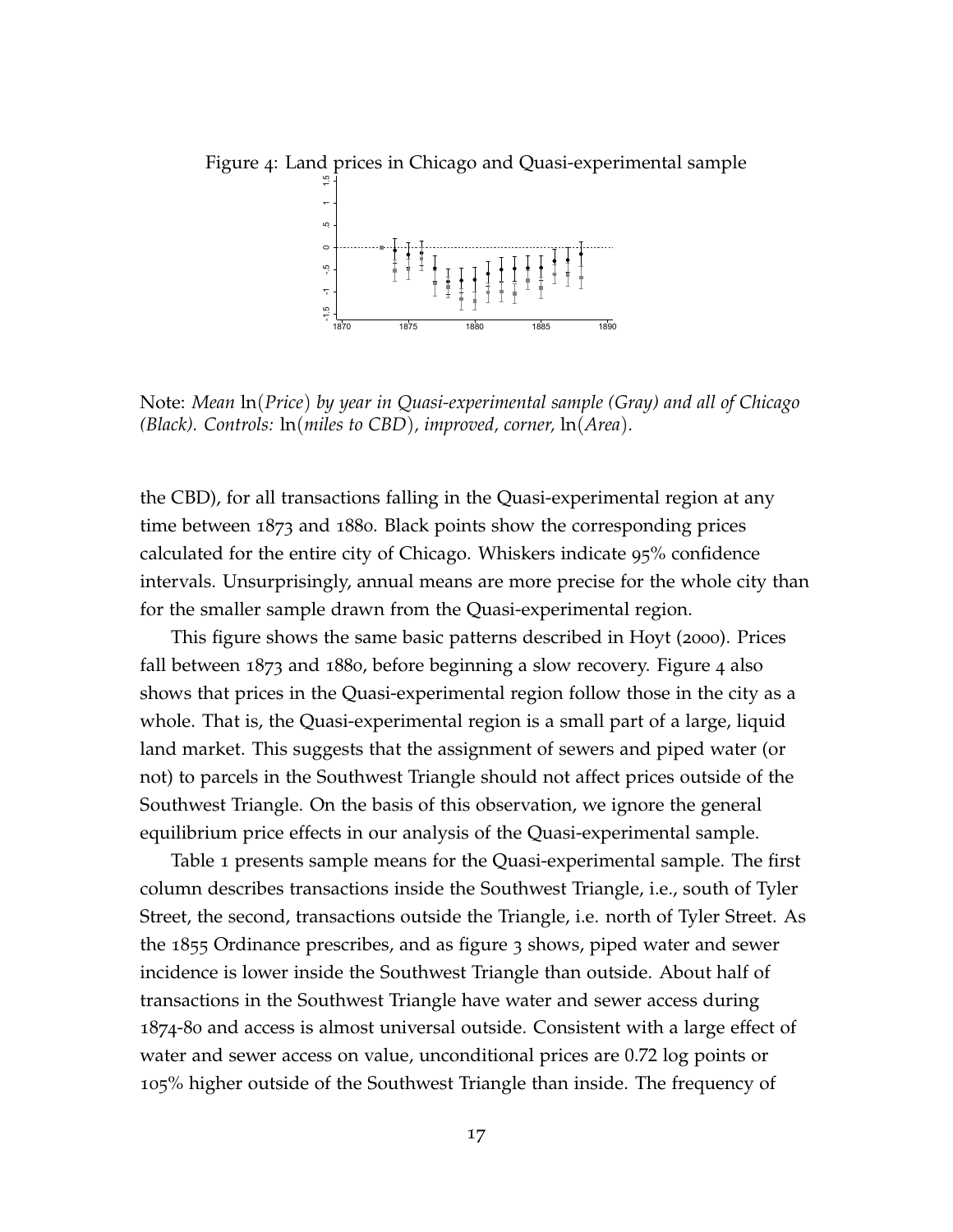<span id="page-18-0"></span>

|                          | (1)               | (2)               | (3)       | (4)      |
|--------------------------|-------------------|-------------------|-----------|----------|
|                          | $SW\triangle = 1$ | $SW\triangle = 0$ | $t$ -test | Relevant |
| <b>Share Sewered</b>     | 0.47              | 0.92              | 11.04     | 0.70     |
|                          | (0.50)            | (0.27)            |           | (0.46)   |
| Log Price                | 7.70              | 8.42              | 8.44      | 7.41     |
|                          | (0.86)            | (0.76)            |           | (0.91)   |
| Log Distance to CBD      | 9.13              | 9.10              | $-0.89$   | 9.49     |
|                          | (0.38)            | (0.38)            |           | (0.25)   |
| Log Area                 | 8.12              | 8.26              | 1.88      | 8.17     |
|                          | (0.62)            | (0.69)            |           | (0.54)   |
| Share Improved           | 0.11              | 0.23              | 2.99      | 0.15     |
|                          | (0.31)            | (0.42)            |           | (0.36)   |
| <b>Share Corner</b>      | 0.11              | 0.13              | 0.42      | 0.14     |
|                          | (0.32)            | (0.33)            |           | (0.34)   |
| Distance to Horsecar     | 884               | 427               | $-9.53$   | 1757     |
|                          | (573)             | (335)             |           | (1351)   |
| Distance to Major Street | 564               | 475               | $-2.13$   | 441      |
|                          | (427)             | (363)             |           | (372)    |
| Year                     | 1877.18           | 1877.45           | 1.14      | 1877.60  |
|                          | (2.19)            | (2.17)            |           | (2.26)   |
| $\,N$                    | 150               | 211               |           | 1358     |

Table 1: Summary Statistics 1874-1880

Note: *Means and standard deviations of parcel characteristics. Column 1 reports on parcels in the Quasi-experimental sample (within 2000' of Tyler St. west of Halsted) that are in the Southwest Triangle (south of Tyler Street). Column 2 reports on parcels that are not in the Southwest Triangle (north of Tyler Street). Column 3 reports the* t*-statistic for the difference between the first two columns. Column 4 presents parcel means and standard deviations for all parcels in the Relevant sample. In all columns, we restrict attention to parcels transacted during 1874-1880.*

corner parcels is the same on both sides of the boundary. Improved parcels are more frequent outside the Southwest Triangle indicating the importance of this control. Parcels outside the Southwest Triangle are at most slightly larger than those inside. Parcels outside the Southwest triangle are on average one city block closer to the nearest horse car line, though both sides of Tyler street are well integrated with the horse car network. Major streets in Chicago occur at one mile intervals, or every eight blocks. Parcels on either side of Tyler street are on average one to two blocks from the nearest major street. The region inside the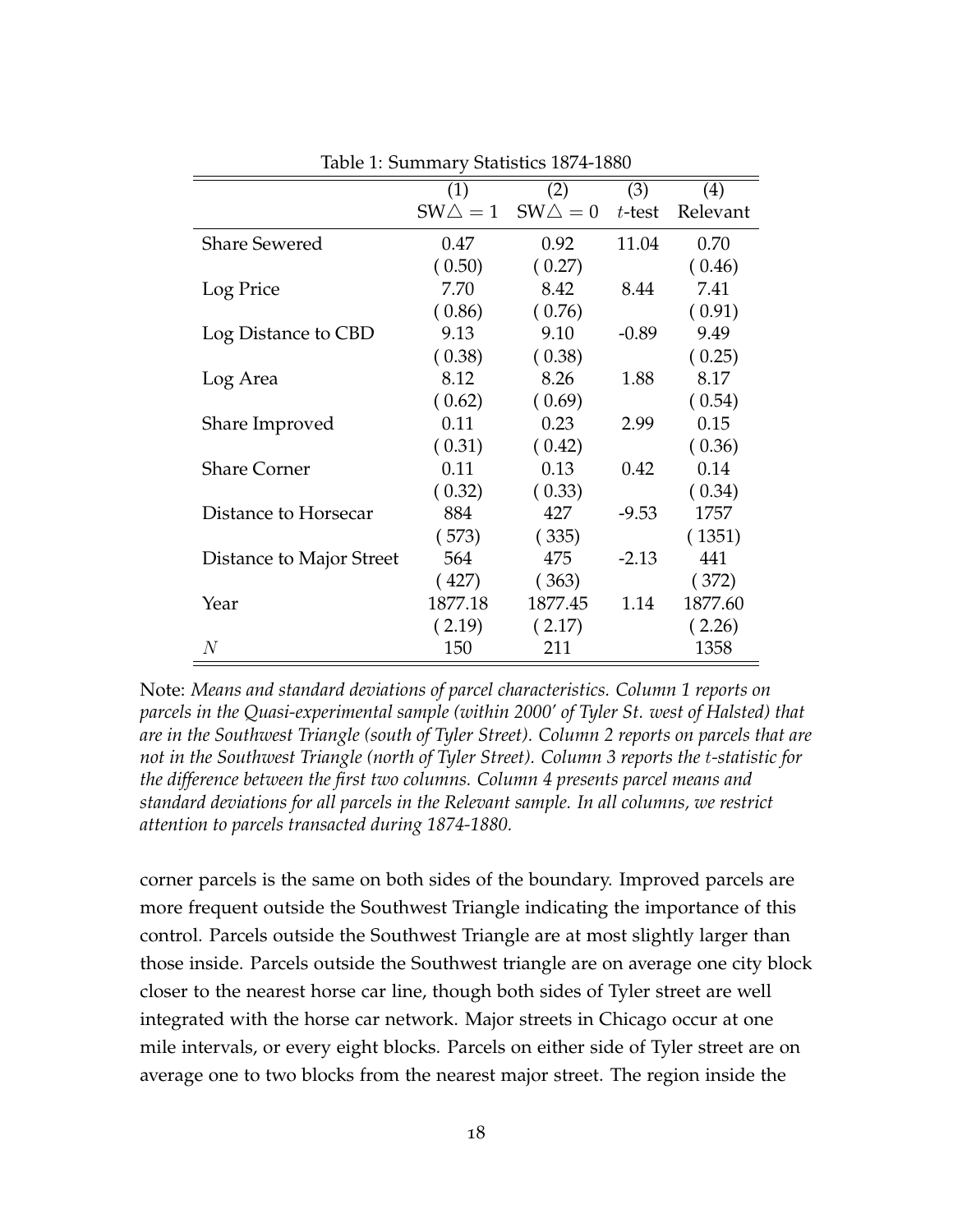

Figure 5: Sewer and water share and price by distance to boundary, 1886-9

Note: *(a)* x*-axis is distance to Tyler Street boundary, with* x < 0 *displacement South, "inside" and conversely.* y*-axis is share of transactions sewered between 1886-89, controlling for year indicators,* ln(*Area*)*, and* ln(*mi. to CBD*)*) by 500' long bins. (b) Same as left panel but* y*-axis is* ln(*Price*)*, controlling for the same set of covariates. Piped water and sewer access and prices are both the same at the border after sewer and water provision is completed in the Southwest Triangle.*

Southwest Triangle is marginally further from the CBD than the region outside, and so transactions outside are nearer the CBD than those inside by construction.

The fourth column of table [1](#page-18-0) highlights one of our main econometric challenges. It reports sample means from the Relevant sample. On average, these parcels are less expensive and further from the CBD than parcels in the Quasi-experimental sample. If we are to apply estimates of the effects of water and sewer access based on the Quasi-experimental study region to this larger policy relevant area, we should consider the possibility that treatment effects may vary systematically between the two samples.

Ideally, to check that unobservable determinants of value are the same on both sides of Tyler Street, we would check land prices before piped water and sewer service was available on either side of the border. However, such data are not available.<sup>[15](#page-19-0)</sup> Instead, we compare land prices on either side of Tyler street a short time after our study period when piped water and sewer access was universal.

Table [A](#page-18-0)1 describes transactions occurring in the Quasi-experimental region during 1886-9, six to nine years after the end of main study window. This table replicates the first three columns of table [1](#page-18-0) for the later time period. This table

<span id="page-19-0"></span> $15$ The Tribune began reporting transactions only in  $1873$ , and  $1860$  census did not ask about home values or about the value of vacant land.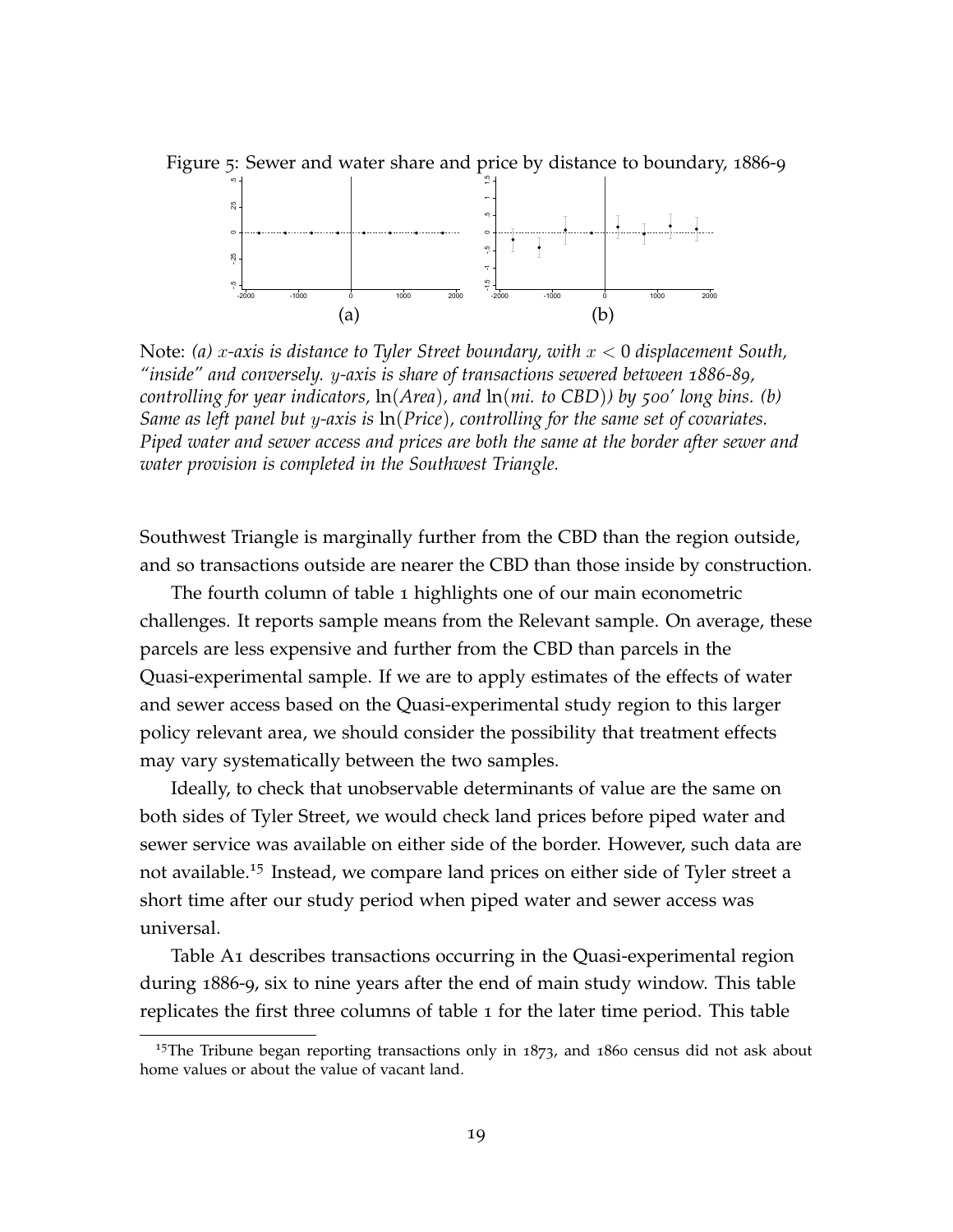indicates that the same basic patterns present in the data during 1874-80 largely persist into 1886-9, with two notable exceptions. Piped water and sewer access is universal during the later period, and the difference between prices inside and outside the Southwest Triangle that shows so clearly in Table [1](#page-18-0) is no longer present in the later period.

Figure [5](#page-18-0)a illustrates piped water and sewer access in our experimental study area during 1886-9 as a function distance to Tyler Street. The x-axis of this figure is distance from Tyler Street. Negative distances indicate displacement into the Southwest Triangle, and conversely for positive values. The  $y$ -axis indicates piped water and sewer share relative to the share in the bin just inside the Southwest Triangle. Sewerage is universal across the boundary by 1886.

Figure  $5b$  $5b$  is similar, but reports on transaction prices. The  $y$ -axis indicates log price relative to the bin just inside the Southwest Triangle. Mean log price in each bin is calculated controlling for year indicators, ln(area), and ln(mi. to CBD). Whiskers indicate 95% confidence intervals. Table [1](#page-18-0) indicates a 105% difference in prices across this boundary during 1874-80. Figure [5](#page-18-0) indicates that this difference is completely erased in less than 9 years, once sewer incidence across the border equalizes. This confirms what we see in the unconditional means presented in table [A](#page-18-0)1.

Table [1](#page-18-0) shows that parcels in the Southwest Triangle were less valuable during our study period. There is evidence that such initial disadvantages often "lock-in" and lead to long run differences between places (e.g., [Bleakley and Lin](#page-40-11) ([2012](#page-40-11)) or [Ambrus et al.](#page-39-9) ([2020](#page-39-9))). Poor places stay poor and rich places stay rich. Given this, our finding that price differences largely disappear with the elimination of the difference in sewer access is surprising. The available evidence suggests that path dependence works against the price equalization that we see in figure [5](#page-18-0). We suspect this reflects the dynamic nature of the Chicago real estate market, the pervasiveness of cheap, short-lived structures, and our focus on vacant lots.

The descriptive evidence provided so far is consistent with the following narrative. Parcels in the Southwest Triangle are less likely to have access to piped water and sewers because of a nearly imperceptible change in elevation that affected costs of constructing gravity fed sewers. There is no a priori reason to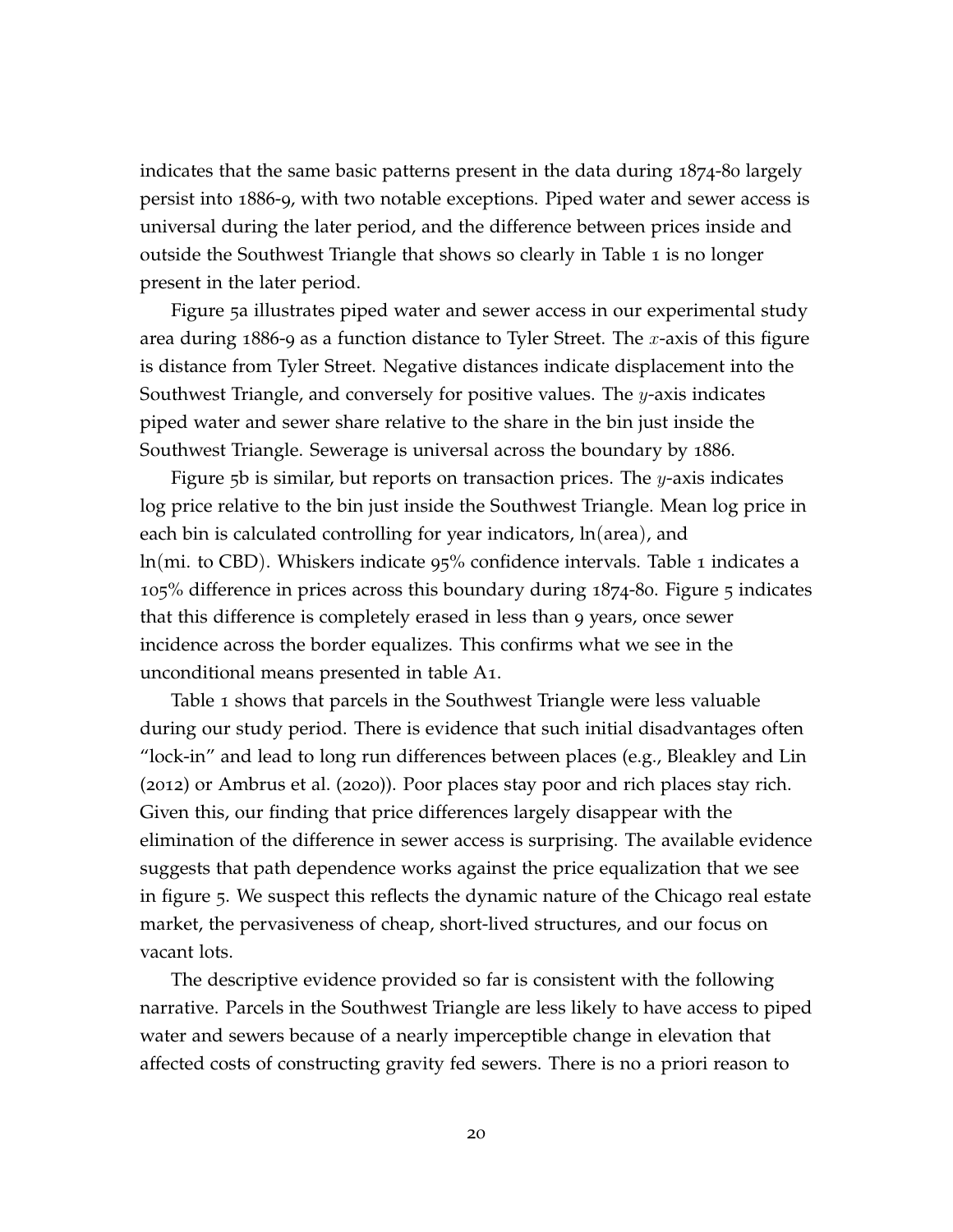<span id="page-21-0"></span>

Note: *Same as figure [5](#page-18-0), but for transactions occurring between 1874 and 1880.*

suspect that parcels on opposite sides of Tyler street are systematically different, except that parcels inside the Southwest Triangle are slightly more remote from the CBD. This suggests that conditional on controls, a comparison of changes in prices and sewer access across Tyler street should yield an unconfounded estimate of the effect of water and sewer access on prices.

Figure [6](#page-21-0) performs this comparison. Panel (a) shows changes in sewer incidence across the Tyler street border of the Southwest Triangle and panel (b) shows the corresponding changes in log price. The construction of this figure is the same as figure [5](#page-18-0), except that it is based on data from our main study period, 1874-1880. Consistent with the unconditional means presented in table [1](#page-18-0), we see that piped water and sewer incidence and land prices are lower in the Southwest Triangle. These figures illustrate the variation on which our estimates are based. The left panel is a first-stage regression, the right panel is a reduced form. The ratio of the two cross-boundary gaps, averaged over the four interior and exterior bins, yields (approximately) a local average treatment effect for the whole Quasi-experimental sample.

We note that Figure [6](#page-21-0) suggests the possibility of implementing a fuzzy-RD design. Given our already small sample, this research design would rely heavily on a tiny set of observations. To avoid this, we abstract from the spatial structure of the data and base our estimates on an instrumental variable design using the whole Quasi-experimental sample. Note that our Quasi-experimental study region is narrow enough to walk across in less than 20 minutes and lies in an a priori homogeneous landscape. We can reasonably hope to have restricted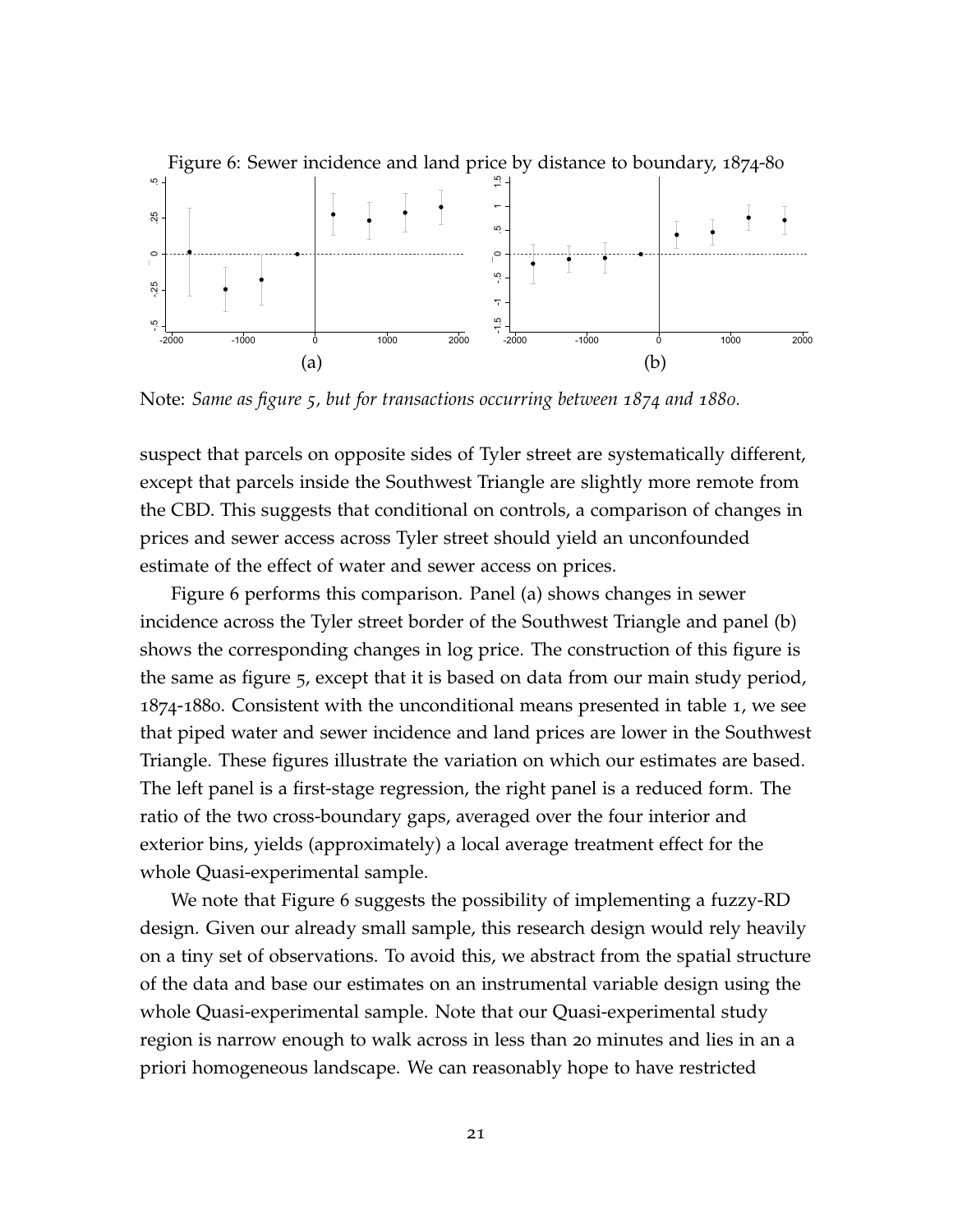attention to parcels with on average identical unobserved determinants of land price. Nevertheless, to the extent our sample allows, we investigate the possibility of confounding spatial trends in unobservables in our regression analysis.

### **6 Estimation**

Let  $Y_i$  be the log of parcel i's transaction price observed in the data. Let  $X_i$ denote a vector of observable parcel attributes drawn from, *transaction year indicators*, ln(*miles to CBD*), ln(*Parcel Area*), *Corner* and *Improved* indicators, *distance to horsecar line* and *distance to major street*. Let  $D_i$  be a treatment indicator, with  $D_i = 1$  if and only if parcel *i* has piped water and sewer access. Let  $Z_i$  be a binary variable indicating  $Z_i = 1$  if and only if the parcel is *not* in the Southwest Triangle. We view  $Z_i$  as an instrumental variable and assume that it shifts the cost of access to piped water and sewage without directly affecting the land price, fixing the controlling covariates. By defining Z so that  $Z_i = 1$  outside of the Southwest Triangle, we assure a conventional positive relationship between instrument and treatment.

We adopt the convention of indicating potential outcomes with a subscript, so that  $Y_{1i}$  is the price of parcel  $i$  in a state of the world where it is treated, and  $Y_{0i}$  is the untreated price. Let  $U_1, U_0, U_D$  denote three error terms to be defined later. Finally let  $P$  denote our Quasi-experimental sample and, abusing notation slightly, the joint distribution of  $(Y_1, Y_0, X, Z, D, U_1, U_0, U_D)$  drawn from this sample.

We are also interested in the corresponding quantities drawn from the Relevant sample, all transactions in the area receiving water and sewer access during 1874-80. We indicate these quantities with an asterisk. For example,  $Y_i^*$  is a transaction price drawn from this sample, and  $P^*$  denotes the distribution of  $(Y_1^*$  $i^*_{1}$ ,  $Y_0^*$  $U_0^*, X^*, Z^*, D^*, U_1^*$  $i^*$ ,  $U_0^*$  $_{0}^{*},U_{D}^{*}).$ 

We would like to estimate the average treatment effect on the economically relevant sample, that is,  $ATE^* \equiv E(Y_1^* - Y_0^*)$  $\binom{1}{0}$ . This treatment effect permits an immediate evaluation of a realized policy and matches neatly to available data on costs. Estimating  $ATE*$  requires that we address the conventional problem of estimating ATEs rather than LATEs. In addition, we must find a way to extrapolate our estimated treatment effect from the Quasi-experimental to the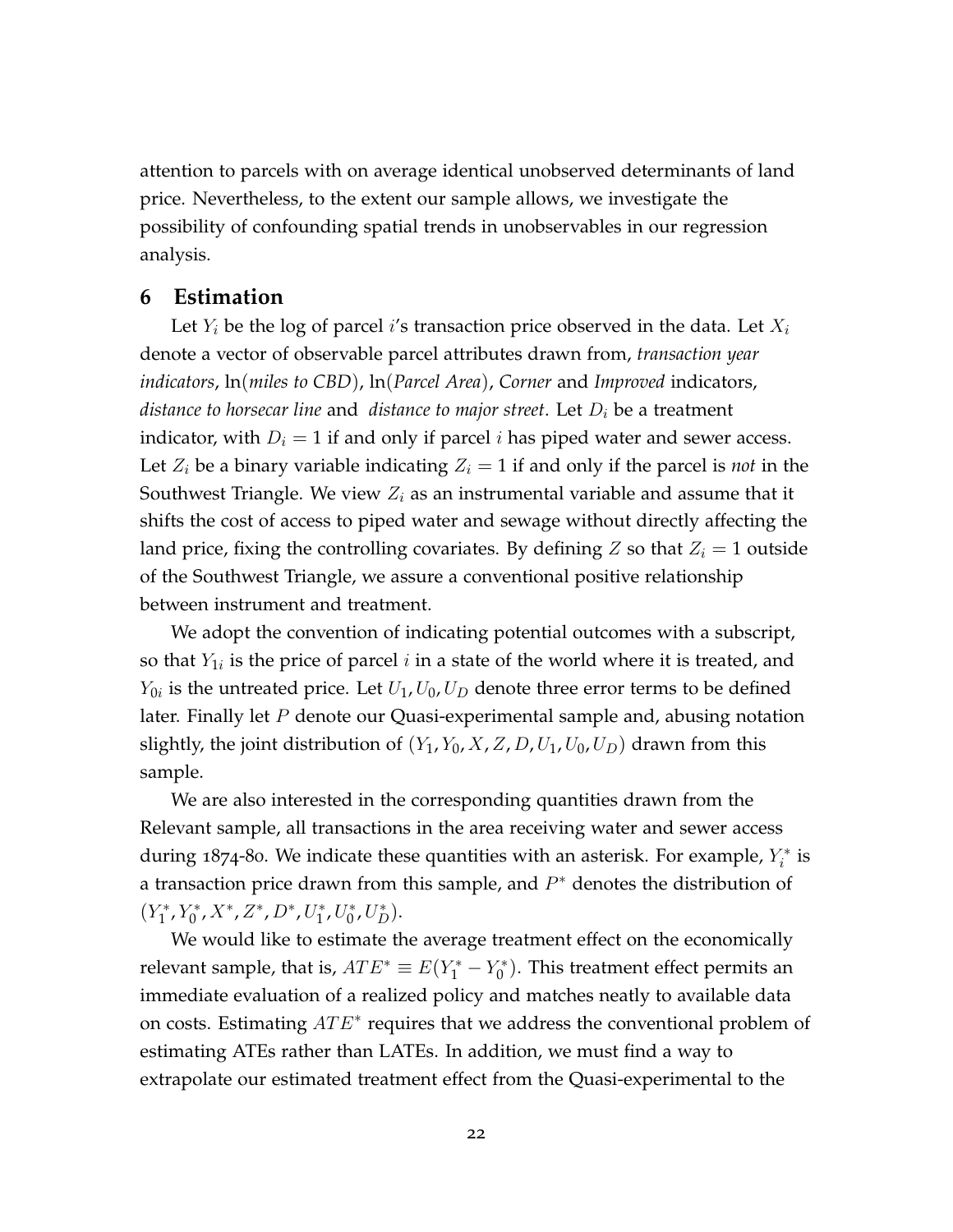<span id="page-23-0"></span>

|                          | (1)        | (2)         | (3)         | (4)       | (5)          | (6)       | (7)        | (8)         |
|--------------------------|------------|-------------|-------------|-----------|--------------|-----------|------------|-------------|
| A: OLS                   |            |             |             |           |              |           |            |             |
| Sewer=1                  | $.413***$  | $.39***$    | $.4***$     | $.328***$ | $-.018$      | $.194***$ | $.276***$  | $.239***$   |
|                          | (.086)     | (.082)      | (.084)      | (.139)    | (.101)       | (.08)     | (.081)     | (.078)      |
| $R^2$                    | 0.386      | 0.502       | 0.504       | 0.567     | 0.598        | 0.505     | 0.376      | 0.439       |
| B: Red. Form             |            |             |             |           |              |           |            |             |
| $SW\triangle = 0$        | $.657***$  | $.568***$   | $.714***$   | $.439***$ | $.292*$      | $.3***$   | $.336***$  | $.332***$   |
|                          | (.072)     | (.069)      | (.073)      | (.093)    | (.151)       | (.068)    | (.063)     | (.059)      |
| $R^2$                    | 0.486      | 0.568       | 0.591       | 0.606     | 0.602        | 0.527     | 0.397      | 0.462       |
| C. 1 <sup>st</sup> Stage |            |             |             |           |              |           |            |             |
| $SW\triangle = 0$        | $.432***$  | $.443***$   | $.451***$   | $.323***$ | $.194**$     | $.443***$ | $.259***$  | $.259***$   |
|                          | (.039)     | (.04)       | (.043)      | (.057)    | (.097)       | (.04)     | (.031)     | (.031)      |
| $R^2$                    | 0.451      | 0.455       | 0.455       | 0.456     | 0.474        | 0.455     | 0.333      | 0.335       |
| F-stat                   | 119.729    | 125.018     | 110.664     | 32.311    | 3.992        | 125.018   | 71.711     | 71.283      |
| D. IV                    |            |             |             |           |              |           |            |             |
| Sewer=1                  | $1.522***$ | $1.283***$  | $1.582***$  | $1.36***$ | 1.501        | $.678***$ | $1.296***$ | $1.283***$  |
|                          | (.22)      | (.191)      | (.209)      | (.352)    | (1.067)      | (.164)    | (.277)     | (.266)      |
| Year FE & ln(Area)       | Y          | Y           | Y           | Y         | $\mathbf{Y}$ | Y         | Y          | Y           |
| $ln(mi.$ CBD $)$         | Υ          | Υ           | Υ           | Y         | $\mathbf Y$  | Υ         | Y          | $\mathbf Y$ |
| Imp. & Corner            |            | $\mathbf Y$ | $\mathbf Y$ | Y         | $\mathbf Y$  | Υ         |            | Y           |
| H.car & Maj. St.         |            |             | Y           |           |              |           |            |             |
| Sample                   | Q.E.       | Q.E.        | Q.E.        | Q.E. 1k'  | Q.E.         | Q.E.      | E.Q.E.     | E.Q.E.      |
| Observations             | 351        | 351         | 351         | 172       | 351          | 351       | 533        | 533         |

Table 2: OLS, First Stage, Reduced form, and TSLS estimates

Note: *All results based on transactions during 1874-80. Columns 1-3, 5 rely on the Quasi-experimental sample, 7 and 8 on the Extended-quasi-experimental sample, and column 4 restricts attention to the subset of the Quasi-experimental sample within 1000' of Tyler Street. (A) Reports OLS regressions of log transaction price on the treatment indicator. (B) Reports reduced form regressions log transaction price on the instrument. (C) Reports first stage regressions of treatment on instrument. (D) Reports TSLS estimate of the effect of water and sewer access on log parcel price. The bottom panel of the table indicates controls for all regressions in the column above. Robust standard errors in parentheses.* ∗, ∗ ∗, ∗ ∗∗ *indicate* 10%, 5%, 1% *significance.*

Relevant sample.

We first estimate local average treatment effects of piped water and sewer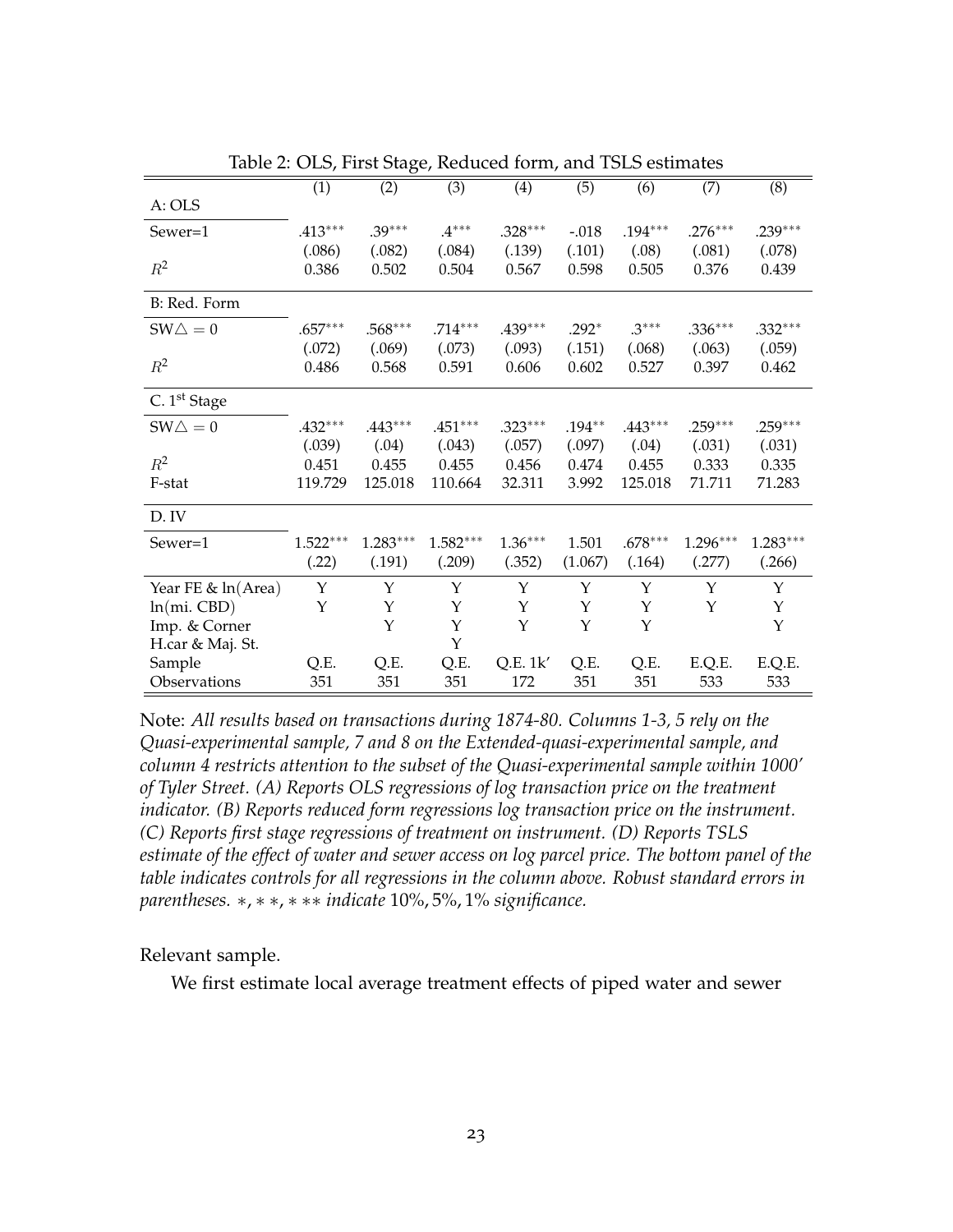access with TSLS.<sup>[16](#page-24-0)</sup> We next implement the local IV framework proposed by [Carneiro et al.](#page-40-7) ([2010](#page-40-7)). This framework allows the explicit calculation of an average treatment effect and tests for heterogeneity of treatment effects with respect to observable and unobservable characteristics. The LIV/MTE framework also provides a foundation for a novel, principled approach to the extrapolation of treatment effects. We develop and implement this method in the final stage of our analysis.

*Local Average Treatment Effects* Table [2](#page-23-0) presents four sets of estimates. For reference, Panel A presents OLS regressions of the form,

$$
Y_i = A_0 + A_1 D_i + A_2 X_i + \varepsilon_i.
$$

These regressions show a significant positive association between piped water and sewer access, and transaction prices. In the first column, we control for year indicators and log miles to the CBD. In the second column, we add indicators for corner lot and improved status. In the third column, we add controls for distance to horsecar and distance to a major street. In each case, transaction prices are about 0.4 log points higher for parcels with water and sewer access. We postpone a discussion of the remaining columns.

Panel B presents the corresponding reduced form regressions of transaction price on the instrument,

$$
Y_i = A_0 + A_1 Z_i + A_2 X_i + \varepsilon_i.
$$

We see in column 1 that being in the Southwest triangle decreases transaction prices by about 0.6 log points. This effect is estimated precisely and varies only slightly as we add control variables in columns 2 and 3. Column 3 uses the same controls as we used in figure [6](#page-21-0)b, and so the estimated effect approximately corresponds to the average price difference between inside and outside parcels that we see in this figure.

Panel C presents first stage regressions,

$$
D_i = B_0 + B_1 Z_i + B_2 X_i + \mu_i.
$$

<span id="page-24-0"></span> $16$ In addition to instrument exclusion, exogeneity, and monotonicity (no-defier condition) conditional on  $X$ , if the conditional expectation of D given  $X$  is linear, we can interpret the estimand of TSLS as a weighted average of the local average treatment effects aggregating compliers' conditional average causal effects given  $X$ . See [Abadie](#page-39-10) ([2003](#page-39-10)), [Kolesár](#page-42-7) ([2013](#page-42-7)), and Słoczyński ([2021](#page-42-8)) for further detail.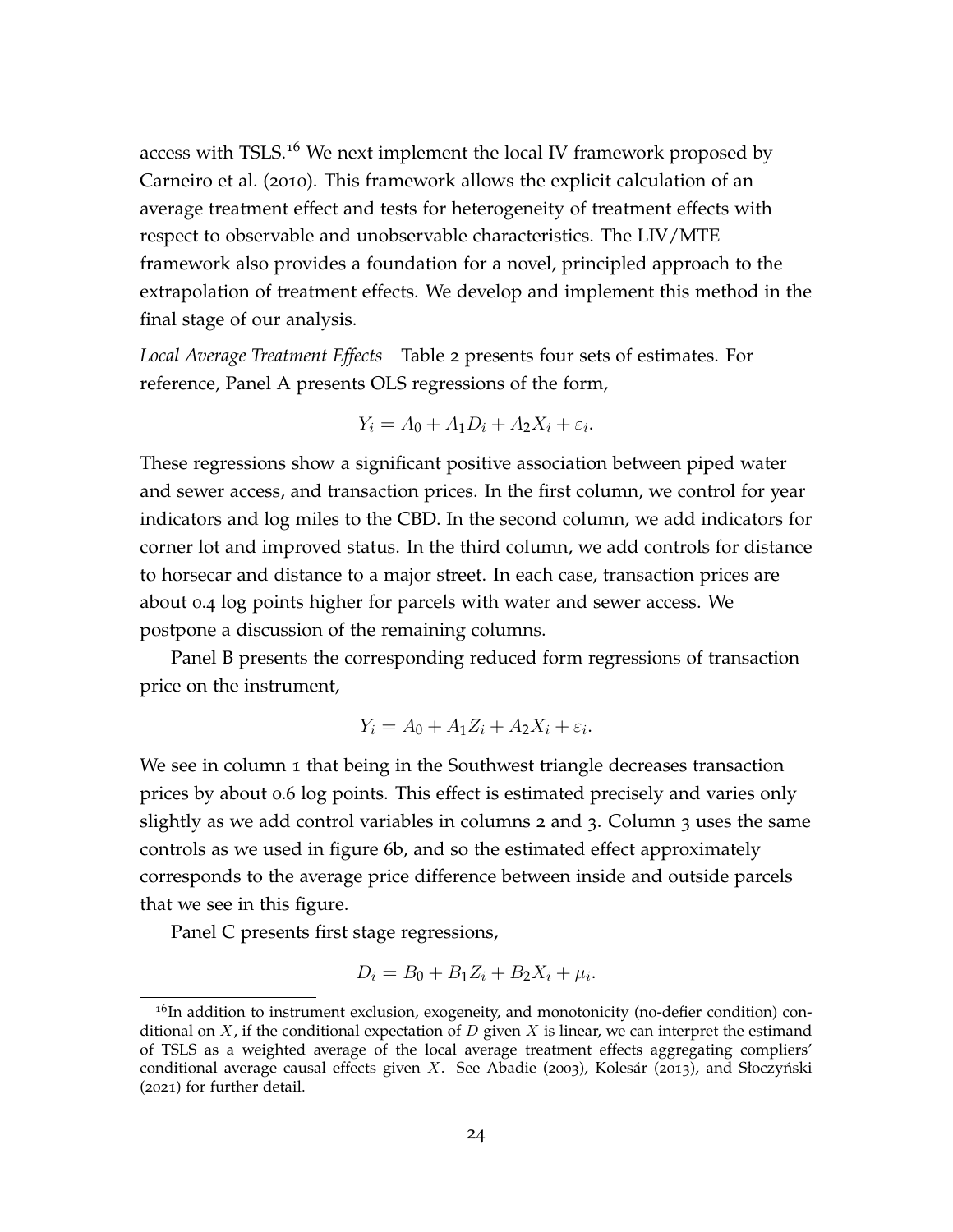Conditional on control variables, being in the Southwest triangle reduces the probability of piped water and sewer access by about 40%. Again, this effect corresponds approximately to the mean difference in sewer access between inside and outside parcels in figure [6](#page-21-0)a. First stage  $F$  statistics are above critical values for conventional weak instrument tests (e.g., [Stock and Yogo](#page-42-9) ([2002](#page-42-9))).

Panel D presents TSLS estimates of the effect of piped water and sewer access on transaction prices. IV estimates range between about 1.3 and 1.5 log points, estimated precisely. This treatment effect is enormous. A 1.3 log point increase in parcel price is a factor of 3.7.

Comparing IV to OLS results suggests that the equilibrium process assigns piped water and sewer service to parcels that are less valuable after conditioning on observable controls. This is consistent with anecdotal evidence presented earlier.

Figure [6](#page-21-0) illustrates an increase in piped water and sewer access and transaction prices that occurs when we cross Tyler street to leave the Southwest triangle. These changes appear to occur sharply in the figure. Nevertheless, we are concerned that this increase may reflect a confounding trend correlated with treatment and transaction prices. To address this concern, in column 4 of table [2](#page-23-0) we restrict the sample to a narrower window that includes only parcels within 1000 ft. of Tyler street. The magnitudes of the reduced form and first stage are reduced, but the IV estimate is unchanged. In column 5, we include controls for distance to Tyler street in our regression of column 2, where we allow the slope of this trend to change at Tyler street. Once again these controls reduce the magnitude of first stage and reduced form effects by about half, but leave the IV point estimate unchanged, although the standard error increases to just above the 10% significance threshold.

To refine this test, we consider the impact of a hypothetical confounding trend in land prices across Tyler Street, the trend that we observe across the Tyler Street boundary during 1886-9, after piped water and sewer access is universal on both sides of the border. Implicitly, we suppose that the entire (small) trend we observe in 1886-9 is due to confounding unobservables rather than path dependence on an otherwise homogeneous landscape. Appendix Table [A](#page-23-0)2 is similar to panel D of table [2](#page-23-0), and reports this trend in column 3. We then subtract this trend from transaction prices, the dependent variable, in our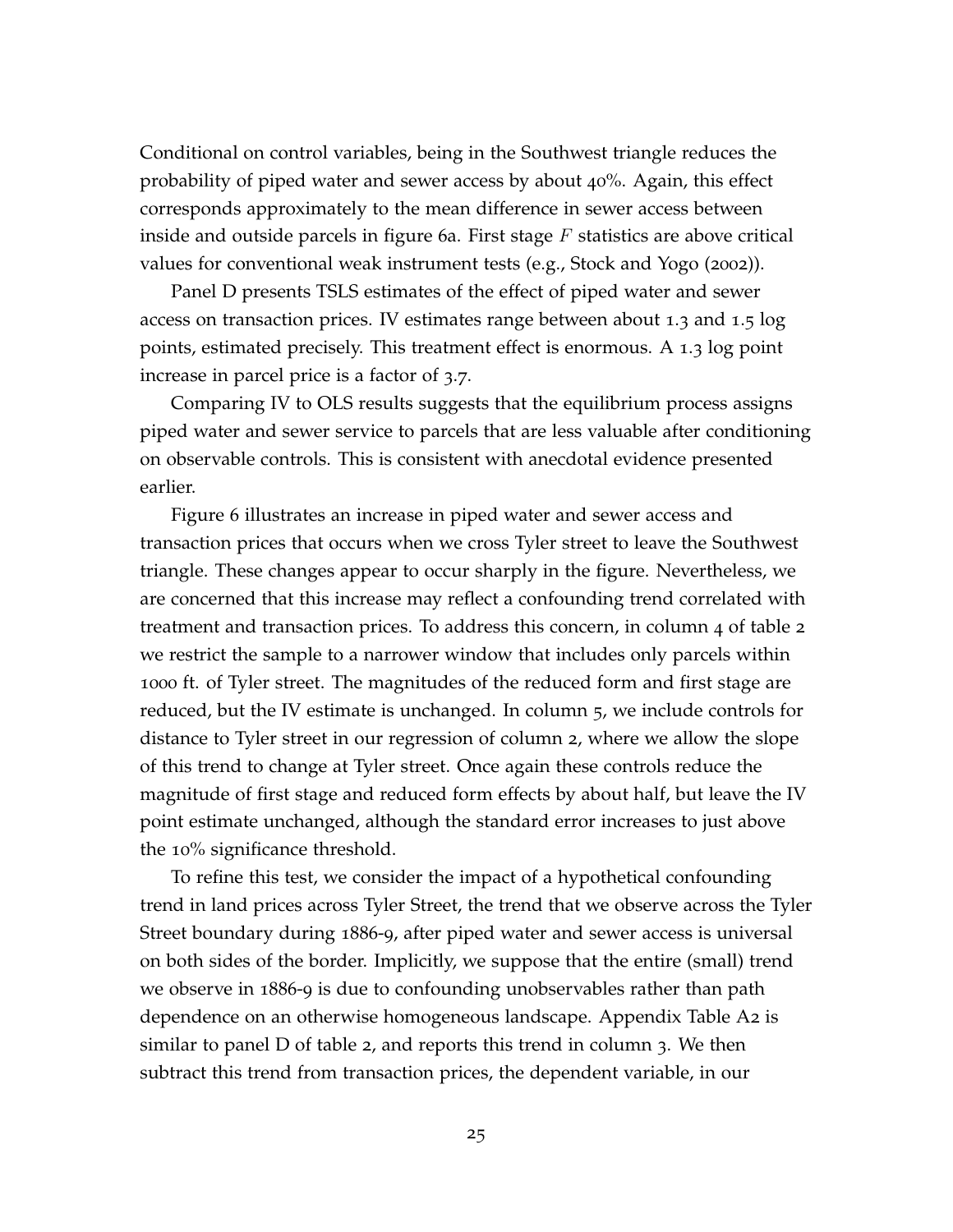1874-80 sample in column 6 of table [2](#page-23-0). Unsurprisingly, this leads to a smaller estimated treatment effect, but one that is estimated precisely and is still nearly 0.7 log points.

Summing up, the validity of our research design rests on four pieces of evidence. First, the sensitivity of sewer construction costs to otherwise imperceptible changes in grade supports the a priori argument that the instrument affects outcomes only through its effect on the likelihood of treatment. Second, the near disappearance of price differences across Tyler street after water and sewer access equalizes across this boundary suggests that, except for piped water and sewer access, the distribution of parcel prices is the same on both sides of the boundary. Third, the difference between OLS and IV estimates is consistent with what one would predict from anecdotal evidence about the assignment process; the equilibrium assignment process favors cheaper parcels. Finally, the robustness of results to various permutations of control variables, and to correction for a confounding spatial trend, suggests that omitted variables correlated with the instrument and outcome are not confounding our estimates.

The estimates in panel (d) of table [2](#page-23-0) are LATEs for our Quasi-experimental sample. We now turn our attention to whether this estimate differs from the ATE in this sample and whether we can extrapolate to the Relevant sample.

To begin, columns 7 and 8 of table [2](#page-23-0) re-estimate the specifications of columns 1 and 2 on the Extended-quasi-experimental sample. That is, the sample of transactions drawn from within 2000' of the Northern or Eastern boundary of the Southwest Triangle.

A Local Average Treatment Effect coincides with the Average Treatment Effect if treatment effects are the same for all units. By expanding our sample, we change the set of compliers, and hence the sample of units over which the LATE is estimated. We observe that coefficients in columns 7 and 8 are statistically indistinguishable from their counterparts estimated on the smaller Quasi-experimental sample. This suggests either that treatment effects are not very heterogeneous, or that the distributions of treatment effects in the two samples of compliers are similar.

We would ultimately like to extrapolate our estimate to the Relevant sample. The Extended-quasi-experimental sample has a larger support for  $X$  and presumably, a larger support for unobservable determinants of treatment and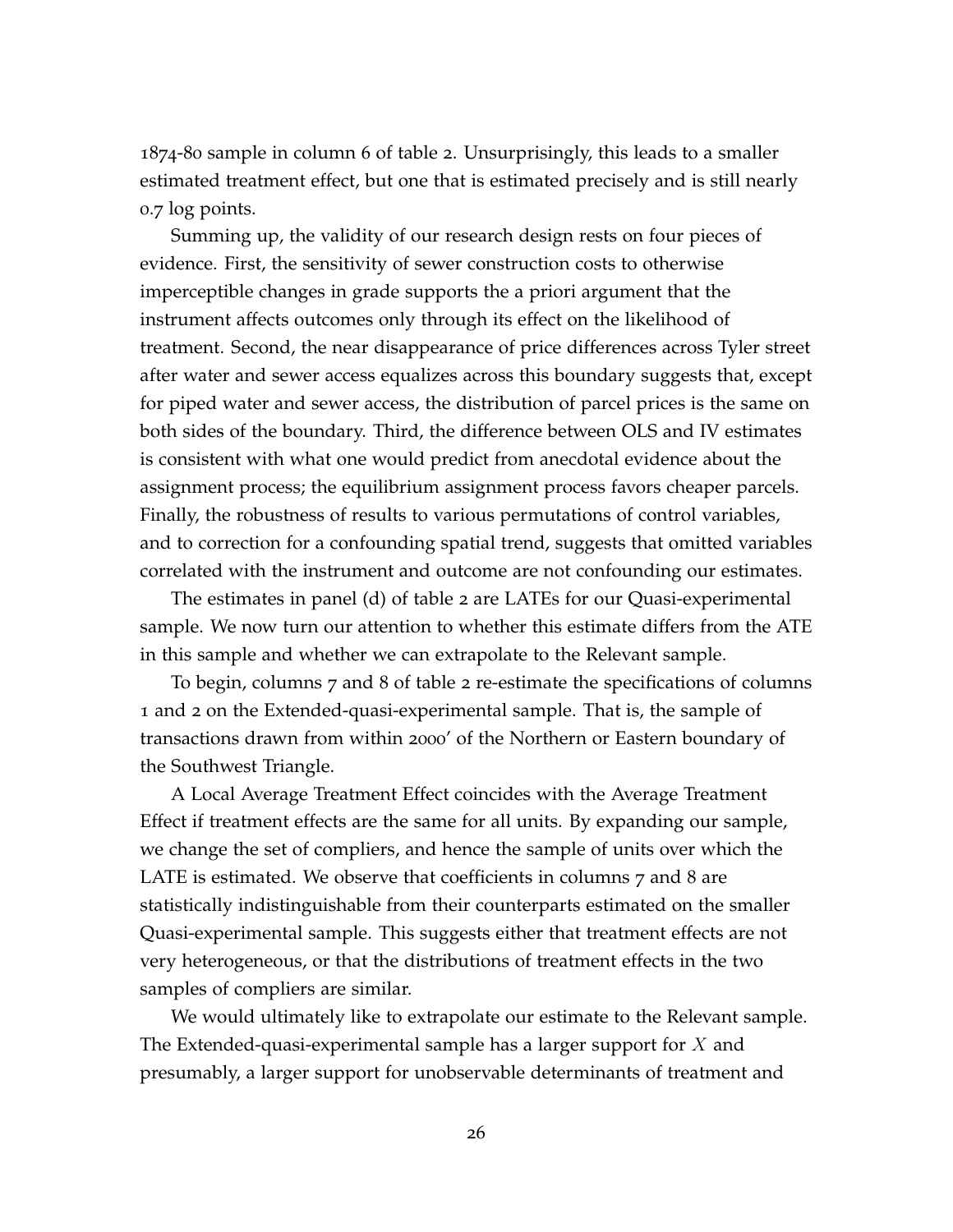<span id="page-27-1"></span>

Note: *Density of treated and untreated parcels by propensity score. The propensity score distribution is skewed toward one, but conditional on a mass of propensity scores, treated and untreated parcels both occur. Based on column 2 of table [3](#page-28-0).*

potential outcomes. In this sense, less extrapolation is required from the Extended-quasi-experimental sample to the Relevant sample, than from the smaller Quasi-experimental sample.

We note that the validity for our research design is easier to defend on the smaller Quasi-experimental sample than the Extended-quasi-experimental. Figure [A](#page-9-1)2 in the appendix reproduces the border plots of figure [6](#page-21-0) for the larger sample. Neither prices nor sewer access change as sharply at the boundary of the Southwest Triangle in the larger sample.<sup>[17](#page-27-0)</sup> This increases our concern about the possibility of a confounding trend across the border and motivates our preference for estimates based on the smaller Quasi-experimental sample.

*Marginal and Average Treatment Effects* The LIV/MTE framework developed in [Heckman and Vytlacil](#page-41-8) ([2005](#page-41-8)) and [Carneiro et al.](#page-40-7) ([2010](#page-40-7)) offers a method to estimate treatment effect heterogeneity and a framework to evaluate the difference between LATEs and ATEs. Moreover, as we will show, this framework provides a foundation for extrapolating our estimates from the Quasi-experimental to the Relevant sample under a weaker assumption than "no heterogeneous treatment effects".

<span id="page-27-0"></span> $17$ This is because, 20 years after the  $1855$  ordinance, both sides of the Eastern boundary of the Southwest Triangle have sewer service, see figure [2](#page-9-1).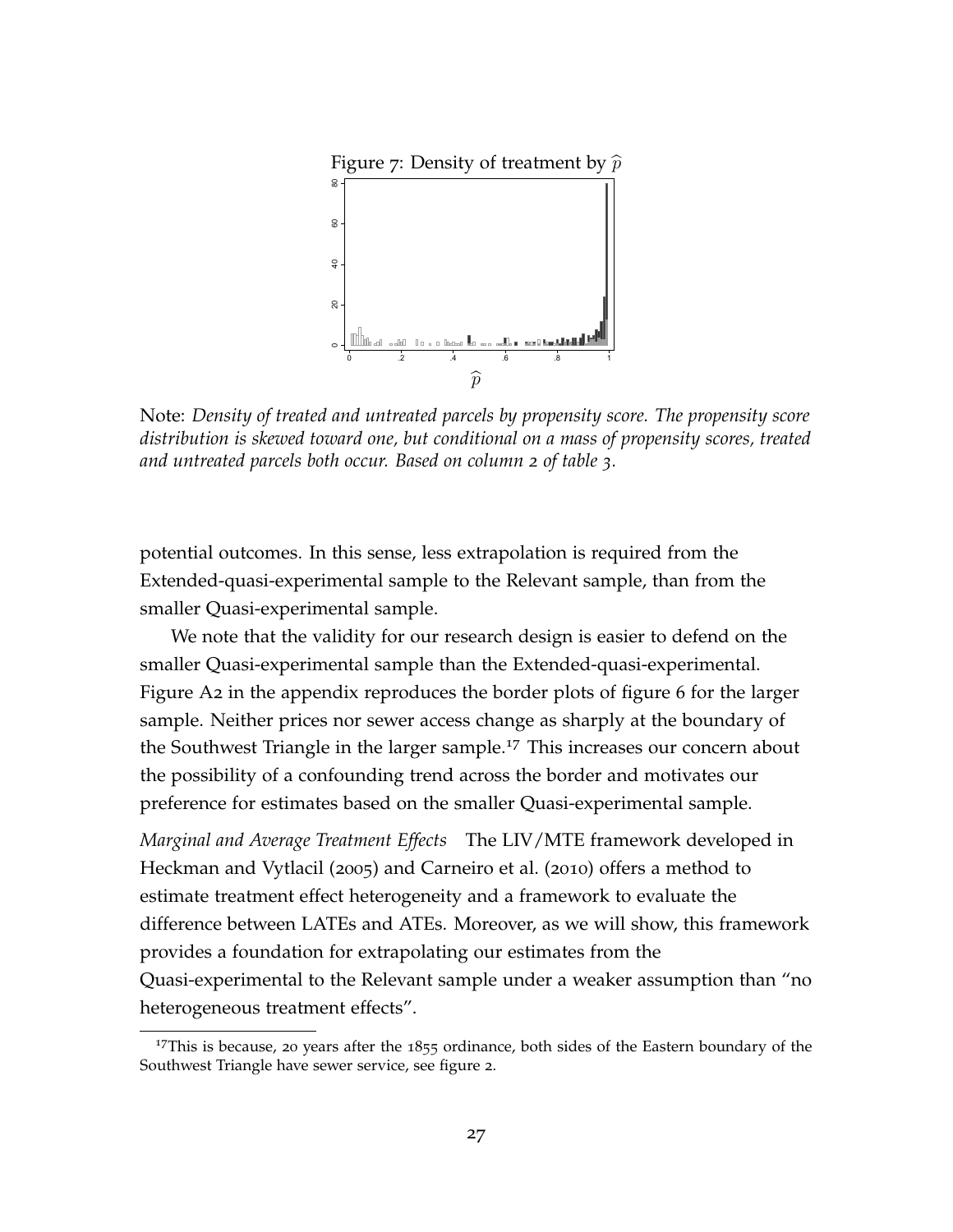<span id="page-28-0"></span>

|                                                                      | (2)       | $\left( 4\right)$ | (6)      | (8)       | (10)     |
|----------------------------------------------------------------------|-----------|-------------------|----------|-----------|----------|
| $\chi^2$                                                             | 220       | 221               | 237      | 243       | 245      |
| H0: $\delta_1 - \delta_0$ , $\gamma_1$ , $\gamma_2$ , $\gamma_3 = 0$ | 0         | 0                 | 0        | .005      | .002     |
| H0: $\delta_1 - \delta_0 = 0$                                        | .108      | .07               | .074     | .298      | .205     |
| H0: $\gamma_2, \gamma_3 = 0$                                         | .002      | $\theta$          | .001     | .656      | .498     |
| H0: $\delta_1 - \delta_0$ , $\gamma_2$ , $\gamma_3 = 0$              | .001      | .001              | .001     | .15       | .076     |
| ATE                                                                  | $1.04***$ | $.72**$           | $.8***$  | $1.31*$   | $1.31**$ |
|                                                                      | (.4)      | (.35)             | (.32)    | (.69)     | (.65)    |
| $ATE^*$                                                              | $1.04***$ | $.75***$          | $.89***$ | $1.05***$ | $.87**$  |
|                                                                      | (.31)     | (.27)             | (.36)    | (.46)     | (.41)    |
| Carr & Kitagawa                                                      | 0.156     | 0.154             | 0.434    | 0.792     | 0.916    |
| Year FE $\&$ ln(Area)                                                |           | Y                 | Y        | Y         | Y        |
| $ln(mi.$ CBD $)$                                                     | Y         | Y                 | Y        | Y         | Y        |
| <b>Improved and Corner</b>                                           |           | Y                 | Y        |           | Y        |
| Horsecar and Major Street                                            |           |                   | Y        |           |          |
| Sample                                                               | Q.E.      | O.E.              | Q.E.     | E.Q.E.    | E.Q.E.   |
| Observations                                                         | 351       | 351               | 351      | 533       | 533      |

Table 3: LIV Regression Test Statistics

Note: *Various test statistics based on estimates of the LIV model of equation* [\(3\)](#page-29-0) *and estimates of* AT E *and* AT E<sup>∗</sup> *based on equations* [\(5\)](#page-30-0) *and* [\(8\)](#page-34-0)*. Complete report of coefficient estimates is in table [A3.](#page-28-0) All estimations based on transactions during 1874-80. Columns 2,4, and 6 rely on the Quasi-experimental sample, 8 and 10 on the Extended-quasi-experimental sample. Omitted odd numbered columns report first stage Logit coefficients in appendix table [A3.](#page-28-0) Bottom panel indicates controls for the regression above. Bootstrapped standard errors in parentheses.* ∗, ∗ ∗, ∗ ∗∗ *indicate* 10%, 5%, 1% *significance.*

The LIV/MTE framework recasts the potential outcome framework described in [Angrist et al.](#page-39-11) ([1996](#page-39-11)) as a Roy model. Each unit selects into treated or untreated status on the basis of a third selection equation. Formally,

<span id="page-28-1"></span>
$$
Y_1 = X'\delta_1 + U_1
$$
  
\n
$$
Y_0 = X'\delta_0 + U_0
$$
  
\n
$$
D = 1[v(X,Z) - U_D \ge 0],
$$
  
\n(1)

where  $Y_1$  denotes treated potential outcome and  $Y_0$  not treated. We assume that the controls enter the potential outcome equations linearly with coefficients  $\delta_1$ and  $\delta_0$ , and make the "practical independence" assumption as in [Carneiro et al.](#page-40-7)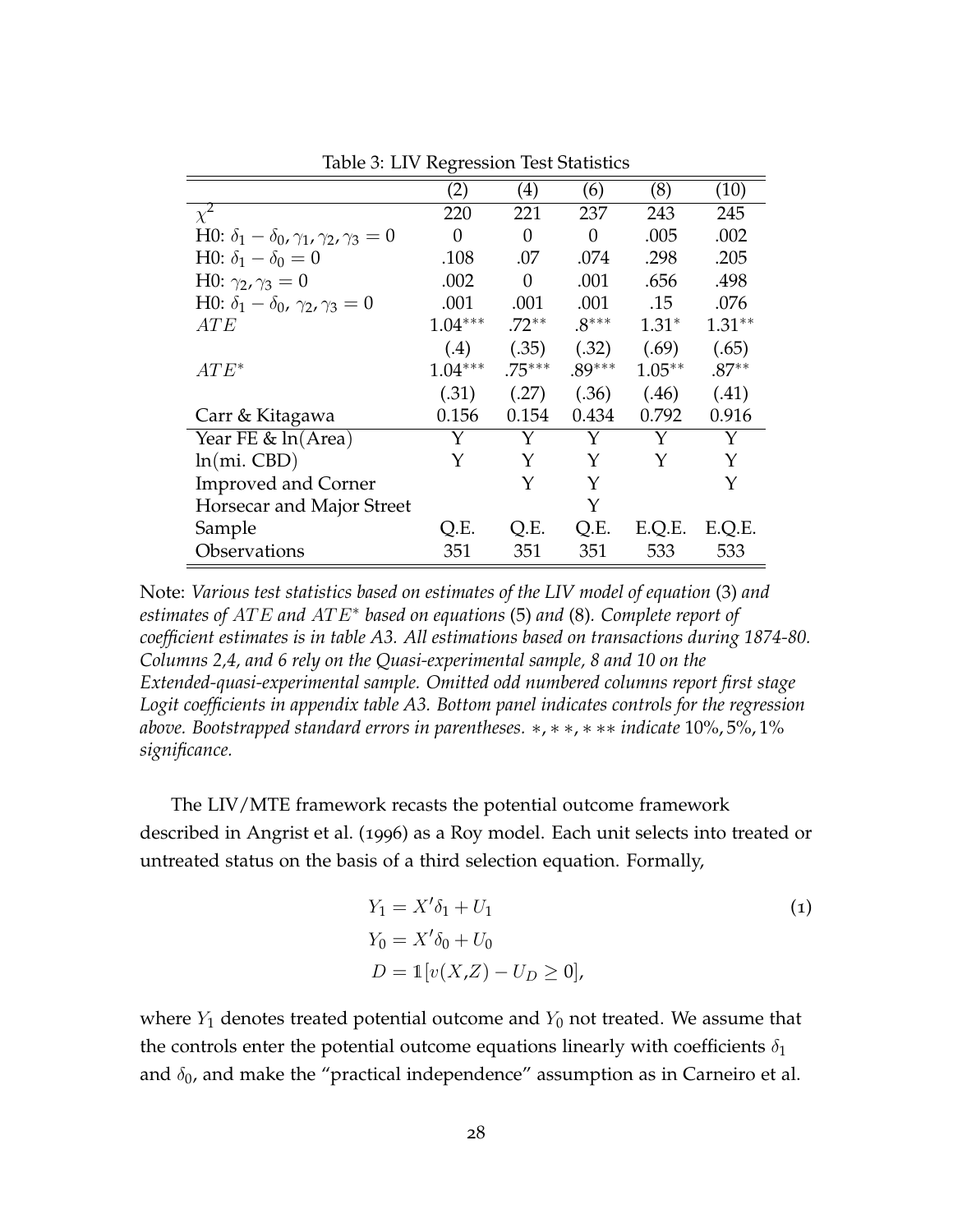$(2010)$  $(2010)$  $(2010)$ ,

<span id="page-29-1"></span>
$$
(X,Z)\perp (U_1,U_0,U_D) \tag{2}
$$

 $U_D$  measures unobserved "resistance to treatment," in our context, unobservable determinants of the cost of piped water and sewer access for each parcel. We assume that  $U_D$  is continuously distributed.

Let  $p = F(X,Z) \equiv P(D = 1|X,Z)$  be the propensity score in the Quasi-experimental sample. Let  $\tilde{U}_D$  denote  $U_D$  normalized by its cdf. That is,  $\tilde{U}_D$  $= F_{U_D}(U_D) \sim Unif(0,1)$ . This transformed unobserved heterogeneity ranks units in the population  $P$  according to the unobservable cost of access to piped water and sewage, i.e.,  $U_D$  is smaller as unobserved costs of piped water and sewer access are smaller. On the basis of arguments presented in [Carneiro et al.](#page-40-1) ([2011](#page-40-1)), we state our estimating equation and subsequent derivations in terms of this transformed variable.

Define marginal treatment effects,  $MTE$ , for each conditioning covariate value X and  $U_D \in [0,1]$  as

$$
MTE(X,\tilde{U}_D) \equiv E(Y_1 - Y_0 | X, \tilde{U}_D)
$$

That is,  $MTE$  describes how the causal effects vary with observable characteristics,  $X$ , and with the unobservable  $U_D$ .

To estimate MTEs, we run the local IV regression

<span id="page-29-0"></span>
$$
p \equiv \Pr(D = 1 | X, Z) = F(X, Z),
$$
  
\n
$$
Y = X'\delta_0 + \hat{p}X'(\delta_1 - \delta_0) + K(\hat{p}) + \varepsilon.
$$
\n(3)

The first equation is a first stage binary regression of treatment status on the instrument and controls. In our case, we specify a Logit regression with linear index in  $(X,Z)$  for the first stage. The second equation is a structural equation with a control function in  $\hat{p}$ , where the additive functional form follows from our specification ([1](#page-28-1)) and the practical exogeneity restriction ([2](#page-29-1)). In light of our small sample size, we restrict attention to the case with a parametric cubic specification for  $K(\cdot)$ ,

$$
K(\widehat{p}) = \gamma_1 \widehat{p} + \gamma_2 \widehat{p}^2 + \gamma_3 \widehat{p}^3.
$$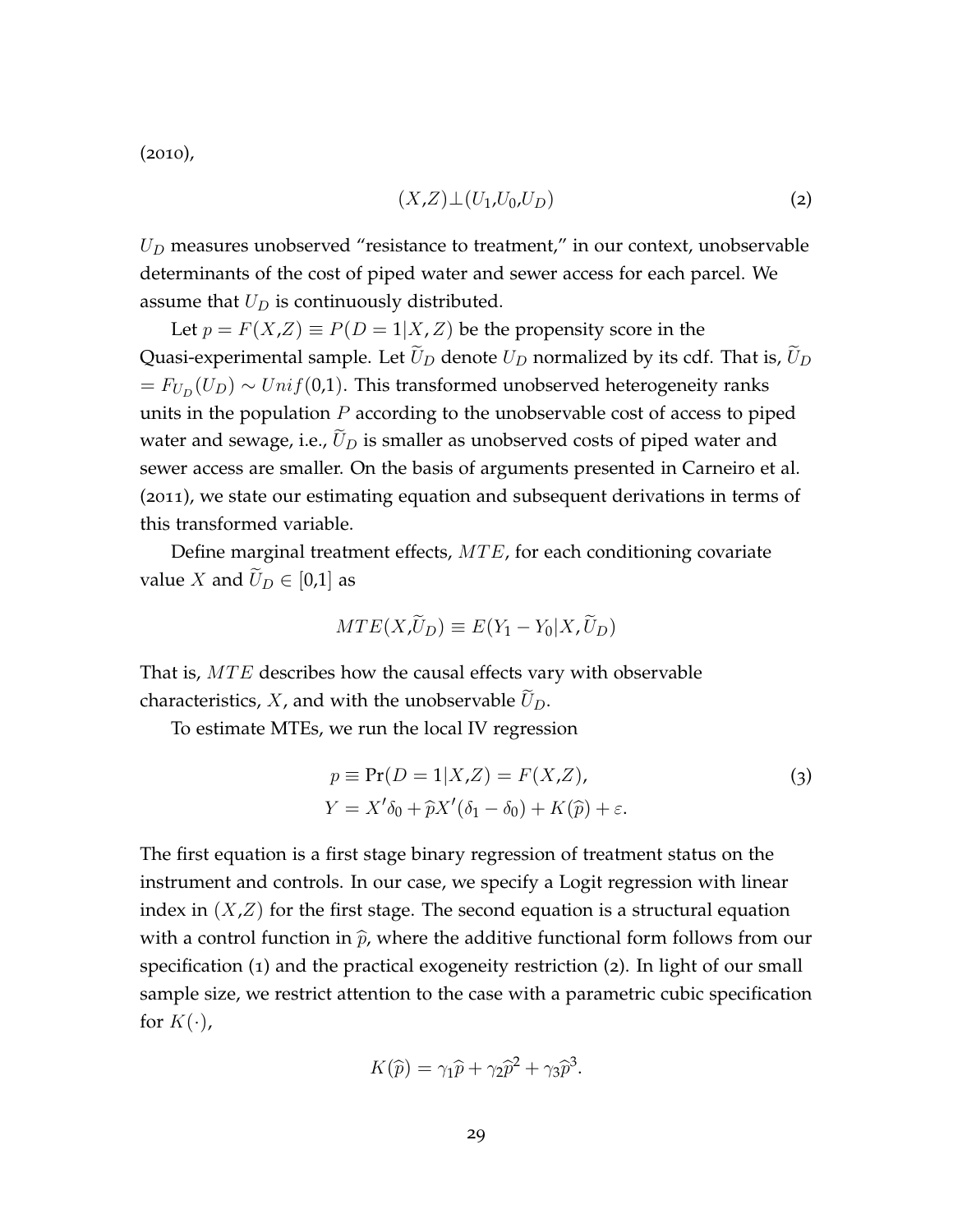[Heckman and Vytlacil](#page-41-8) ([2005](#page-41-8)) show that the derivative of the local IV regression with respect to the propensity score identifies the marginal treatment effect, and that taking the expectation of  $MTE$  over  $(X,U_D)$  identifies the average treatment effect. That is,

$$
MTE(X,\widetilde{U}_D) = X'(\delta_1 - \delta_0) + \gamma_1 + 2\gamma_2 \widetilde{U}_D + 3\gamma_3 \widetilde{U}_D^2
$$
\n(4)

<span id="page-30-1"></span><span id="page-30-0"></span>
$$
ATE = E(X)'(\delta_1 - \delta_0) + \gamma_1 + \gamma_2 + \gamma_3. \tag{5}
$$

Equation ([4](#page-30-1)) allows explicit tests for heterogeneity of treatment effects. If  $\delta_1 - \delta_0 \neq 0$  then the marginal treatment effects vary with unit observables. If  $\gamma_3$ or  $\gamma_2 \neq 0$  then the marginal treatment effects vary with unobserved resistance to treatment. Rejecting both sorts of treatment heterogeneity means that LATE, any weighted average of MTEs, and ATE are all equal. In this case, we can interpret the conventional linear TSLS estimator for the coefficient of endogenous  $D$  as a consistent estimator for ATE.

We estimate equation ([3](#page-29-0)) for specifications corresponding to those in columns 1,2,3, 7, and 8 of table [2](#page-23-0). Because equation ([3](#page-29-0)) is quite long, we relegate a complete report of parameter estimates and bootstrapped standard errors to appendix table [A](#page-28-0)3. Table [3](#page-28-0) reports estimates of ATE derived from these regressions, along with several hypothesis tests.

The first row of table [3](#page-28-0) reports a  $\chi^2$  test of significance of our instrument in the first stage Logit regression. As in our TSLS estimations, we easily reject the hypothesis that our instrument does not affect treatment.

The second row of table [3](#page-28-0) reports p-values of the tests of the hypothesis that all terms involving the propensity for treatment are zero. That is, that treatment effects are different from zero. This is rejected in all specifications. Piped water and sewer almost surely affect land prices in our Quasi-experimental and Extended-quasi-experimental samples.

The third row tests the hypothesis that there is heterogeneity in treatment effects by observables. The fourth row tests whether there is heterogeneity in treatment effects by unobservables. The fifth row tests the joint hypothesis of either sort of treatment effect heterogeneity.

The results of these tests vary with sample. In our Quasi-experimental sample, columns 1,2 and 3, we see clear evidence of treatment heterogeneity on unobservables, somewhat weaker evidence for treatment effects on observables,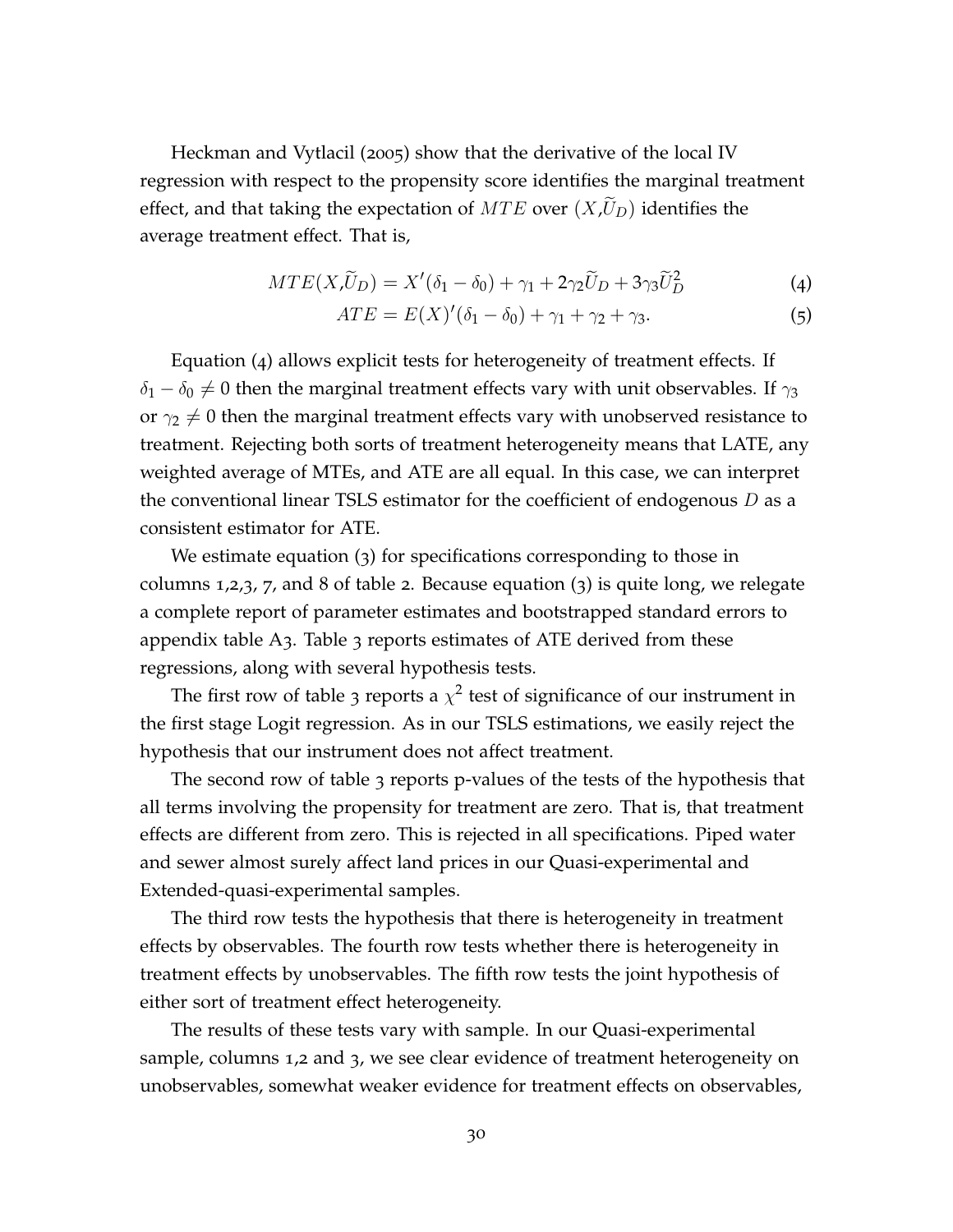and clearly reject the hypothesis of no treatment heterogeneity at all. Columns 4 and 5, we consider the larger Extended-quasi-experimental sample. Here, we reject the hypothesis of any treatment effect heterogeneity at the 7 or 15% level, depending on specification, but we cannot reject the hypothesis of treatment heterogeneity by observables or by unobservables alone. Inspection of appendix table [A](#page-28-0)3 suggests that treatment effects likely vary by year in all specifications, though there is no clear pattern in the coefficients across years.

The sixth row of table [3](#page-28-0) calculates the average treatment effect given in equation ([5](#page-30-0)) along with bootstrapped standard errors. Comparing to the LATEs estimated in table [2](#page-23-0) we see that ATEs are marginally smaller than LATEs in the Quasi-experimental sample, [0.72,1.04] versus [1.28,1.52] and both are estimated precisely. In the larger Extended-quasi-experimental sample, ATE and LATE are statistically indistinguishable. Even the smallest of these ATE estimates is still very large;  $e^{0.72} \approx$  2, so these estimates indicate that piped water and sewer access at least doubles land values.

The differences between between LATE and ATE estimates are consistent with other results in rows [3](#page-28-0) to 5 of table 3. Heterogeneous treatment effects are necessary if ATE and LATE are to diverge.

Figure [7](#page-27-1) presents a standard diagnostic for the LIV regression presented in column 2 of tables  $A_3$  (a) and (b). This figure is a histogram showing the frequency of treated and untreated transactions as a function of  $\hat{p}$ . As we expect from table [1](#page-18-0), the distribution of parcels is heavily skewed toward "treated"; 0.47 of the Quasi-experimental sample South of Tyler street has piped water or sewer access, and this share is even higher to the North. With this said, conditional on this skewed distribution, the histograms for treated and untreated parcels are similar, although there is more mass left of 0.6 for untreated parcels. The corresponding histograms for other specifications reported in table [A](#page-28-0)3 (not reported) are qualitatively similar.

Figure [A](#page-8-0)1 is a second standard diagnostic figure. Figure [A](#page-8-0)1 plots marginal treatment effects as a function of resistance to treatment,  $U_D$ , and lets us visualize the importance of treatment heterogeneity on unobservables. In light of the hypothesis test presented in column 2, row 4 of table [3](#page-28-0), that this figure suggests marginal treatment effects change with unobservables is unsurprising. Because most of the probability mass of treated and untreated parcels has  $\widehat{p}$  of at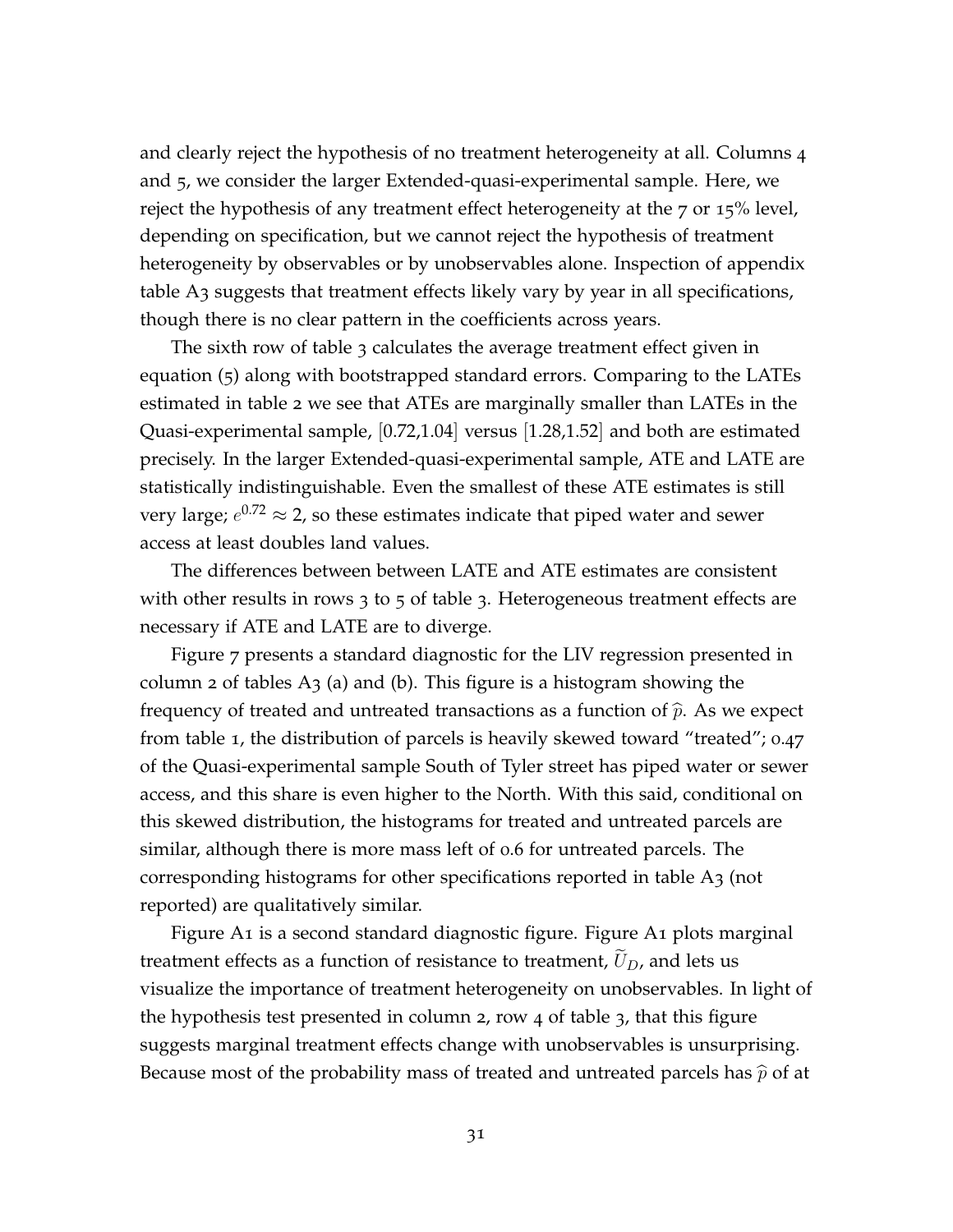least 0.6, the region of figure [A](#page-8-0)1 to the left of 0.6 should be understood as extrapolation from the larger values.<sup>[18](#page-32-0)</sup>

The final row of Table [3](#page-28-0) presents the  $p$ -value for the instrument validity test proposed in [Carr and Kitagawa](#page-40-12) ([2021](#page-40-12)). This test evaluates the joint null hypothesis of practical exogeneity ([2](#page-29-1)), instrument monotonicity, and the functional form specification for the potential outcome equations  $(1)$  $(1)$  $(1)$ . *p*-values consistently above 15% indicate that the data do not reject the assumptions on which our  $MTE$  and  $ATE$  estimates rely.<sup>[19](#page-32-1)</sup>

*Extrapolation to Relevant sample* While our LIV estimation does not offer conclusive evidence for the importance of heterogeneous treatment effects, neither does it offer much reassurance that they are not important. Given this, we consider the problem of extrapolating our ATE estimates under both assumptions, that treatment effects are heterogeneous, and that they are not.

In the absence of treatment heterogeneity, extending our treatment effect estimates from the Quasi-experimental to the Relevant sample is straightforward. Estimates in table [2](#page-23-0) can be interpreted as Average Treatment Effects, and provided treatment effects remain constant on the larger support of the Relevant sample, these estimates apply immediately to units in the larger sample.

However, table [3](#page-28-0) suggests that concern about treatment heterogeneity is warranted. Given this, we develop a method for extrapolating treatment effects in the presence of treatment heterogeneity.[20](#page-32-2)

<span id="page-32-0"></span><sup>&</sup>lt;sup>18</sup>Identification of  $MTE(X,\widetilde{U}_D)$  without a parametric control function  $K(\cdot)$  is possible for values of  $\tilde{U}_D$  supported by the distribution of propensity scores. Figure [7](#page-27-1) indicates that observations with propensity scores near 1 largely contribute to the estimation of cubic  $K(\cdot)$ . MTE estimates for the range of  $\bar{U}_D$ 's without much probability mass extrapolate using the functional form of  $K(\cdot).$ 

<span id="page-32-1"></span> $19$ We also apply the IV validity test of [Mourifié and Wan](#page-42-10) ([2017](#page-42-10)). This test evaluates the strict exogeneity of instrument (i.e.,  $Z$  is also independent of  $X$ ) rather than conditional exogeneity. We do not reject the null of instrument validity at 5% significance level for the Quasi-experimental sample. However, we do reject the null at the same level for the Extended-quasi-experimental sample. Taken together with the results of the Carr & Kitagawa test reported in table [3](#page-28-0), this means that we reject the strict exogeneity of of our instrument, but fail to reject conditional exogeneity. It follows that controlling for conditioning covariates is necessary for the estimation of causal effects in our model, particularly in the Extended-quasi-experimental sample.

<span id="page-32-2"></span><sup>&</sup>lt;sup>20</sup>We note that simply conducting our TSLS regressions on the Relevant sample offers a particularly simple solution to this problem. However, and unsurprisingly, our instrument is not relevant on this larger more heterogeneous sample.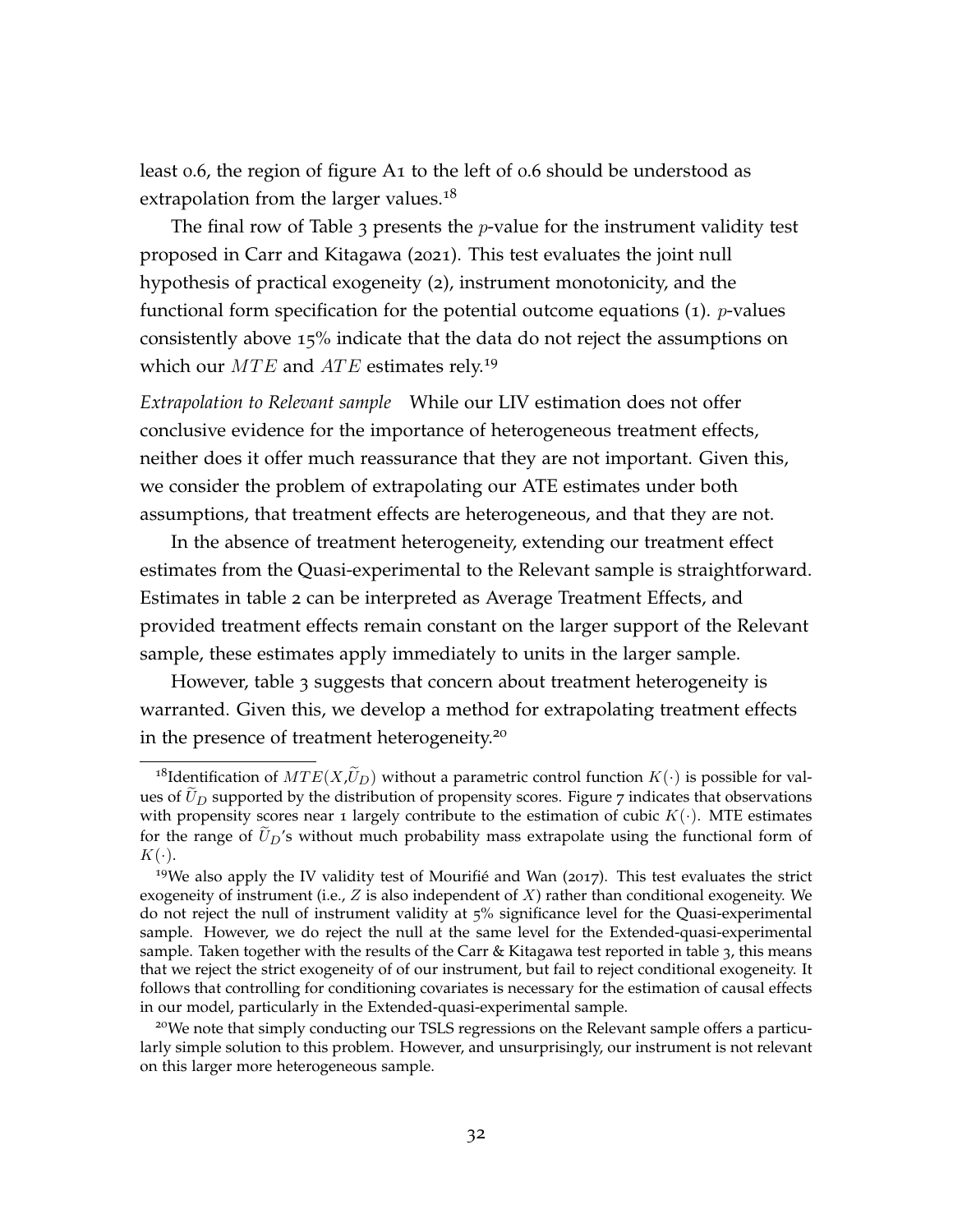<span id="page-33-1"></span>Figure 8: Comparison of Quasi-experimental and Relevant samples.



(c) Transaction frequency by year and sample

Note: *(a) Mean log transaction price by year in the main Quasi-experimental (gray) sample and the Relevant (black) sample. Conditional on:* ln(*Area*)*,* ln(*miles to CBD*)*, improved, corner. Means and variances of* Y *in the two samples are similar conditional on year. (b) Mean log transaction price by parcel area. (c) Transactions by year and sample. The Relevant sample is larger, but the distribution of transactions across years is similar for the Quasi-experimental and Relevant samples. The spike in 1880 reflects a change in sampling effort, not in transaction volume.*

This extrapolation requires that equations ([1](#page-28-1)) and ([2](#page-29-1)) continue to hold on the Quasi-experimental sample. In addition, we assume

<span id="page-33-0"></span>
$$
Y_1^* = X^{*'} \delta_1 + U_1^*
$$
  
\n
$$
Y_0^* = X^{*'} \delta_0 + U_0^*
$$
  
\n
$$
D^* = \mathbb{1}[v(X^*, Z^*) - U_D^* \ge 0].
$$
  
\n(6)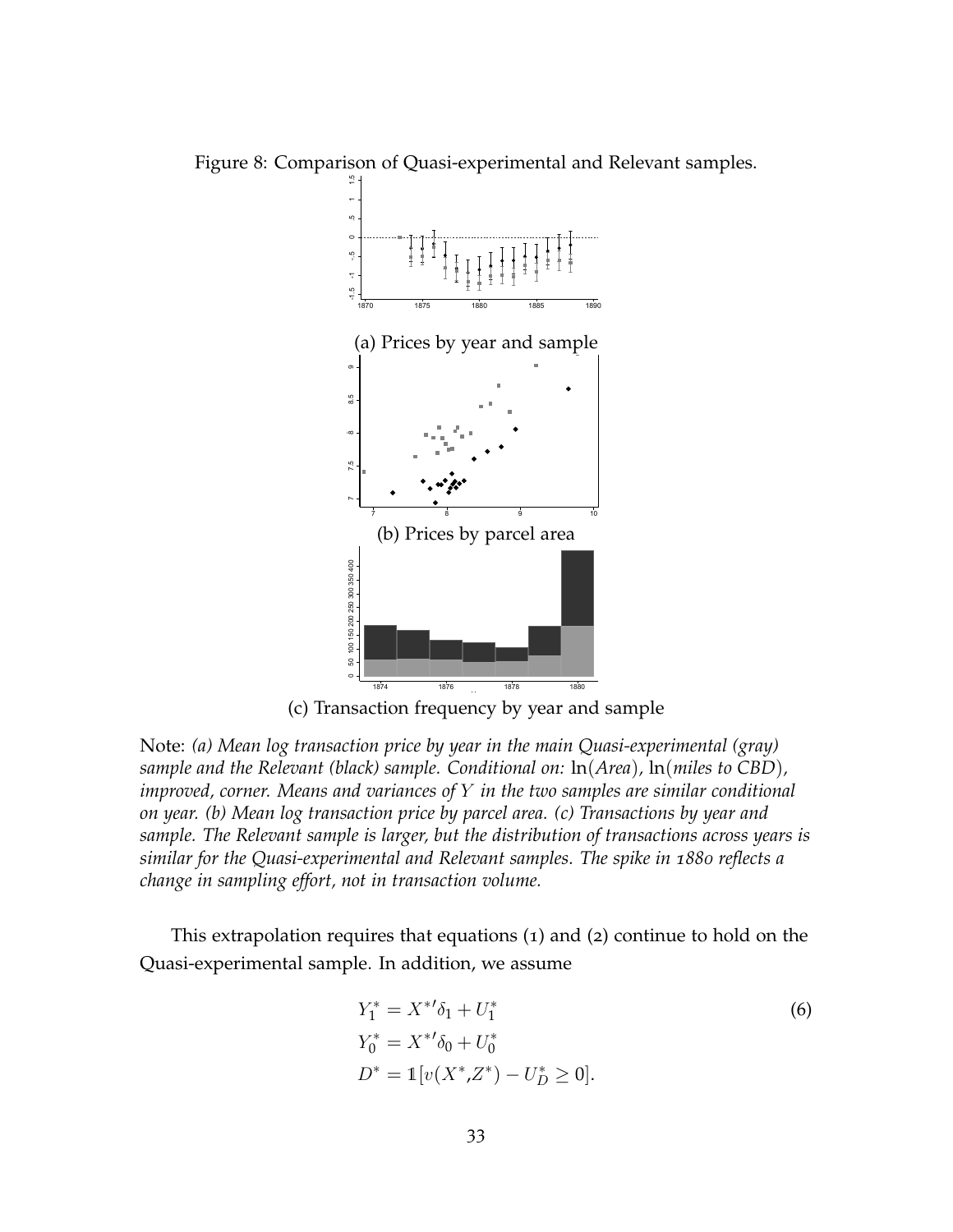and that

<span id="page-34-1"></span>
$$
P_{U_1^*U_0^*U_D^*}^* = P_{U_1^{**},U_0^*U_D^*}.
$$
\n<sup>(7)</sup>

In words, we assume that the same econometric model governs the effects of treatment in the Relevant sample as in the Quasi-experimental sample and that the joint marginal distribution of residuals is the same across the two samples. These conditions would be satisfied, for example, if the mechanism and magnitude of the causal effect are the same in both samples, and unobserved resistance to receiving the treatments is identically distributed between them.

In our data, the cost shock  $Z$  is observed on the Quasi-experimental sample and latent on the Relevant sample. In addition, we can credibly assume that  $Z$  is randomized in the Quasi-experimental sample, but it is probably not randomized in the Relevant sample. Our approach to extrapolation does not require that the joint distributions of observable characteristics and the instrument are identical for the Quasi-experimental and Relevant samples.

Assuming equations  $(1)$  $(1)$  $(1)$ ,  $(2)$  $(2)$  $(2)$ ,  $(6)$  $(6)$  $(6)$  and  $(7)$  $(7)$  $(7)$ , we can extrapolate MTE estimates from the Quasi-experimental to the Relevant sample and use them to calculate an average treatment effect on the Relevant sample as follows,

<span id="page-34-0"></span>
$$
ATE^* = E(X^*)'(\delta_1 - \delta_0) + \gamma_1 + \gamma_2 + \gamma_3. \tag{8}
$$

[Appendix B](#page-47-0) provides a proof.

In words, the average treatment effect for the Relevant sample is the same as for the Quasi-experimental sample, except that we must adjust for differences in the distributions of observable controls between the two samples. If the structural equations that govern treatment effects and assignment are the same across samples, and if the distribution of unobservables is the same, then we can extrapolate MTE estimates. This result holds even if the instrument is latent or dependent on the unobservables in the Relevant sample, or if the support of observable controls differs across samples. This result seems intuitive and, to our knowledge, no similar result exists in the literature.

The seventh row of table [3](#page-28-0) presents our estimates of  $ATE*$  for each of our specifications, along with bootstrapped standard errors. All are estimated precisely enough that they may easily be distinguished from zero. These estimates of  $ATE*$  range from 0.75 to 1.04, across all samples and specifications.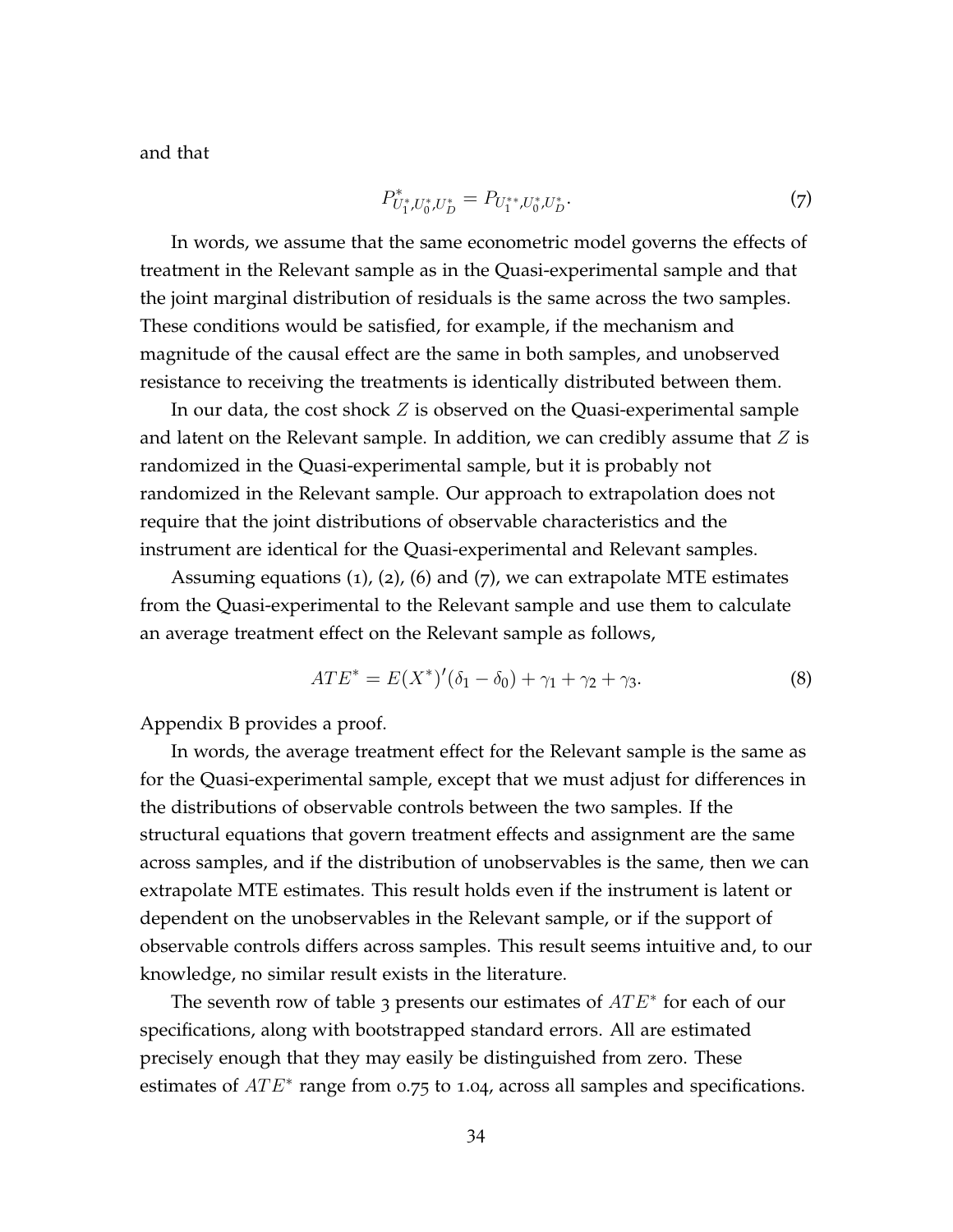There is even less variation in  $ATE*$  across samples and specifications than we saw for  $ATE$ , but in no case is the  $ATE^*$  statistically distinguishable from the corresponding  $ATE$ .

Conditional on the validity of our estimates of  $ATE$ , the validity of our estimates of  $ATE*$  hinges on equations ([6](#page-33-0)) and ([7](#page-34-1)). Ideally, we would be able to test whether these equations hold in our data. We have not been able to define such a test, and our investigations suggests that a test may not exist except in the uninteresting case where there is no treatment heterogeneity. In the absence of a formal test, we provide informal evidence that the Quasi-experimental and Relevant samples are both governed by the same basic economic logic.

Figure [8](#page-33-1) compares the Quasi-experimental and Relevant samples. Panel (a) of figure [8](#page-33-1) reports mean log prices by year in the Relevant and Quasi-experimental samples, conditional on: ln(Area), ln(miles to CBD), improved and corner. Panel (b) reports mean log prices by parcel area in both samples, conditional on year indicators, ln(miles to CBD), improved and corner. Finally, panel (c) gives counts of transactions by year and sample. None of these figures obviously contradicts the hypothesis that the same basic economic forces are at work determining prices in the Quasi-experimental and Relevant samples.

# **7 The value of piped water and sewer access**

We can now calculate the effect of piped water and sewer access on land values in the relevant area. We proceed in four steps. First, we calculate the area affected by the piped water and sewer expansion of 1874-80. Second, we calculate average price per square foot of an untreated parcel in this region. Third, we calculate the increase in price per square foot that results from piped water and sewer access. Fourth, multiplying this increase by the area affected gives the total increase in land value resulting from piped water and sewer expansion during 1874-80.

An average residential lot in any of our samples is about 125 feet deep. If we assume that every sewer serves lots on both sides of one street, then each linear foot of sewer serves 250 ft<sup>2</sup> of land area. Our shapefiles of the sewer network then allow us to calculate that about  $138m$  ft<sup>2</sup> of land received piped water and sewer access during 1874-80.

During 1874-80, 384 untreated parcels transacted in the Relevant sample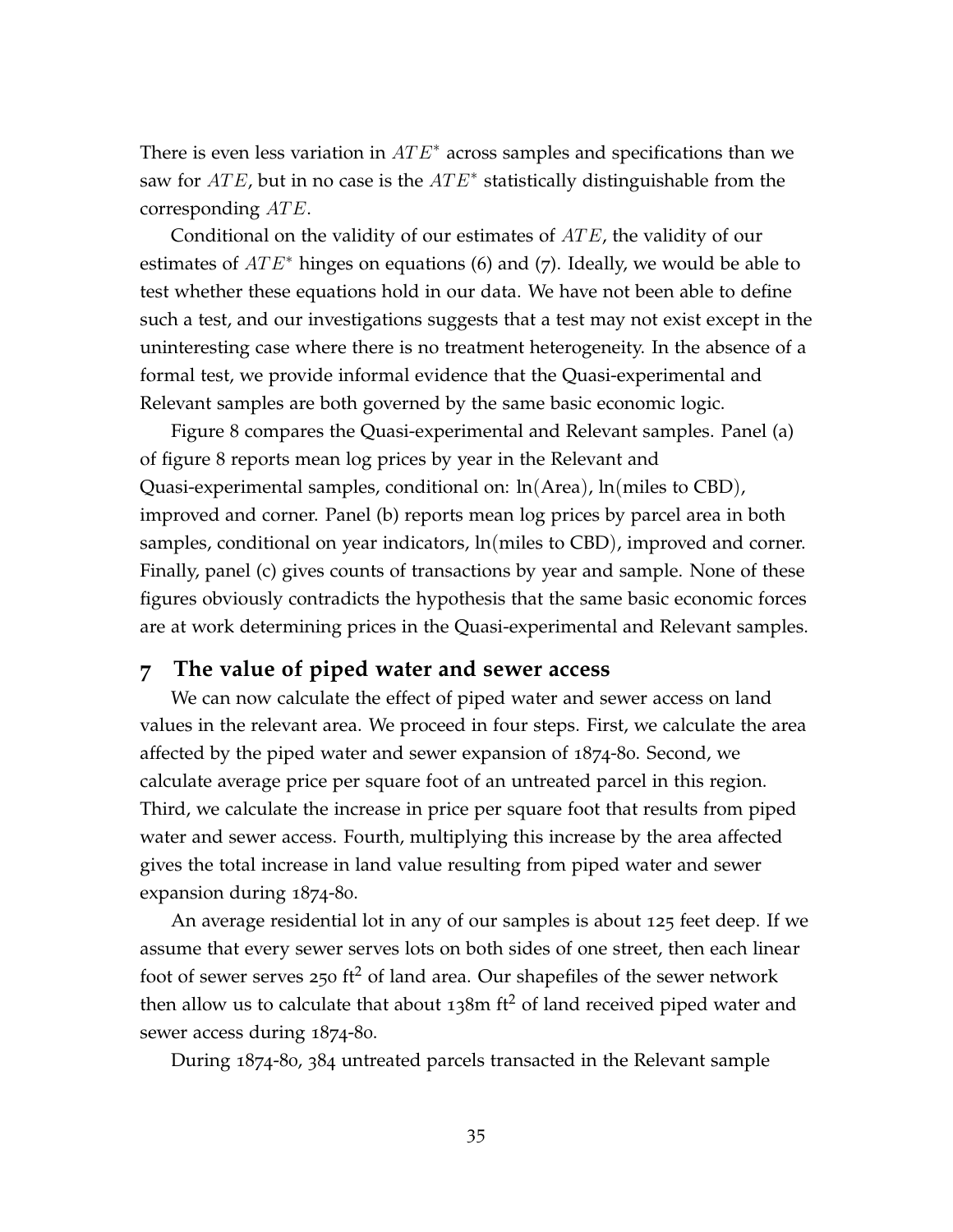area. The total area of these parcels was about 1.8m ft<sup>2</sup>, and their aggregate value was about 0.81m 1880 dollars. Dividing, the average price per  $\text{ft}^2$  of land in the Relevant area was about 0.45 dollars.

We must now decide whether to apply an estimated ATE that does or does not allow for heterogeneous treatment effects. Our LIV estimates do not strongly support either hypothesis, and so we proceed using the smallest estimates, 0.75, from column 4 of table [3](#page-28-0).

Applying this treatment effect to the price per square foot of untreated land in the Relevant sample area, we calculate that piped water and sewer access increases the value of land in this area by  $0.45 \times (e^{ATT^*} - 1) = 0.50\frac{\text{F}}{\text{F}^2}$ . That is, using our most conservative estimate, piped water and sewer access increases the value of land by about 110%. Multiplying this increase by the area affected, the total value of the piped water and sewer expansion was slightly above 69m 1880 dollars.

This estimate requires several comments. First, this calculation reflects our smallest estimate of the average treatment effect. If, as we might do on the basis of column 8 of table [3](#page-28-0), we reject the hypothesis of heterogeneous treatment effects, then the LATEs we estimate in Table [2](#page-23-0) can be defended as ATEs and extended to the relevant sample. In this case, using column 7 in table [2](#page-23-0) (the analog of column 8 of table [3](#page-28-0)) we have  $ATE = 1.3$ . Using this estimate to value piped water and sewer access gives about 164m 1880 dollars.

Second, an average parcel in the Quasi-experimental sample receives piped water and sewer service about four years after it is sold. Thus, our estimates reflect the flow value of four years of piped water and sewer access, not the full asset value. [Hoyt](#page-41-11) ([2000](#page-41-11)) reports that interest rates were about 8% during our study period. If we denote our estimated aggregate value by  $V^*$  and assume that this flow value arrives every four years for perpetuity, then the full asset value of piped water and sewer access is  $\sum_{t=0}^{\infty} \left[ \left( \frac{1}{1.08} \right)^4 \right]^t$  $V^* \approx 3.8V^*$ . Thus, we should multiply by about 3.8 to scale up our four year flow value to an asset value. Applying this adjustment to our 69m dollar estimate of the four year flow value, we have an asset value of about 262m 1880 dollars.

Third, as we noted earlier, piped water and sewer expansions were largely paid for with bonds that were serviced by property taxes [\(Chicago Board of](#page-40-13)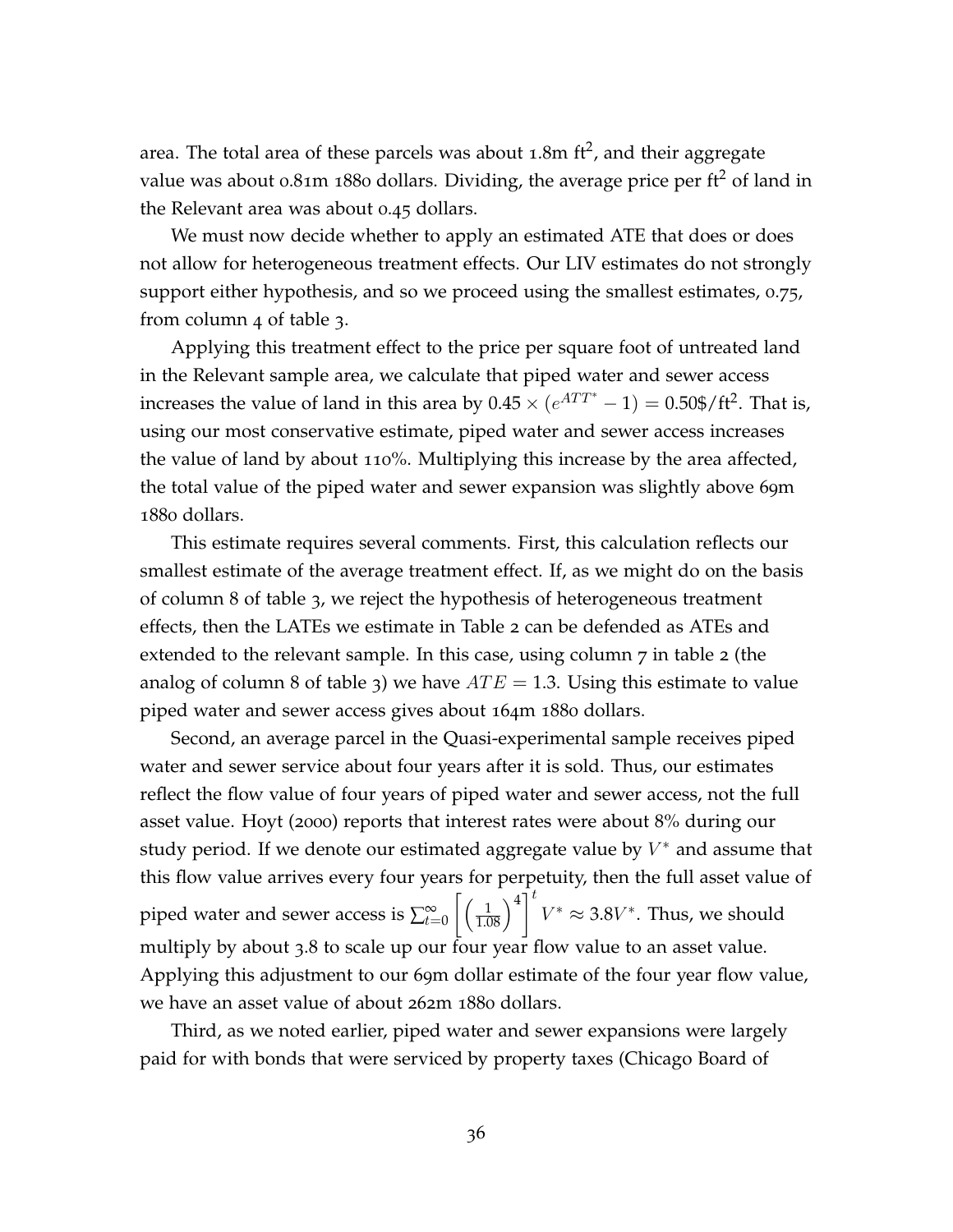[Public Works,](#page-40-13) [1873](#page-40-13)). If there is any sort of capitalization of piped water and sewer construction costs into transaction prices, then this would bias our estimates of treatment effects downward.

Finally, while it seems reasonable to ignore general equilibrium effects in our estimates of treatment effects based on the relatively small Quasi-experimental sample, this assumption seems difficult to defend when we extend our estimates to the Relevant area, the entire area that received piped water and sewer access between 1874-80. Given this, our estimates of the value of piped water and sewer expansion should be understood as a basis for evaluating a marginal counterfactual change in the extent of the Relevant area, or as being net of general equilibrium effects.

With our estimates of the value of piped water and sewer access in place, we turn to estimates of its cost. We digitize expenditures on water and sewer for the 1874-80 period [\(Chicago Board of Public Works,](#page-40-13) [1873](#page-40-13)). Construction costs during this time were: Sewer Construction, \$1.5m; Maintenance, \$0.4m; Waterworks construction, \$2.4m. Summing, we have a total of \$4.3m.

Our estimate of the four year flow value of piped water and sewer access was about \$69m, about 16 times as large as construction costs. Our estimate of the total asset value piped water and sewer access is \$262m, about 60 times as large as costs. Both of these calculations are based on our smallest estimate of average treatment effects. If we use one of our larger (but still defensible) estimates of ATE, these ratios approximately triple.

# **8 Conclusion**

While tremendous progress has been made in providing safe water and modern sanitation for the relatively poor recent immigrants to developing world cities, access is far from universal. A large body of evidence suggests that in the absence of modern public health and sanitation infrastructure, urban density causes disease. Thus, increasing access to high quality drinking water and modern sanitation would seem to call for a crisis response. However, relatively poor developing world cities face a portfolio of crises. Not only do their residents need more and better water and sewer infrastructure, they also need more and better roads, public transit, electricity supply and distribution, education, and housing. Trade-offs will inevitably need to be evaluated and made.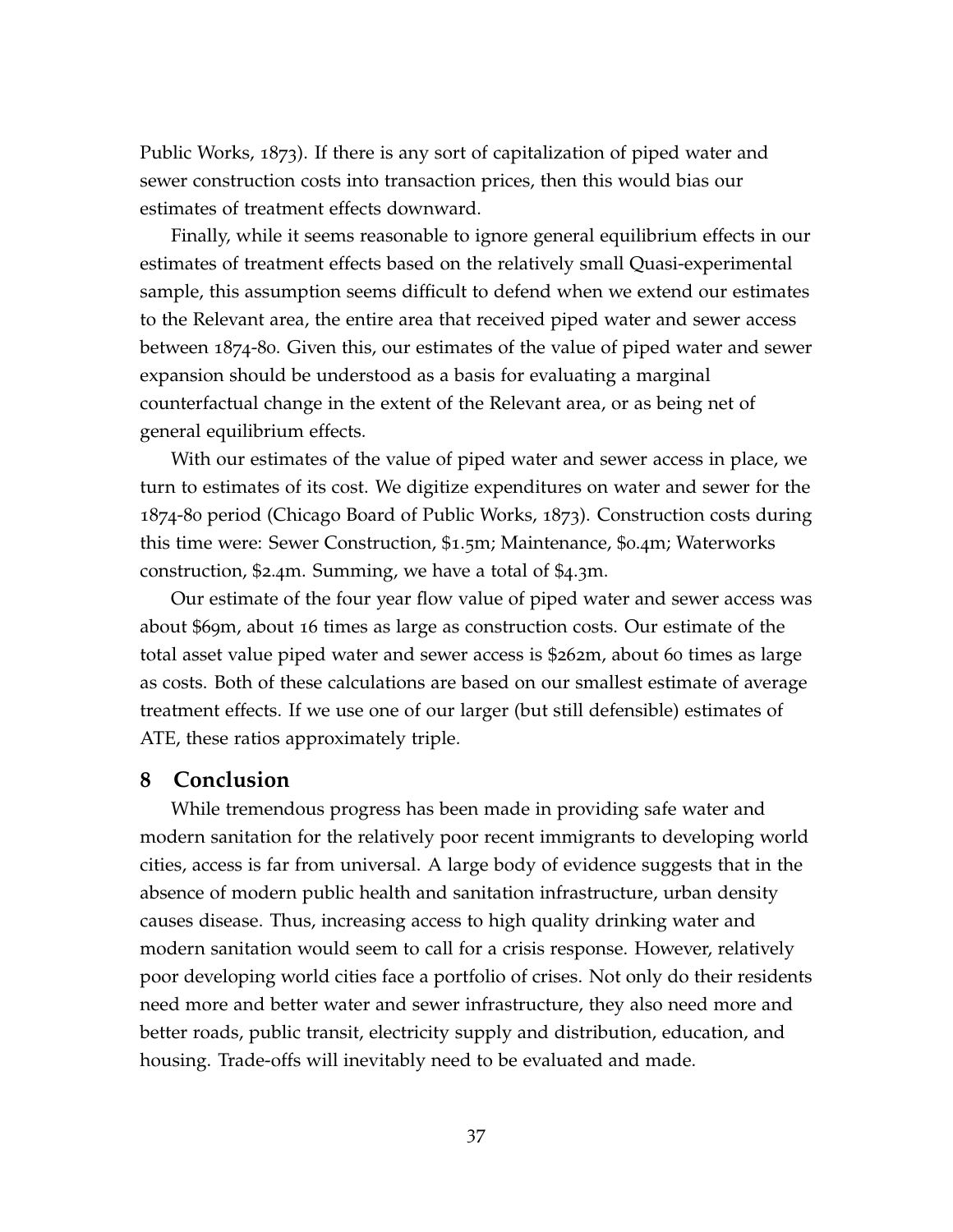With this in mind, piped water and sewer access are conspicuously understudied. There is now a large active literature evaluating various improvements to transportation infrastructure, both in the developed and developing world. Electricity generation and distribution has also received attention. The literature on piped water and sewer access is much less developed. Indeed, as a result of conflicting estimates presented in [Cutler and Miller](#page-40-0) ([2005](#page-40-0)) and [Anderson et al.](#page-39-1) ([2018](#page-39-1)), recent research has served to increase our uncertainty about the importance public health policy. In this light, our results are doubly important. We are the first to evaluate the effect of piped water and sewer access on land prices, a comprehensive revealed preference measure of value, and our results suggest a value of piped water and sewer access that is large, even relative to the large estimates of [Cutler and Miller](#page-40-0) ([2005](#page-40-0)).

This generally supports a high priority for water and sewer infrastructure. It also highlights the importance of further research on the the issue. The disease environment in modern Latin American and African cities is clearly different than it was in 19th century Chicago (see [Henderson and Turner](#page-41-13) ([2020](#page-41-13))), so the desirability of studies conducted in these places is high. An important obstacle to such research has been the absence of a credible research design for estimating causal effects. We are hopeful that some variant of the research design we develop can help to address this issue.

Our results also inform the ongoing inquiry into the development of the American economy. Up until now, almost all evidence for or against the importance of piped water and sewer infrastructure reflects changes in mortality rates, and is estimated by comparing outcomes before and after a particular intervention. By offering a novel research design and a different outcome, we provide independent evidence for the importance piped water and sewer infrastructure. Our most conservative estimate indicates that piped water and sewer access more than doubled land prices.

Finally, we propose a technique for the principled extrapolation of treatment effects from a quasi-experimental study area to an area that is more relevant for economic analysis. The practice of restricting attention to small populations or areas, carefully chosen so that a quasi-experimental research design may be defended, is a pervasive practice in applied micro-economic analyses. Thus, so to is the problem of extrapolating to more economically interesting samples. We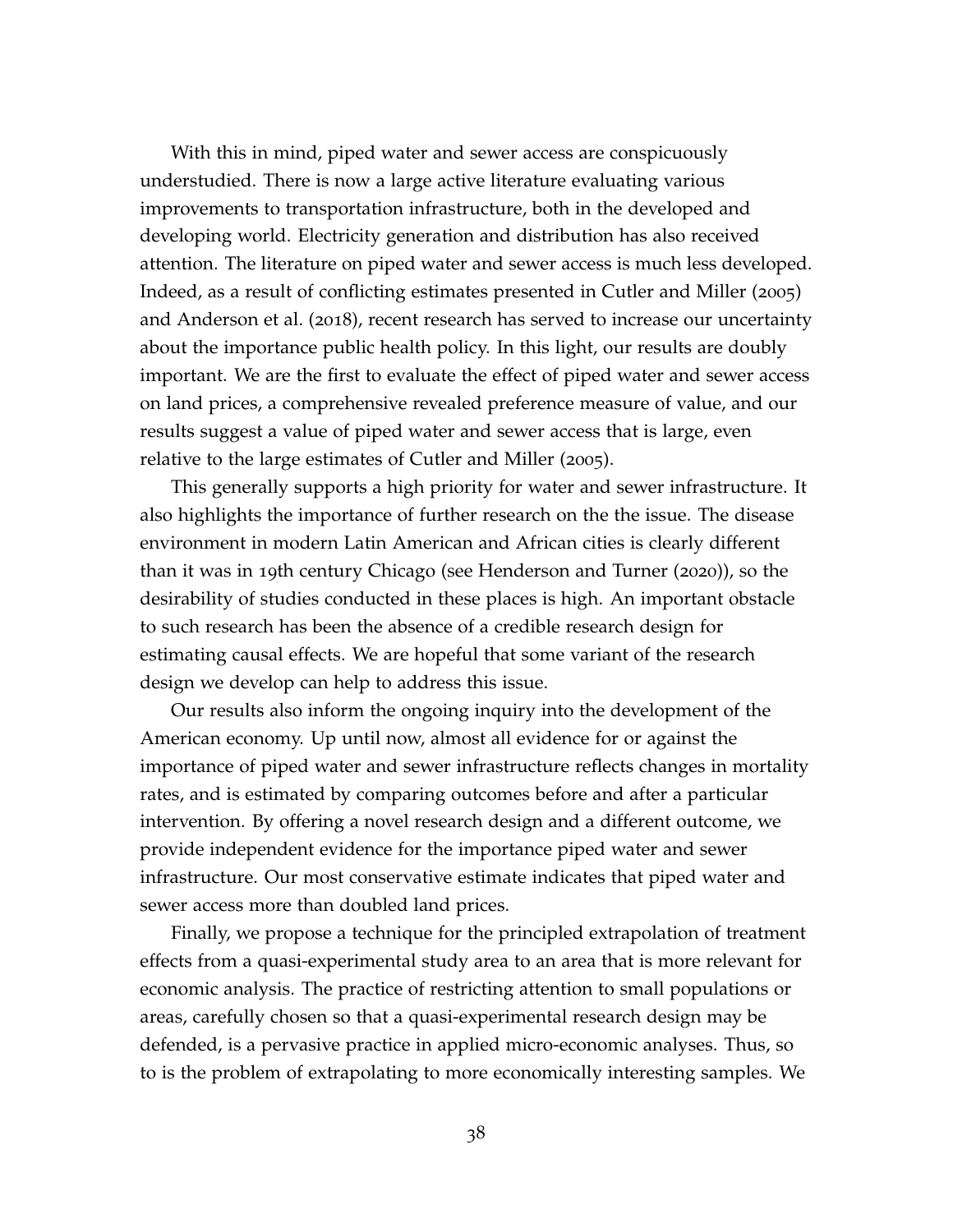hope that our technique for extrapolating treatment effects will, therefore, find wide use among other applied researchers.

# **References**

- <span id="page-39-10"></span>Abadie, A. (2003). Semiparametric instrumental variable estimation of treatment response models. *Journal of Econometrics*, 113:231–263.
- <span id="page-39-8"></span>Aldous, D. (1999). *International turf management handbook*. CRC Press.
- <span id="page-39-0"></span>Alsan, M. and Goldin, C. (2019). Watersheds in child mortality: The role of effective water and sewerage infrastructure, 1880–1920. *Journal of Political Economy*, 127(2):586–638.
- <span id="page-39-9"></span>Ambrus, A., Field, E., and Gonzalez, R. (2020). Loss in the time of cholera: Long-run impact of a disease epidemic on the urban landscape. *American Economic Review*, 110(2):475–525.
- <span id="page-39-1"></span>Anderson, D. M., Charles, K. K., and Rees, D. I. (2018). Public health efforts and the decline in urban mortality. Technical report, National Bureau of Economic Research.
- <span id="page-39-2"></span>Anderson, D. M., Charles, K. K., and Rees, D. I. (2019). Public health efforts and the decline in urban mortality: Reply to Cutler and Miller. *Available at SSRN 3314366*.
- <span id="page-39-5"></span>Andrews, I. and Oster, E. (2019). A simple approximation for evaluating external validity bias. *Economics Letters*, 178:58–62.
- <span id="page-39-4"></span>Angrist, J. D. and Fernández-Val, I. (2013). *ExtrapoLATE-ing: External Validity and Overidentification in the LATE Framework*, volume 3 of *Econometric Society Monographs*, page 401–434. Cambridge University Press.
- <span id="page-39-11"></span>Angrist, J. D., Imbens, G. W., and Rubin, D. B. (1996). Identification of causal effects using instrumental variables. *Journal of the American statistical Association*, 91(434):444–455.
- <span id="page-39-6"></span>Angrist, J. D. and Rokkanen, M. (2015). Wanna get away? regression discontinuity estimation of exam school effects away from the cutoff. *Journal of the American Statistical Association*, 110(512):1331–1344.
- <span id="page-39-7"></span>Asbury, H. (1940). *Gem of the prairie: An informal history of the Chicago underworld*. AA Knopf.
- <span id="page-39-3"></span>Ashraf, N., Glaeser, E., Holland, A., and Steinberg, B. M. (2017). Water, health and wealth. Technical report, National Bureau of Economic Research.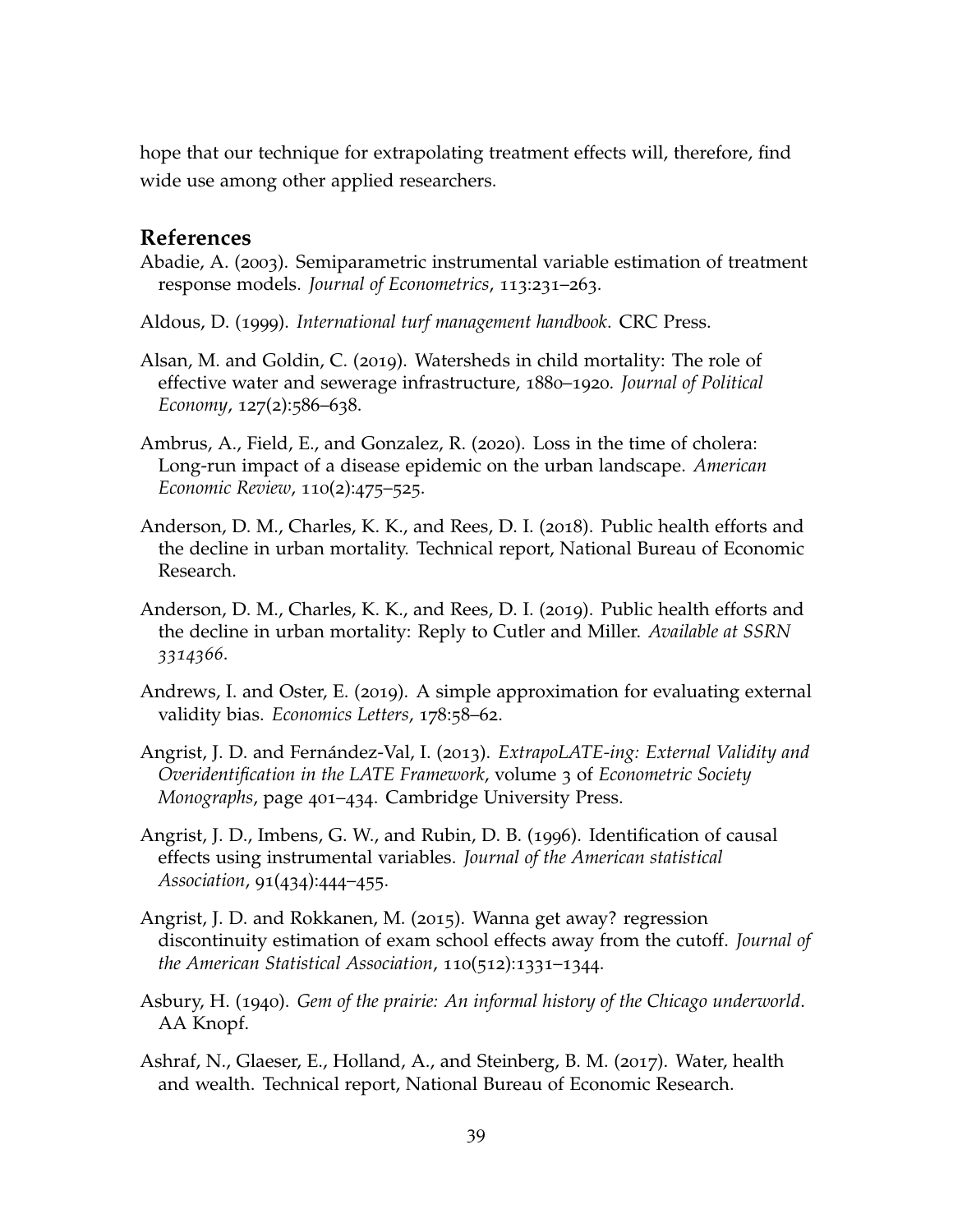- <span id="page-40-2"></span>Beach, B. (2021). Water infrastructure and health in US cities. *Regional Science and Urban Economics*, page 103674.
- <span id="page-40-11"></span>Bleakley, H. and Lin, J. (2012). Portage and path dependence. *The Quarterly Journal of Economics, 127(2):587–644.*
- <span id="page-40-10"></span>Cain, L. P. (1978). *Sanitation strategy for a lakefront metropolis*. Northern Illinois University Press.
- <span id="page-40-7"></span>Carneiro, P., Heckman, J. J., and Vytlacil, E. (2010). Evaluating marginal policy changes and the average effect of treatment for individuals at the margin. *Econometrica*, 78(1):377–394.
- <span id="page-40-1"></span>Carneiro, P., Heckman, J. J., and Vytlacil, E. (2011). Estimating marginal returns to education. *American Economic Review*, 101(6):2754–2781.
- <span id="page-40-12"></span>Carr, T. and Kitagawa, T. (2021). Testing instrument validity with covariates. *arXiv preprint arXiv:2112.08092*.
- <span id="page-40-9"></span>Cattaneo, M. D., Keele, L., Titiunik, R., and Vazquez-Bare, G. (2020). Extrapolating treatment effects in multi-cutoff regression discontinuity designs. *Journal of the American Statistical Association*, 0(0):1–12.
- <span id="page-40-13"></span>Chicago Board of Public Works (1873). *Annual Report of the Board of Public Works to the Common Council of the City of Chicago*. The Board of Public Works.
- <span id="page-40-4"></span>Costa, D. L. and Kahn, M. E. (2004). Changes in the value of life, 1940–1980. *Journal of Risk and Uncertainty*, 29(2):159–180.
- <span id="page-40-0"></span>Cutler, D. and Miller, G. (2005). The role of public health improvements in health advances: the twentieth-century united states. *Demography*, 42(1):1–22.
- <span id="page-40-5"></span>Cutler, D. M. and Miller, G. (2020). Comment on "re-examining the contribution of public health efforts to the decline in urban mortality". *Available at SSRN 3312834*.
- <span id="page-40-8"></span>Dehejia, R., Pop-Eleches, C., and Samii, C. (2021). From local to global: External validity in a fertility natural experiment. *Journal of Business Economics and Statistics*, 39(1):217–243.
- <span id="page-40-6"></span>Devoto, F., Duflo, E., Dupas, P., Parienté, W., and Pons, V. (2012). Happiness on tap: Piped water adoption in urban Morocco. *American Economic Journal: Economic Policy*, 4(4):68–99.
- <span id="page-40-3"></span>Drinan, J. E. and Spellman, F. (2000). *Water and wastewater treatment: A guide for the nonengineering professional*. Crc Press.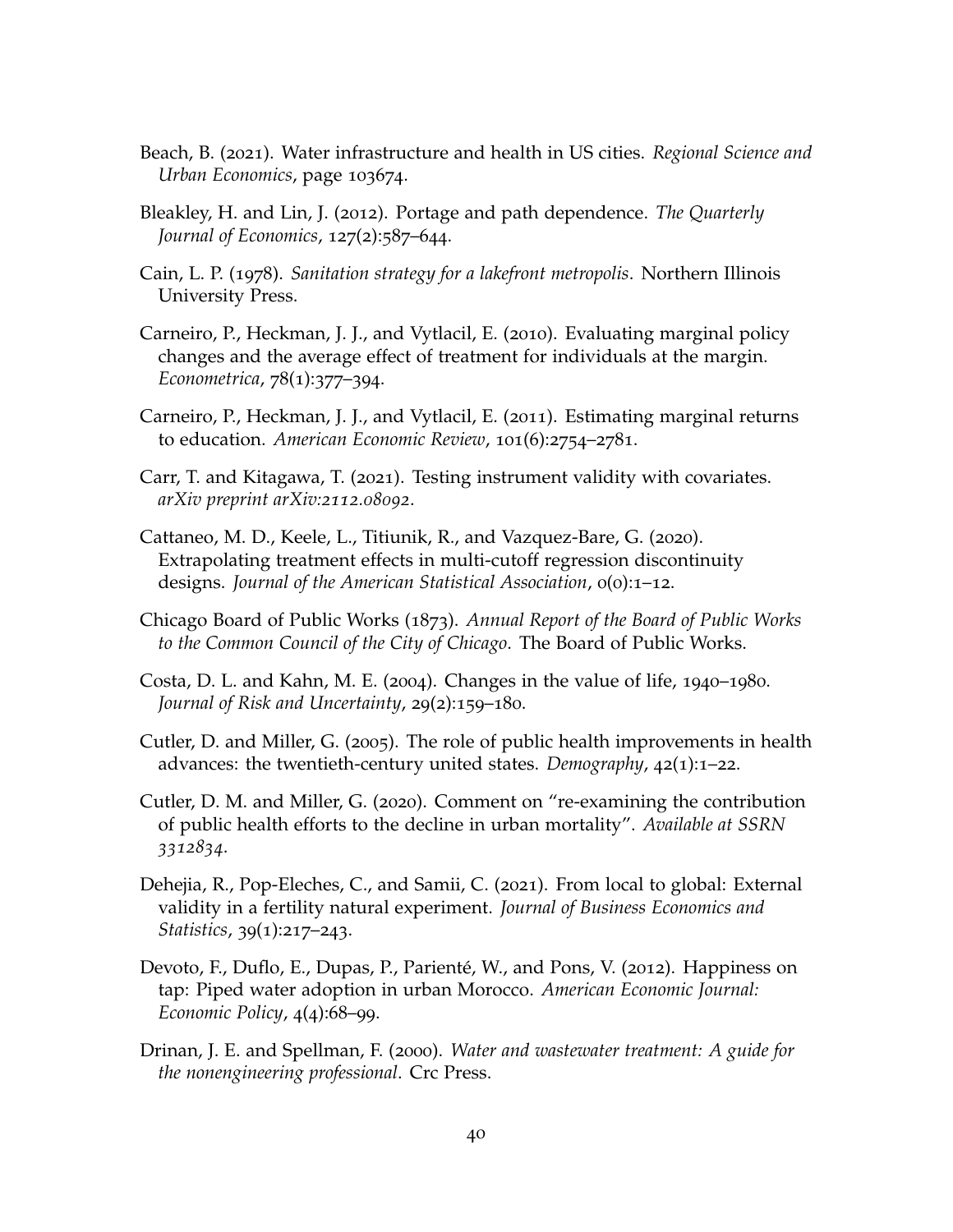- <span id="page-41-12"></span>Easterlin, R. (1960). Interregional differences in per capita income, population, and total income, 1840-1950. Technical report, National Bureau of Economic Research.
- <span id="page-41-7"></span>Einhorn, R. L. (2001). *Property rules: political economy in Chicago, 1833-1872*. University of Chicago Press.
- <span id="page-41-4"></span>Eli, S. (2015). Income effects on health: evidence from union army pensions. *The Journal of Economic History*, 75(2):448–478.
- <span id="page-41-0"></span>Ferrie, J. P. and Troesken, W. (2008). Water and chicago's mortality transition, 1850–1925. *Explorations in Economic History*, 45(1):1–16.
- <span id="page-41-10"></span>Fogel, R., Costa, D., Villarreal, C., Bettenhausen, B., Hanss, E., Roudiez, C., Yetter, N., and Zemp, A. (2014). Historical urban ecological data set. Technical report, Center for Population Economics, University of Chicago Booth School of Business, and The National Bureau of Economic Research.
- <span id="page-41-3"></span>Fogel, R. W. et al. (2004). *The escape from hunger and premature death, 1700-2100: Europe, America, and the Third World*, volume 38. Cambridge University Press.
- <span id="page-41-5"></span>Galiani, S., Gertler, P., and Schargrodsky, E. (2005). Water for life: The impact of the privatization of water services on child mortality. *Journal of Political Economy*, 113(1):83-120.
- <span id="page-41-6"></span>Gamper-Rabindran, S., Khan, S., and Timmins, C. (2010). The impact of piped water provision on infant mortality in brazil: A quantile panel data approach. *Journal of Development Economics*, 92(2):188–200.
- <span id="page-41-2"></span>Haines, M. R. (2001). The urban mortality transition in the United States, 1800-1940. In *Annales de Démographie Historique*, number 1, pages 33–64. Belin.
- <span id="page-41-8"></span>Heckman, J. J. and Vytlacil, E. (2005). Structural equations, treatment effects, and econometric policy evaluation 1. *Econometrica*, 73(3):669–738.
- <span id="page-41-13"></span>Henderson, J. V. and Turner, M. A. (2020). Urbanization in the developing world: too early or too slow? *Journal of Economic Perspectives*, 34(3):150–73.
- <span id="page-41-9"></span>Hotz, V. J., Imbens, G. W., and Mortimer, J. H. (2005). Predicting the efficacy of future training programs using past experiences at other locations. *Journal of Econometrics*, 125:241–270.
- <span id="page-41-11"></span>Hoyt, H. (2000). *One hundred years of land values in Chicago: The relationship of the growth of Chicago to the rise of its land values, 1830-1933*. Beard Books.
- <span id="page-41-1"></span>Kesztenbaum, L. and Rosenthal, J.-L. (2017). Sewers' diffusion and the decline of mortality: The case of Paris, 1880–1914. *Journal of Urban Economics*, 98:174–186.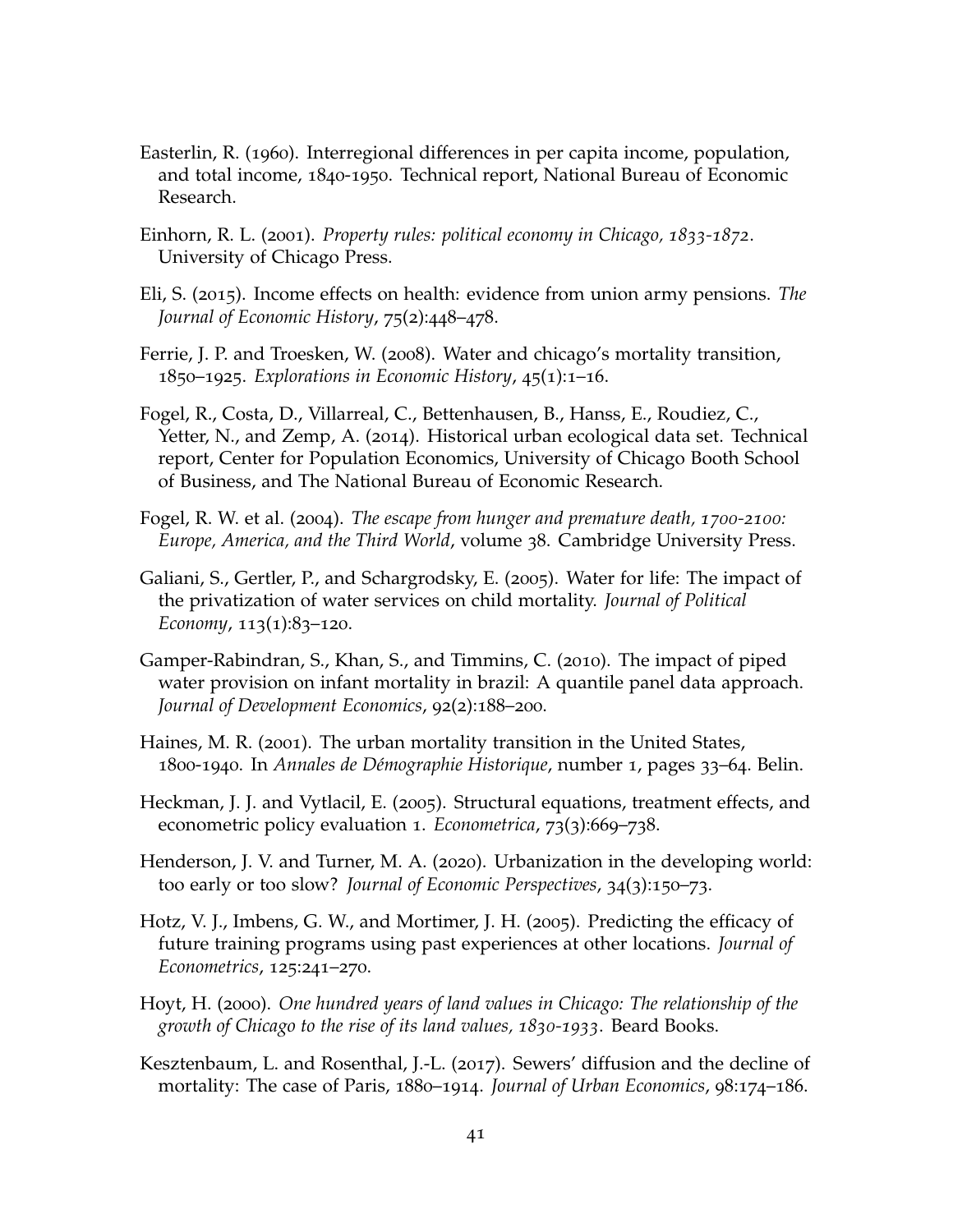- <span id="page-42-7"></span>Kolesár, M. (2013). Estimation in an instrumental variables model with treatment effect heterogeneity. *unpublished manuscript*.
- <span id="page-42-1"></span>Kremer, M., Leino, J., Miguel, E., and Zwane, A. P. (2011). Spring cleaning: Rural water impacts, valuation, and property rights institutions. *The Quarterly Journal of Economics*, 126(1):145–205.
- <span id="page-42-6"></span>Mara, D. (1996). *Low-cost sewerage*. John Wiley London.
- <span id="page-42-0"></span>McKeown, T. (1976). *The modern rise of population*. London (UK) Arnold Pub.
- <span id="page-42-4"></span>Melosi, M. V. (2000). *The sanitary city: Urban infrastructure in America from colonial times to the present*. Johns Hopkins University Press Baltimore.
- <span id="page-42-10"></span>Mourifié, I. and Wan, Y. (2017). Testing local average treatment effect assumptions. *Review of Economics and Statistics*, 99(2):305–313.
- <span id="page-42-3"></span>Rokkanen, M. A. (2015). Exam schools, ability, and the effects of affirmative action: Latent factor extrapolation in the regression discontinuity design.
- <span id="page-42-5"></span>Sahr, R. (2009). *Inflation conversion factors for dollars 1774 to estimated 2019*. University of Oregon Working Paper Series.
- <span id="page-42-8"></span>Słoczyński, T. (2021). When should we (not) interpret linear IV estimands as LATE? *unpublished manuscript*.
- <span id="page-42-9"></span>Stock, J. H. and Yogo, M. (2002). Testing for weak instruments in linear IV regression. Technical report, National Bureau of Economic Research Cambridge, Mass., USA.
- <span id="page-42-2"></span>Whittington, D., Hanemann, W. M., Sadoff, C., and Jeuland, M. (2009). *The challenge of improving water and sanitation services in less developed countries*. Now Publishers Inc.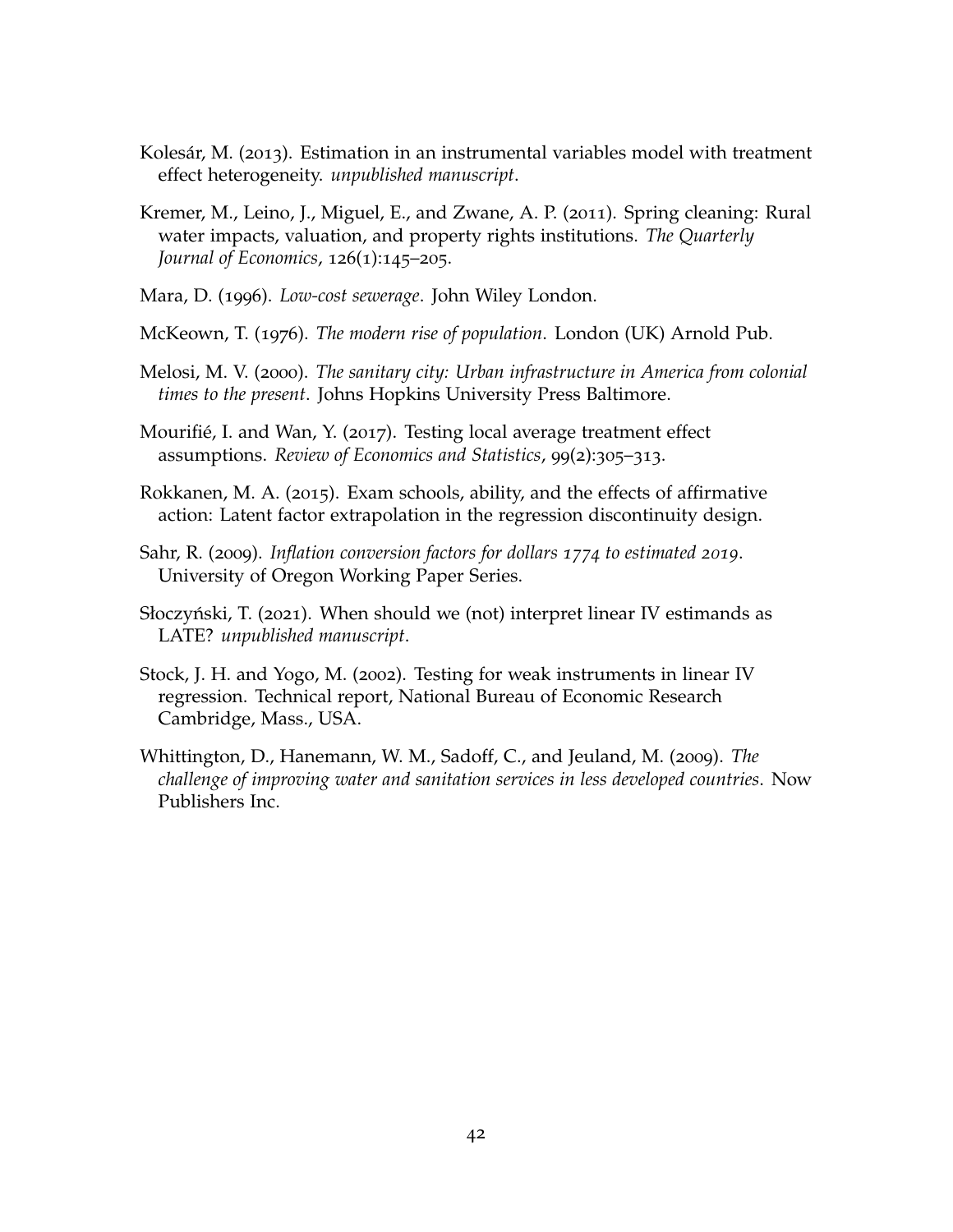|                          | (1)               | (2)               | (3)       |
|--------------------------|-------------------|-------------------|-----------|
|                          | $SW\triangle = 1$ | $SW\triangle = 0$ | $t$ -test |
| <b>Share Sewered</b>     | 1.00              | 1.00              |           |
|                          | (0.00)            | (0.00)            |           |
| Log Price                | 8.35              | 8.56              | 1.56      |
|                          | (0.94)            | (0.78)            |           |
| Log Distance to CBD      | 9.08              | 8.98              | $-1.46$   |
|                          | (0.35)            | (0.48)            |           |
| Log Area                 | 8.29              | 8.19              | $-0.99$   |
|                          | (0.67)            | (0.51)            |           |
| Share Improved           | 0.22              | 0.15              | $-1.11$   |
|                          | (0.42)            | (0.36)            |           |
| <b>Share Corner</b>      | 0.09              | 0.10              | 0.34      |
|                          | (0.29)            | (0.31)            |           |
| Distance to Horsecar     | 751               | 374               | $-5.50$   |
|                          | (527)             | (314)             |           |
| Distance to Major Street | 512               | 438               | $-1.11$   |
|                          | (431)             | (390)             |           |
| Year                     | 1887.19           | 1887.35           | 0.95      |
|                          | (0.95)            | (1.07)            |           |
| Observations             | 68                | 86                |           |

# **Appendix A Supplementary Results**

Table A1: Summary Statistics 1886-1889, after piped water and sewer construction

Note: *Means and standard deviations of parcel characteristics. Column 1 reports on parcels in the Quasi-experimental sample (within 2000' of Tyler St. west of Halsted) that are in the Southwest Triangle (south of Tyler Street). Column 2 presents corresponding values for parcels that are not in the Southwest Triangle (i.e., north of Tyler Street). Column 3 reports the* t*-statistic for the difference between the first two columns. In all columns, we restrict attention to parcels transacted during 1886-1889.*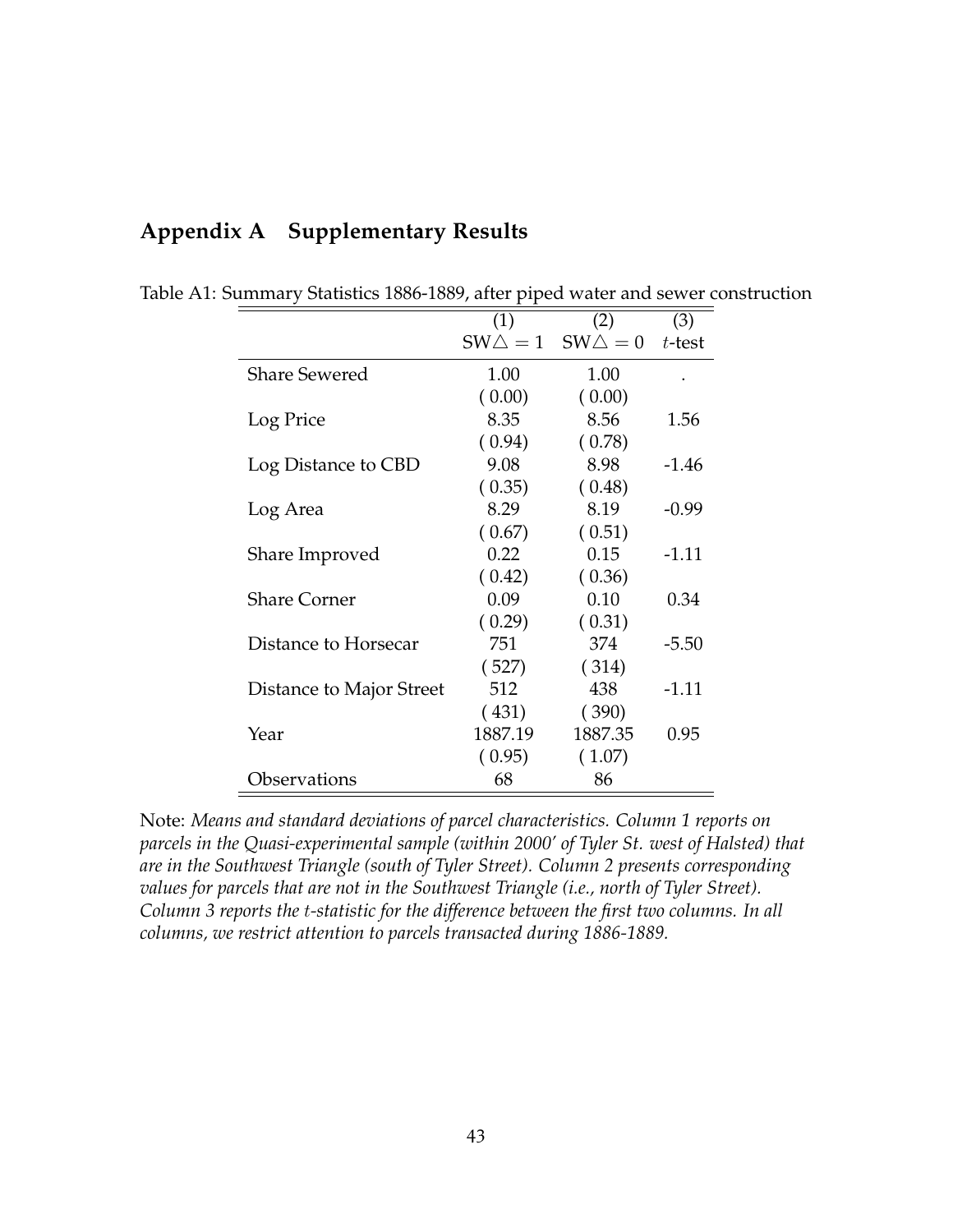|                            | (1)    | (2)        | (3)    | $\left( 4\right)$ | (5)    | (6)     |
|----------------------------|--------|------------|--------|-------------------|--------|---------|
| Reduced Form: ln(Price)    |        |            |        |                   |        |         |
| SW $\triangle = 1$         | $-174$ | $-.233***$ | .165   | $-183*$           | $-146$ | $-164*$ |
|                            | (.119) | (.096)     | (.225) | (.105)            | (.1)   | (.09)   |
| Miles to Boundary          |        |            | 1.03   |                   |        |         |
|                            |        |            | (.539) |                   |        |         |
| $R^2$                      | 0.364  | 0.580      | 0.590  | 0.598             | 0.330  | 0.454   |
| Year FE $\&$ ln(Area)      | Y      | Y          | Y      | Y                 | Y      | Y       |
| $ln(mi.$ CBD $)$           | Y      | Y          | Y      | Y                 | Y      | Y       |
| <b>Improved and Corner</b> |        | Y          | Y      | Y                 |        | Y       |
| Horsecar and Major Street  |        |            |        | Y                 |        |         |
| Sample                     | O.E.   | Q.E.       | Q.E.   | Q.E.              | E.Q.E. | E.Q.E.  |
| Observations               | 143    | 143        | 143    | 143               | 213    | 213     |

Table A2: Reduced form regressions after completion of piped water and sewer network.

Note: *All results based on transactions during 1886-9. Columns 1-4 rely on the Quasi-experimental area, 5 and 6 on the Extended-quasi-experimental area. Regressions are reduced form regressions of log transaction price on the instrument and, in column (3), distance to the Tyler Street. Bottom panel of the table indicates control variables. Unlike the 1874-80 period, the entire Southwest Triangle has piped water and sewer access by 1886-9 and the price difference across the Tyler Street boundary is small economically and statistically. Robust standard errors in parentheses.* ∗, ∗ ∗, ∗ ∗∗ *indicate* 10%, 5%, 1% *significance.*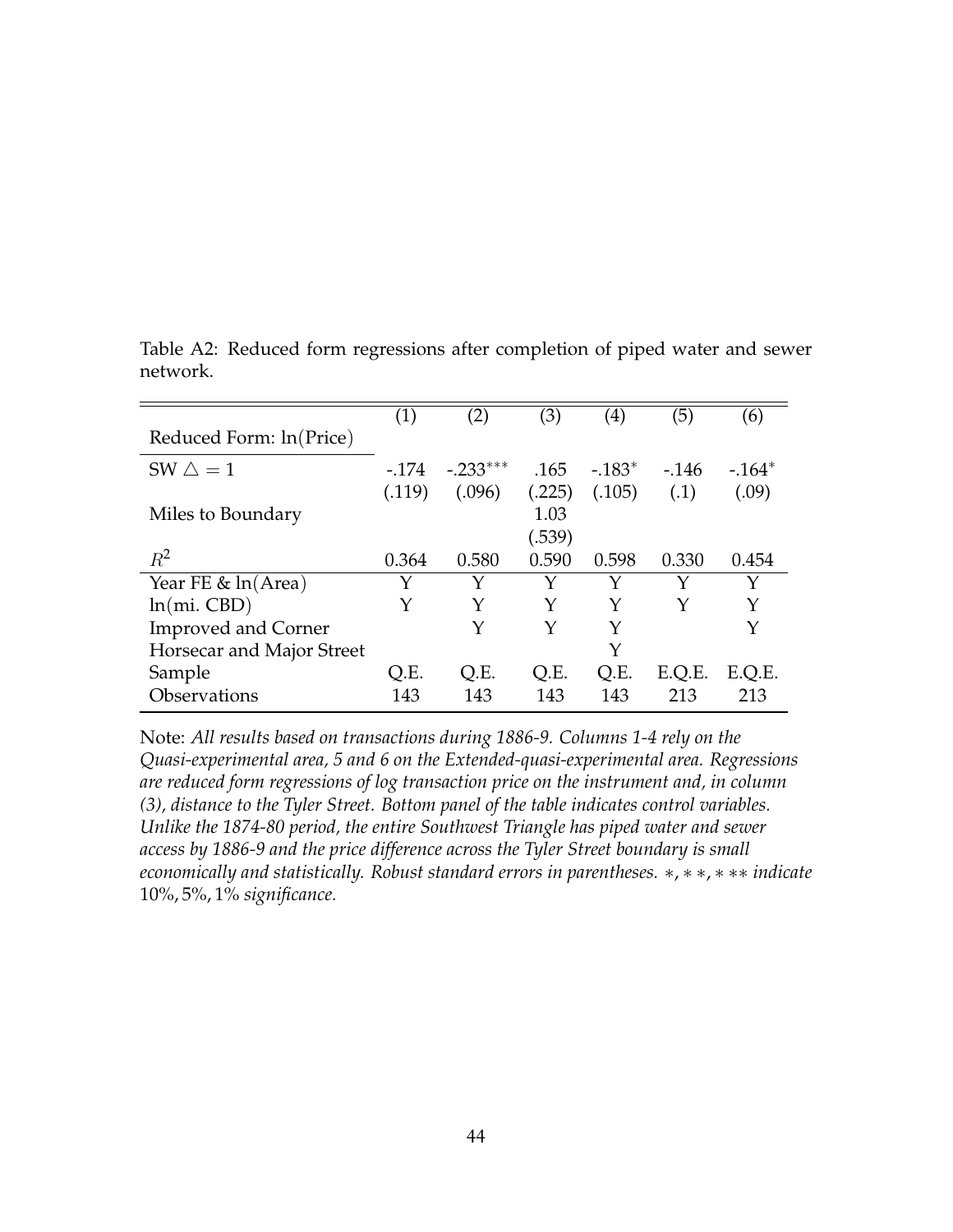|                            | (1)                | (2)                     | (3)                     | (4)         | (5)                     | (6)                   | (7)                   | (8)                   | (9)                     | (10)               |
|----------------------------|--------------------|-------------------------|-------------------------|-------------|-------------------------|-----------------------|-----------------------|-----------------------|-------------------------|--------------------|
|                            | $1^{\rm st}$ Stage | 2 <sup>nd</sup> Stage   | 1 <sup>st</sup> Stage   | $2nd$ Stage | 1 <sup>st</sup> Stage   | 2 <sup>nd</sup> Stage | 1 <sup>st</sup> Stage | 2 <sup>nd</sup> Stage | 1 <sup>st</sup> Stage   | $2^{\rm nd}$ Stage |
| $\overline{z}$             | $3.95***$          |                         | $4.08***$               |             | $5.55***$               |                       | $2.76***$             |                       | $2.74***$               |                    |
|                            | (.49)              |                         | (.52)                   |             | (.76)                   |                       | (.36)                 |                       | (.36)                   |                    |
| ln(Area)                   | $-.08$             | $.72***$                | .01                     | $.63***$    | $-.02$                  | $.63***$              | $-34$                 | $.72***$              | $-33$                   | $.67***$           |
|                            | (.29)              | (.22)                   | (.33)                   | (.21)       | (.35)                   | (.21)                 | (.23)                 | (.2)                  | (.25)                   | (.2)               |
| $1(Year = 1875)$           | .56                | $.45***$                | .6                      | $.42**$     | .57                     | $.35*$                | .21                   | $.38*$                | .24                     | $.42*$             |
|                            | (.64)              | (.2)                    | (.65)                   | (.19)       | (.72)                   | (.19)                 | (.54)                 | (.23)                 | (.53)                   | (.22)              |
| $1(Year = 1876)$           | .95                | .39                     | .99                     | .37         | .89                     | .29                   | .42                   | .35                   | .44                     | .38                |
|                            | (.66)              | .26)                    | (.68)                   | (.27)       | (.75)                   | (.28)                 | (.54)                 | (.32)                 | (.54)                   | (.31)              |
| $1(Year = 1877)$           | $1.41*$            | .52                     | $1.59**$                | .58         | $1.73**$                | .47                   | $1^*$                 | .42                   | .89                     | .38                |
|                            | (.72)              | .36)                    | (.74)                   | (.39)       | (.8)                    | (.38)                 | (.57)                 | (.37)                 | (.58)                   | (.33)              |
| $1(Year = 1878)$           | $3.06***$          | .32                     | $3.31***$               | .38         | $3.6***$                | .23                   | $1.58***$             | .29                   | $1.38**$                | .21                |
|                            | (.83)              | (.43)                   | (.89)                   | (.44)       | (.93)                   | (.38)                 | (.66)                 | (.5)                  | (.69)                   | (.43)              |
| $1(Year = 1879)$           | $2.45***$          | $-0.08$                 | $2.66***$               | .03         | $2.86***$               | $-.03$                | $1.15***$             | $-38$                 | $1.05*$                 | $-27$              |
|                            | (.73)              | (.49)                   | (.76)                   | (.44)       | (.81)                   | (.49)                 | (.56)                 | (.58)                 | (.57)                   | (.53)              |
| $1(Year = 1880)$           | $3.65***$          | $-.63$                  | $3.86***$               | $-26$       | $4.09***$               | $-59$                 | $2.72***$             | $-1.54$               | $2.6***$                | $-1.21$            |
|                            | (.71)              | (.63)                   | (.75)                   | (.51)       | (.79)                   | (.57)                 | (.53)                 | (.94)                 | (.54)                   | (.74)              |
| $ln(mi.$ $CBD)$            | $-5.83***$         | .31                     | $-5.93***$              | .03         | $-8.3***$               | .09                   | $-5.41***$            | .85                   | $-5.38***$              | 1.2                |
|                            | (.91)              | (.64)                   | (.93)                   | (.57)       | (1.32)                  | (.58)                 | (.71)                 | (.79)                 | (.71)                   | (.76)              |
| 1(Improved)                |                    |                         | -.6                     | .43         | $-.7$                   | .51                   |                       |                       | .66                     | .52                |
|                            |                    |                         | (.63)                   | (.52)       | (.64)                   | (.46)                 |                       |                       | (.5)                    | (.66)              |
| $1$ (Corner)               |                    |                         | $-.52$                  | $.53*$      | $-0.6$                  | .43                   |                       |                       | .12                     | .35                |
|                            |                    |                         | (.64)                   | (.29)       | (.7)                    | (.29)                 |                       |                       | (.49)                   | .34)               |
| Year FE & ln(Area)         | Y                  | $\overline{\mathbf{Y}}$ | $\overline{\mathsf{Y}}$ | Y           | $\overline{\mathsf{Y}}$ | Y                     | Y                     | Y                     | $\overline{\mathbf{Y}}$ | Y                  |
| $ln(mi.$ $CBD)$            | Υ                  | Υ                       | Υ                       | Υ           | Υ                       | Υ                     | Υ                     | Y                     | Y                       | Y                  |
| <b>Improved and Corner</b> |                    |                         | Y                       | Y           | Y                       | Y                     |                       |                       | Y                       | Y                  |
| Horsecar and Major Street  |                    |                         |                         |             | Y                       | Y                     |                       |                       |                         |                    |
| Sample                     | Q.E.               | Q.E.                    | Q.E.                    | Q.E.        | Q.E.                    | Q.E.                  | E.Q.E.                | E.Q.E.                | E.Q.E.                  | E.Q.E.             |
| Observations               | 351                | 351                     | 351                     | 351         | 351                     | 351                   | 533                   | 533                   | 533                     | 533                |

Table A3: (a) LIV Regression Results

Note: *Table continued next page*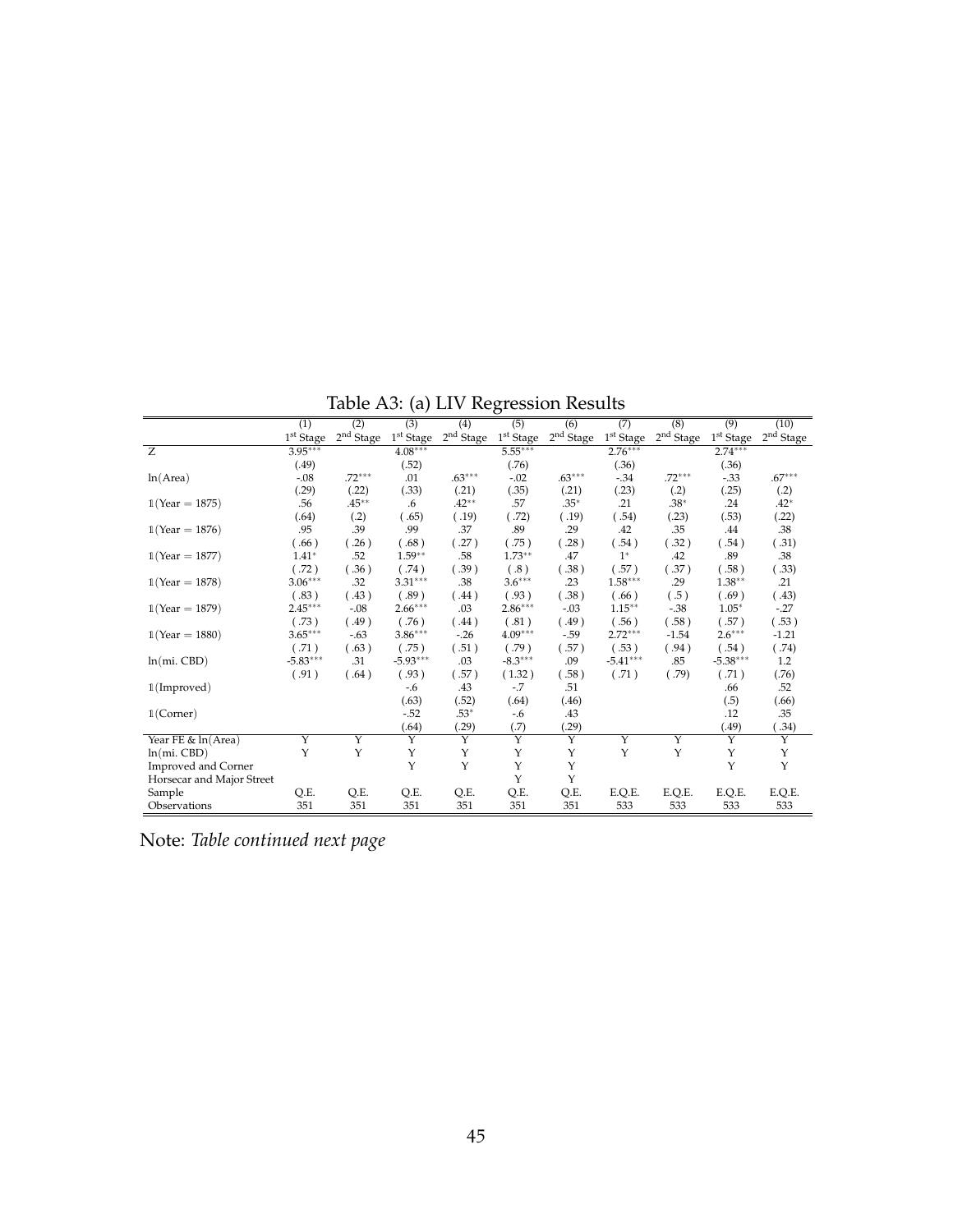|                            | (1)                | (2)                   | $\overline{(3)}$        | (4)                     | $\overline{(5)}$   | (6)                | (7)                | (8)                     | (9)                     | (10)               |
|----------------------------|--------------------|-----------------------|-------------------------|-------------------------|--------------------|--------------------|--------------------|-------------------------|-------------------------|--------------------|
|                            | $1^{\rm st}$ Stage | 2 <sup>nd</sup> Stage | $1^{\rm st}$ Stage      | 2 <sup>nd</sup> Stage   | $1^{\rm st}$ Stage | $2^{\rm nd}$ Stage | $1^{\rm st}$ Stage | 2 <sup>nd</sup> Stage   | 1 <sup>st</sup> Stage   | $2^{\rm nd}$ Stage |
| $\widehat{p}$              |                    | .74                   |                         | 1.21                    |                    | 1.3                |                    | 2.39                    |                         | 3.59               |
|                            |                    | (2.84)                |                         | (2.73)                  |                    | (2.8)              |                    | (2.91)                  |                         | (2.92)             |
| $\widehat{p}^2$            |                    | $-3.56$               |                         | $-3.04$                 |                    | $-2.74$            |                    | $-94$                   |                         | $-1.71$            |
|                            |                    | (4.83)                |                         | (4.41)                  |                    | (4.23)             |                    | (4.51)                  |                         | (4.1)              |
| $\widehat{p}^3$            |                    | 3.81                  |                         | 3.65                    |                    | 3.26               |                    | 1.05                    |                         | 1.59               |
|                            |                    | (3.03)                |                         | (2.77)                  |                    | (2.62)             |                    | (2.72)                  |                         | (2.5)              |
| $\hat{p}$ ln(Area)         |                    | $-1$                  |                         | .02                     |                    | .02                |                    | .09                     |                         | .16                |
|                            |                    | (.23)                 |                         | (.23)                   |                    | (.22)              |                    | (.23)                   |                         | (.23)              |
| $\hat{p}1$ (Year = 1875)   |                    | $-0.97***$            |                         | $-0.93***$              |                    | $-.77***$          |                    | $-.66*$                 |                         | $-.69*$            |
|                            |                    | (.33)                 |                         | (.32)                   |                    | (.29)              |                    | (.37)                   |                         | (.36)              |
| $\hat{p}1$ (Year = 1876)   |                    | $-.64*$               |                         | $-6$                    |                    | $-39$              |                    | $-.35$                  |                         | $-38$              |
|                            |                    | (.39)                 |                         | (.4)                    |                    | (.38)              |                    | (.46)                   |                         | (.46)              |
| $\hat{p}1$ (Year = 1877)   |                    | $-1.4***$             |                         | $-1.66***$              |                    | $-1.4***$          |                    | $-93*$                  |                         | $-1.02**$          |
|                            |                    | (.54)                 |                         | (.56)                   |                    | (.49)              |                    | (.5)                    |                         | (.46)              |
| $\hat{p}1$ (Year = 1878)   |                    | $-1.24***$            |                         | $-1.58***$              |                    | $-1.18***$         |                    | $-1.04*$                |                         | $-1.19**$          |
|                            |                    | (.54)                 |                         | (.55)                   |                    | (.44)              |                    | (.6)                    |                         | (.53)              |
| $\hat{p}1$ (Year = 1879)   |                    | $-1.09*$              |                         | $-1.43***$              |                    | $-1.17**$          |                    | $-0.36$                 |                         | $-.64$             |
|                            |                    | (.59)                 |                         | (.54)                   |                    | (.55)              |                    | (.67)                   |                         | (.61)              |
| $\hat{p}1$ (Year = 1880)   |                    | $-.51$                |                         | $-1.2*$                 |                    | $-.62$             |                    | .78                     |                         | .21                |
|                            |                    | (.72)                 |                         | (.62)                   |                    | (.62)              |                    | (1.01)                  |                         | (.83)              |
| $\hat{p}$ ln(mi. CBD)      |                    | $-.11$                |                         | .14                     |                    | .07                |                    | $-57$                   |                         | $-.92$             |
|                            |                    | (.68)                 |                         | (.61)                   |                    | (.62)              |                    | (.85)                   |                         | (.81)              |
| $\hat{p}$ 1(Improved)      |                    |                       |                         | .38                     |                    | .28                |                    |                         |                         | $\overline{0}$     |
|                            |                    |                       |                         | (.56)                   |                    | (.51)              |                    |                         |                         | (.69)              |
| $\hat{p}1$ (Corner)        |                    |                       |                         | $-.14$                  |                    | $-.01$             |                    |                         |                         | $-.05$             |
|                            |                    |                       |                         | (.36)                   |                    | (.34)              |                    |                         |                         | (.39)              |
| Year FE & ln(Area)         | Y                  | Y                     | $\overline{\mathbf{Y}}$ | $\overline{\mathbf{Y}}$ | Y                  | Y                  | Υ                  | $\overline{\mathbf{Y}}$ | $\overline{\mathbf{Y}}$ | Y                  |
| $ln(mi.$ $CBD)$            | $\mathbf{Y}$       | Y                     | Υ                       | Υ                       | Y                  | Υ                  | Y                  | $\mathbf Y$             | Y                       | Y                  |
| <b>Improved and Corner</b> |                    |                       | Υ                       | Υ                       | Υ                  | Υ                  |                    |                         | Y                       | Y                  |
| Horsecar and Major Street  |                    |                       |                         |                         | Υ                  | Y                  |                    |                         |                         |                    |
| Sample                     |                    | Q.E.                  |                         | Q.E.                    |                    | Q.E.               |                    | E.Q.E.                  |                         | E.Q.E.             |
| Observations               |                    | 351                   |                         | 351                     |                    | 351                |                    | 533                     |                         | 533                |

Table A3: (b) LIV Regression Results

Note: *Estimates of the LIV model of equation* [\(3\)](#page-29-0)*. Odd columns are Logit first stage coefficients and even columns are corresponding second stages. Specifications and samples match those reported in the same columns of table [3.](#page-28-0) Bottom panel indicates controls for the regression above. Bootstrapped standard errors in parentheses.* ∗, ∗ ∗, ∗ ∗∗ *indicate* 10%, 5%, 1% *significance.*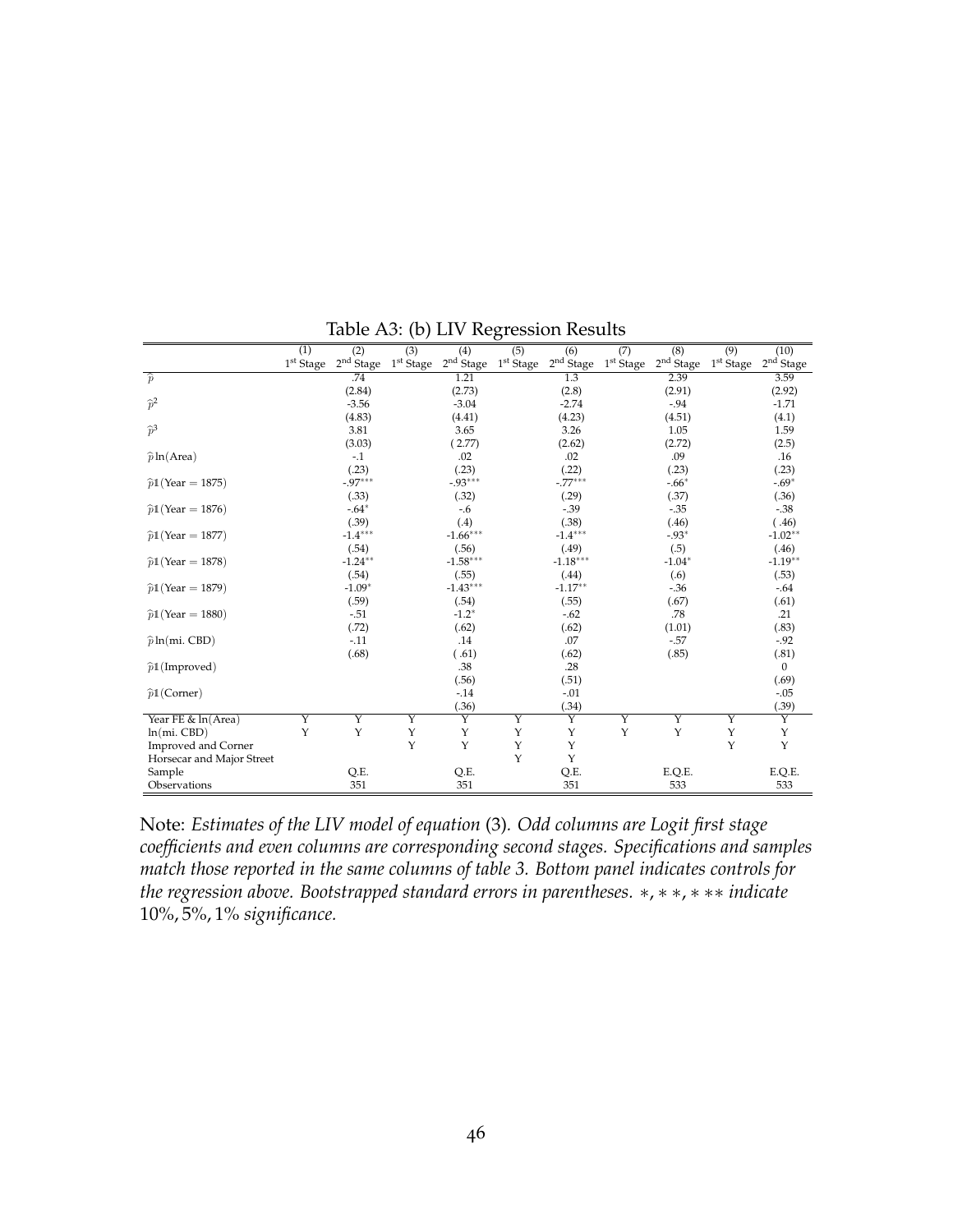

Note: *Expected MTE as a function of*  $\tilde{U}_D$ . Dashed line shows ATE for this *sample/specification and sample average* X*'s. Based on column 2 of Table [3](#page-28-0).*

Figure A2: Sewer incidence and land price by distance to boundary, 1874-80, for the Extended-quasi-experimental sample  $\,$ 



Note: (a) Share of parcels sewered  $1874$ -80 by 500' bins of distance to SW $\triangle$  boundary,  $x < 0$  *is "inside".*  $x \in [-500,0]$  *is y intercept. Conditional on year,* ln(*area*), ln(*mi. to CBD*)*. (b) Same as left panel but* y*-axis is* ln(*Price*)*.*

# <span id="page-47-0"></span>**Appendix B Derivation of equation ([8](#page-34-0))**

We maintain the MTE model with semiparametric potential outcome equations introduced in the main text; see ([1](#page-28-1)) in the main text. We also maintain the key restriction of practical exogeneity; see ([2](#page-29-1)) in the main text. With propensity score  $p = F(x,z) = P(D = 1|X = x, Z = z)$  introduced in the main text and the normalized unobserved heterogeneity in the selection process,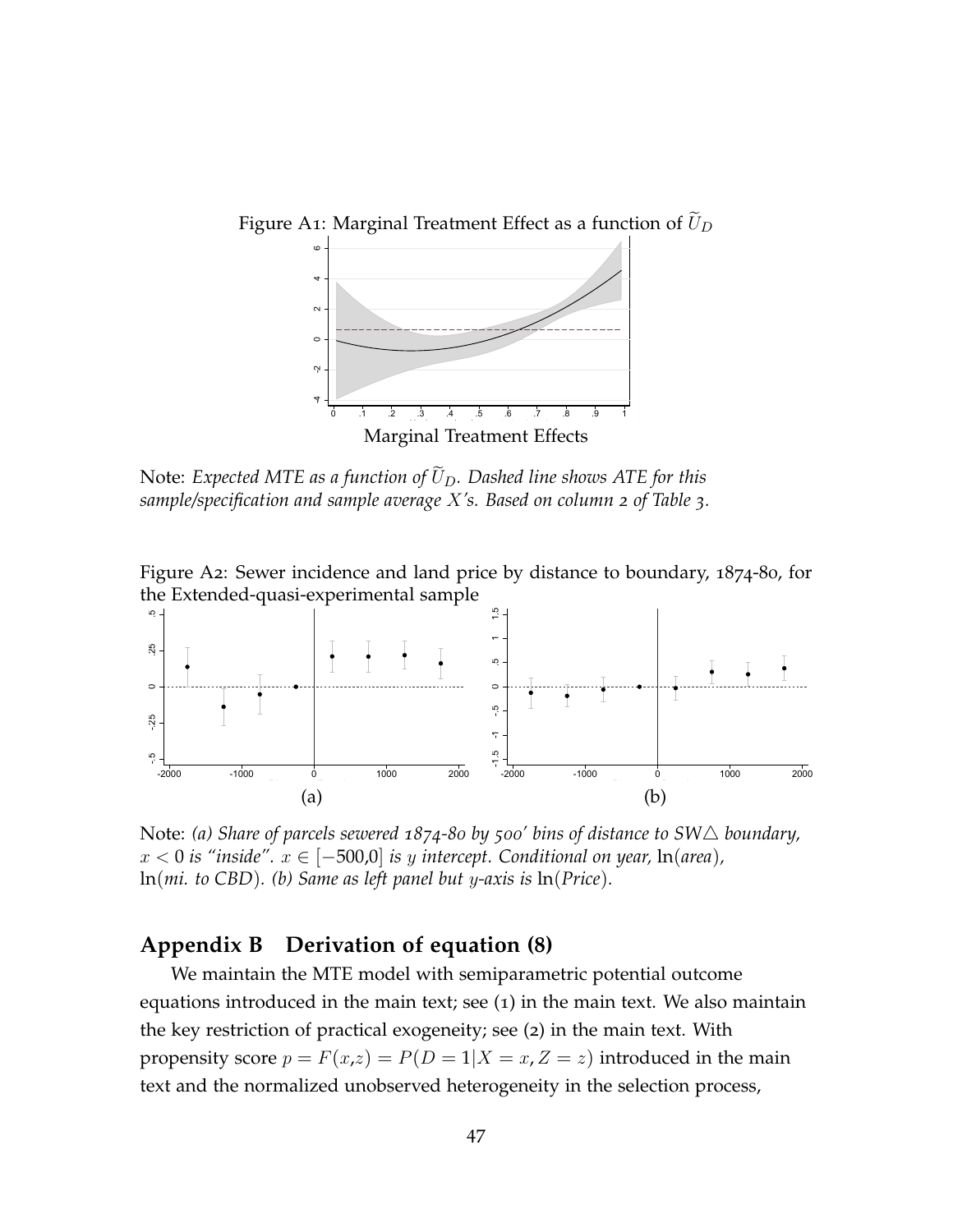$\widetilde{U}_D \sim Unif[0,1]$ , the selection equation can be represented as

<span id="page-48-1"></span>
$$
D = 1\{\widetilde{U}_D \le F(X, Z)\}.
$$
 (Appendix B.1)

Under the cubic polynomial specification of the control function  $K(p)$  in ([3](#page-29-0)), MTE at each conditioning covariate value X and  $\tilde{U}_D \in [0,1]$  is given as in ([4](#page-30-1)), and averaging  $(X,\bar{U}_D)$  for the population of the Quasi-experimental sample leads to ATE in the Quasi-experimental sample ([5](#page-30-0)).

Our interest is to obtain an estimate for ATE for the population of the Relevant sample  $P^*$  as denoted by  $ATE^*$  in the main text. We assume that a unit in the Relevant sample admits the same structural equations ([6](#page-33-0)) with the same parameter values as a unit in the Quasi-experimental sample. Importantly, even though we assume that a binary cost shifter  $Z^*$  is present and measures the cost of access to sewage in the same scale for each unit in the Relevant as in the Quasi-experimental sample,  $Z^*$  is not observed for any unit of the Relevant sample. In addition, unlike in the Quasi-experimental sample,  $Z^*$  need not be randomly assigned and the analogue of the instrument exogeneity assumption  $Z^* \perp (U_1^*$  $_{1}^{*}U_{0}^{*}$  $v_0^*$ , $U_D^*$ ) may fail in  $P^*$ .

The following assumption describes what is necessary, and what is not, for feasible extrapolation from  $P$  to  $P^*$ .

**Assumption EX**: (The relationship between  $P$  and  $P^*$ )

- <span id="page-48-0"></span>1. The equations of potential outcomes and selection given in ([1](#page-28-1)) are identical between the Quasi-experimental and Relevant samples (other than that  $Z^*$ is not observed in  $P^*$ ). Furthermore, the distributions of  $(U_1, U_0, U_D)$  and  $(U_1^*$  $i^*U_0^*$  $\binom{*}{0}$ , $U_D^*$ ) are common.
- 2. The joint distribution of observable covariates  $X$  and cost shifter (instrument)  $Z$  in the Quasi-experimental sample and the joint distribution of  $X^*$  and  $Z^*$  in the Relevant sample can be different.

Under (EX[1](#page-48-0)), we can normalize  $U_D^*$  of ([6](#page-33-0)) to define the uniform random variable  $\widetilde{U}^*_D=F_{U_D^*}(U_D^*)$  such that for  $\widetilde{U}_D$  defined in [\(Appendix B.](#page-48-1)1),  $\widetilde{U}_D^*=\widetilde{U}_D$  is equivalent to  $U_D^* = U_D$ . In other words, a unit in the Relevant sample and a unit in the Quasi-experimental sample that share the values of  $\widetilde{U}^*_D$  and  $\widetilde{U}_D$  have identical unobservables in the selection equation. Assumption EX[1](#page-48-0) also implies